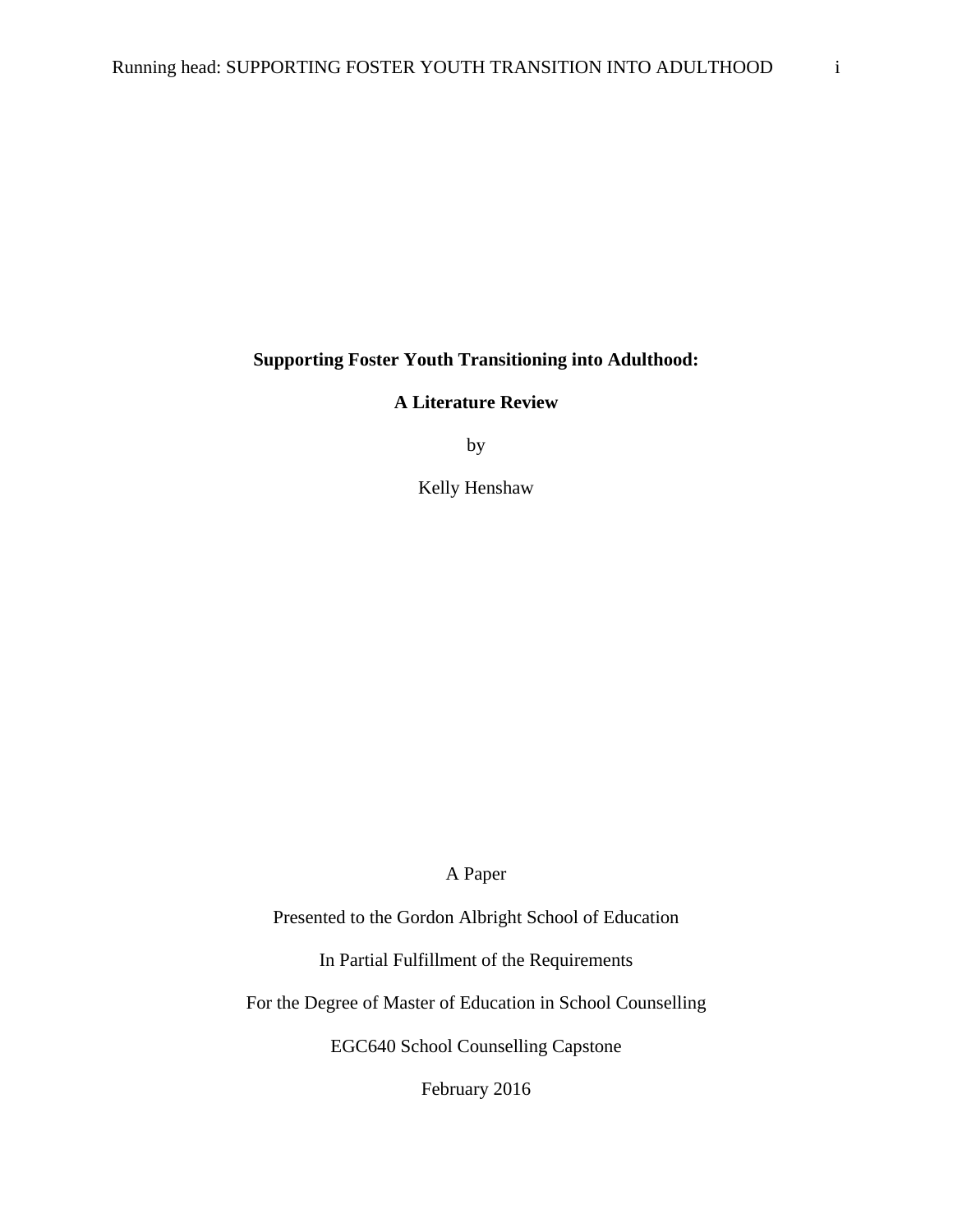**Supporting Foster Youth Transition into Adulthood:** 

 **A Literature Review**

APPROVED:

\_\_\_\_\_\_\_\_\_\_\_\_\_\_\_\_\_\_\_\_\_\_\_\_\_\_\_\_\_\_\_\_\_\_\_ (Dr. Shelly Bonnah, Ph.D., R.C.C., Faculty Advisor)

\_\_\_\_\_\_\_\_\_\_\_\_\_\_\_\_\_\_\_\_\_\_\_\_ (Dr. Arden Henley, EdD., R.C.C., Principal of Canadian Programs)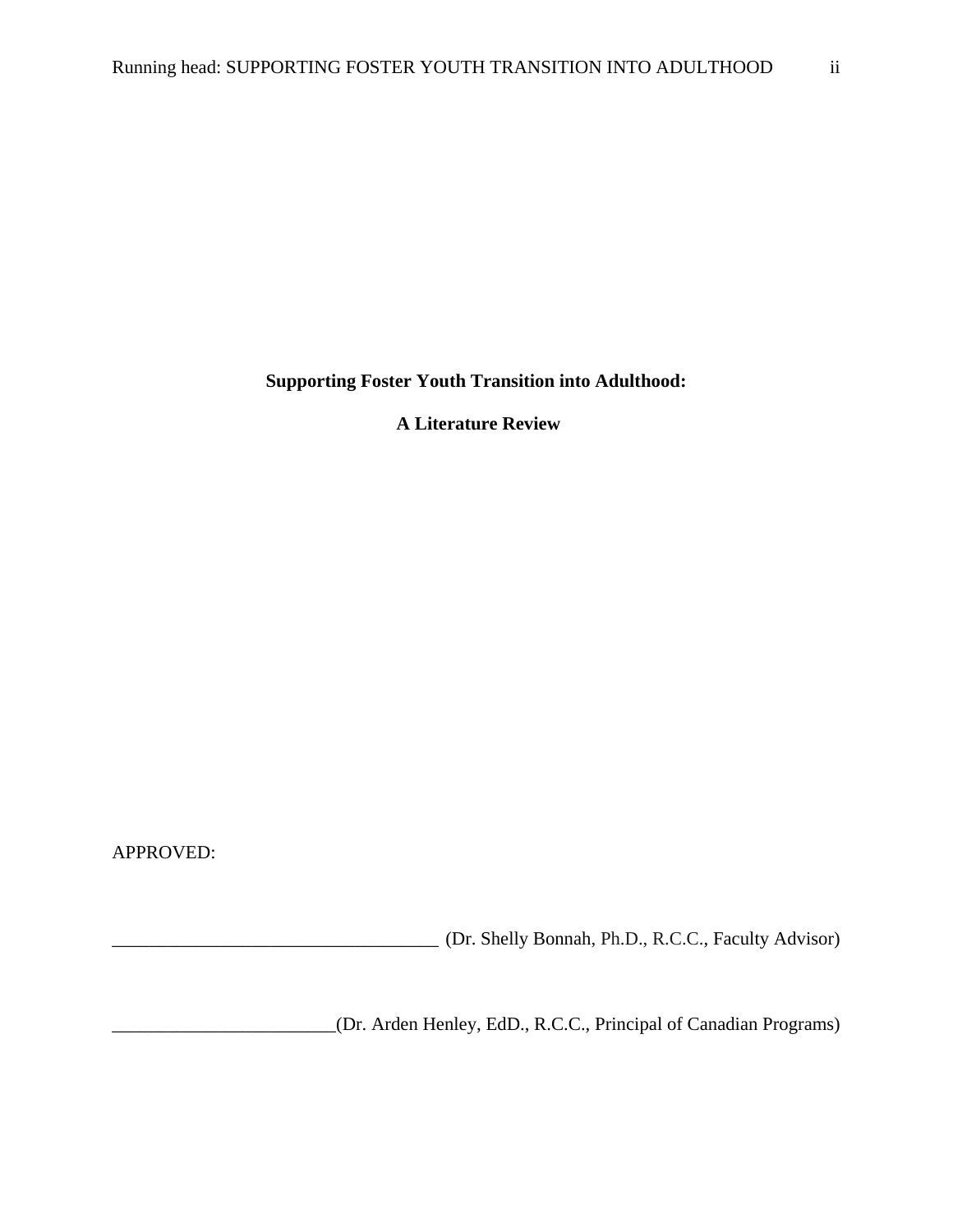#### **Dedication or Acknowledgement Page**

 My masters journey would not have been possible without the wisdom, guidance, and unconditional support of the faculty from City University and my incredible cohort. Words cannot express the gratitude I feel as they have all guided me through this process from conceptualization to this final product. My capstone mentor Chris Randa for her years of personal support, wisdom, and weekly newspaper clippings have shaped my professional development. My skill set and awareness has benefitted tremendously from my capstone advisor Shelly Bonnah. Through her counselling expertise and experiences working with children and youth in foster care, she has supported me in shaping my capstone framework.

 The Children's Foundation for inspiring the basis of my capstone. As a Residential Support Worker since 2004, I have had the privilege to support some amazing children and youth in foster care and work with many inspirational staff. As a frontline worker with youth in care, a high school teacher supporting transitioning youth with special needs, and as a future counsellor, I hope that my Life Skills Tool Kit can assist a range of professionals in supporting some of our most vulnerable youth.

 My friends and family have been a constant source of encouragement and support throughout my masters journey. My three children Abbigail, Sebastian, and Brooklyn have been my biggest/littlest supporters and my source of inspiration. And lastly my wonderful husband Josh and his unconditional love and support throughout my life has made me believe that I can accomplish anything.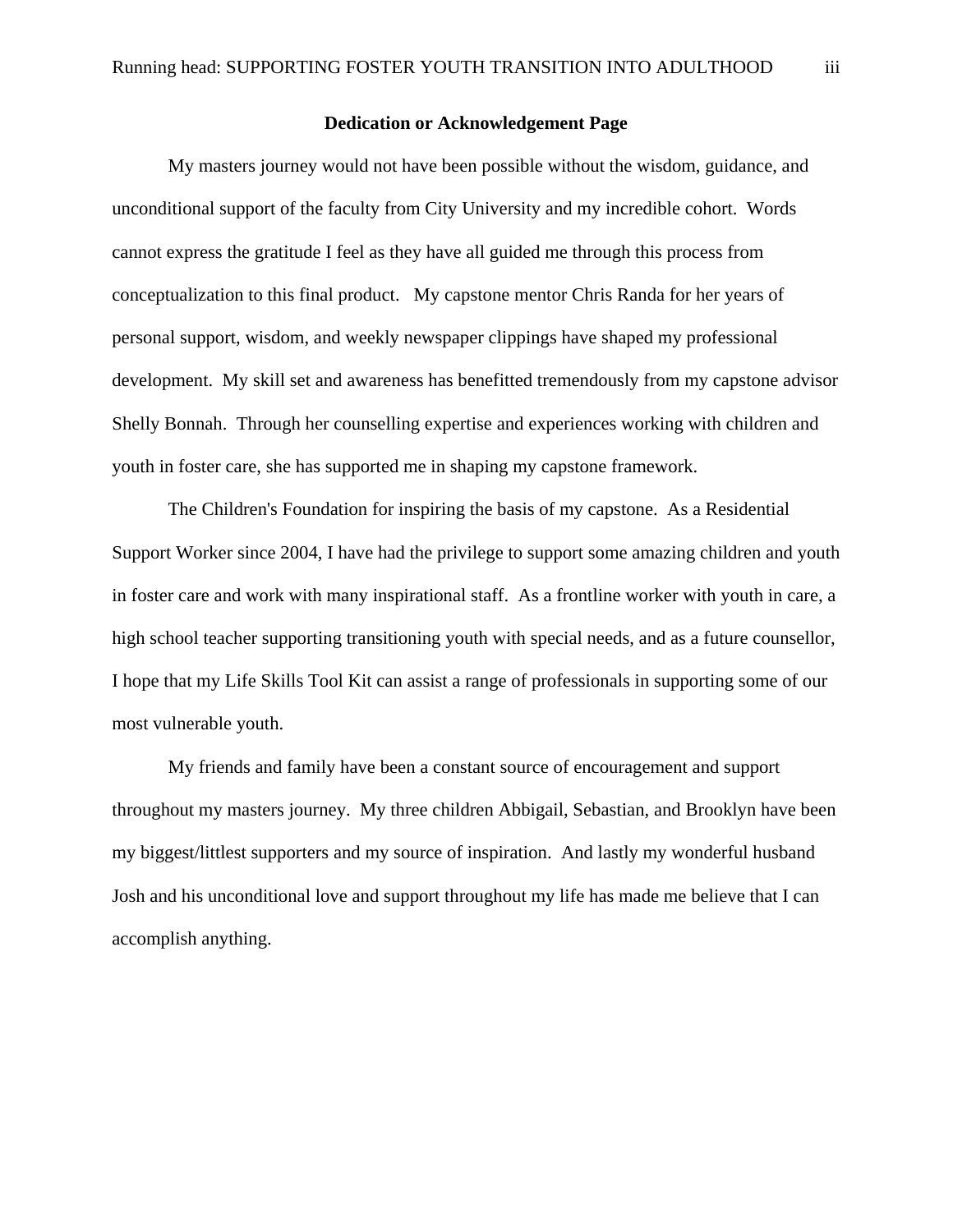#### **Abstract**

"We were founded on the idea that everybody should have equal opportunity to succeed...Where you start should not determine where you end up"

- President Barack Obama

 Each year thousands of children and youth come into the care of British Columbia's Ministry of Children and Family Development. For various reasons, these individuals are unable to live with their birth families and are moved to foster or group homes for an indeterminate amount of time. These individuals are at risk, as they begin their journey through the care of the ministry without the consistency and support which is afforded to their peers by their families. As these youth enter their teenage years and beyond they begin their transition into adulthood with little preparation and lack of support. As a result many youth struggle through this period of their lives by needing to drop out of school in order to financially support themselves, experiencing feelings of loneliness and isolation, and homelessness. This capstone explores how practitioners can bridge this gap in supporting foster youth in care in making the successful transition into adulthood. By maintaining supportive relationships, encouraging high school and post secondary education, as well as supporting youth in finding affordable housing, it is my hope that more youth will have success as they enter into adulthood. Using the framework of The Life Skills Tool Kit, foster youth will have immediate access to their personal and educational records, as well as essential life skill information, in the hopes that they stop falling through societies cracks.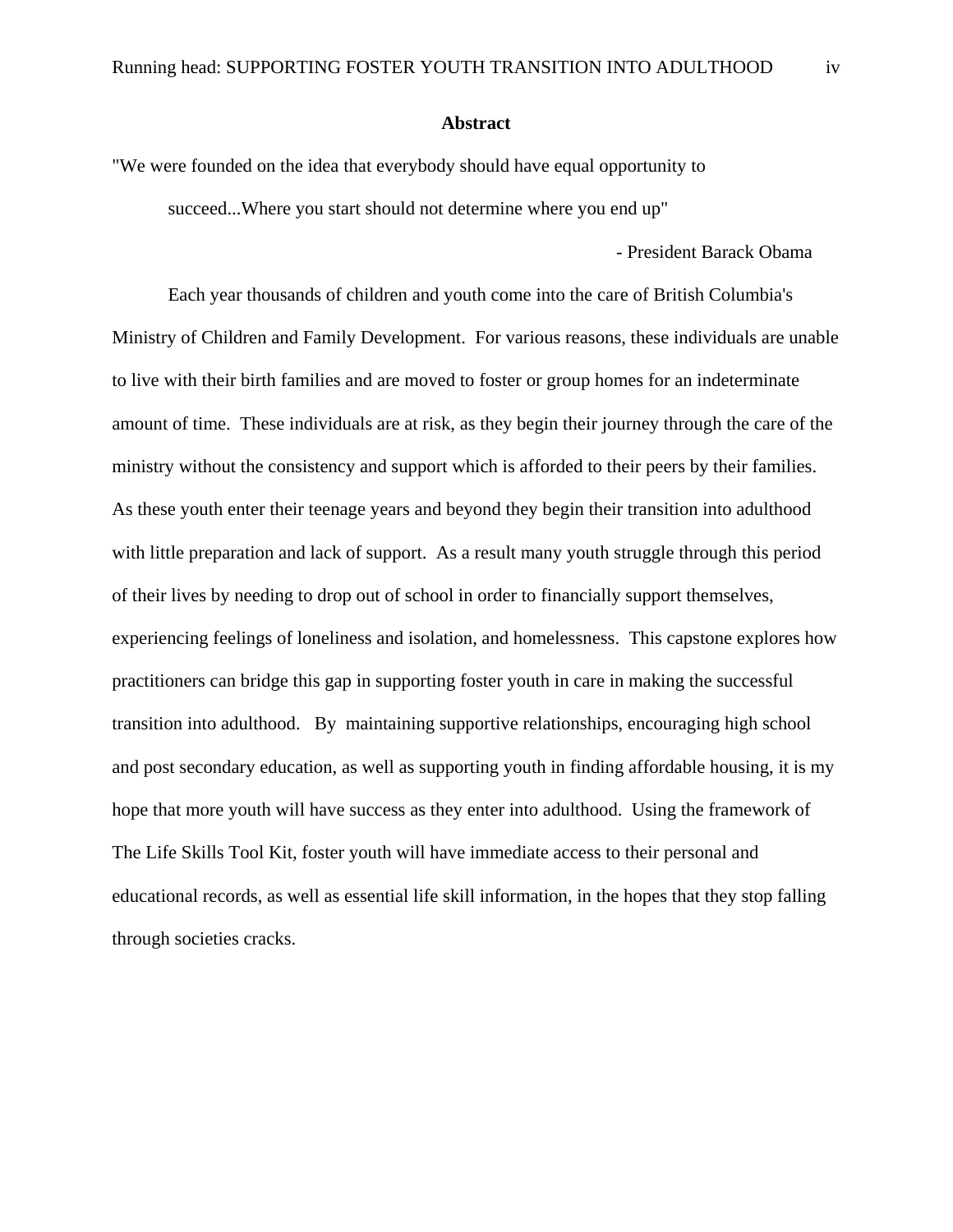**Keywords:** adulthood, age out of care, birth parents, connections, counsellor's role, education, foster care, foster child/youth, foster parents, high school, homelessness, life skills, love, ministry of children and family development, relationships, social worker, support, teacher, transition, tool kit, youth

.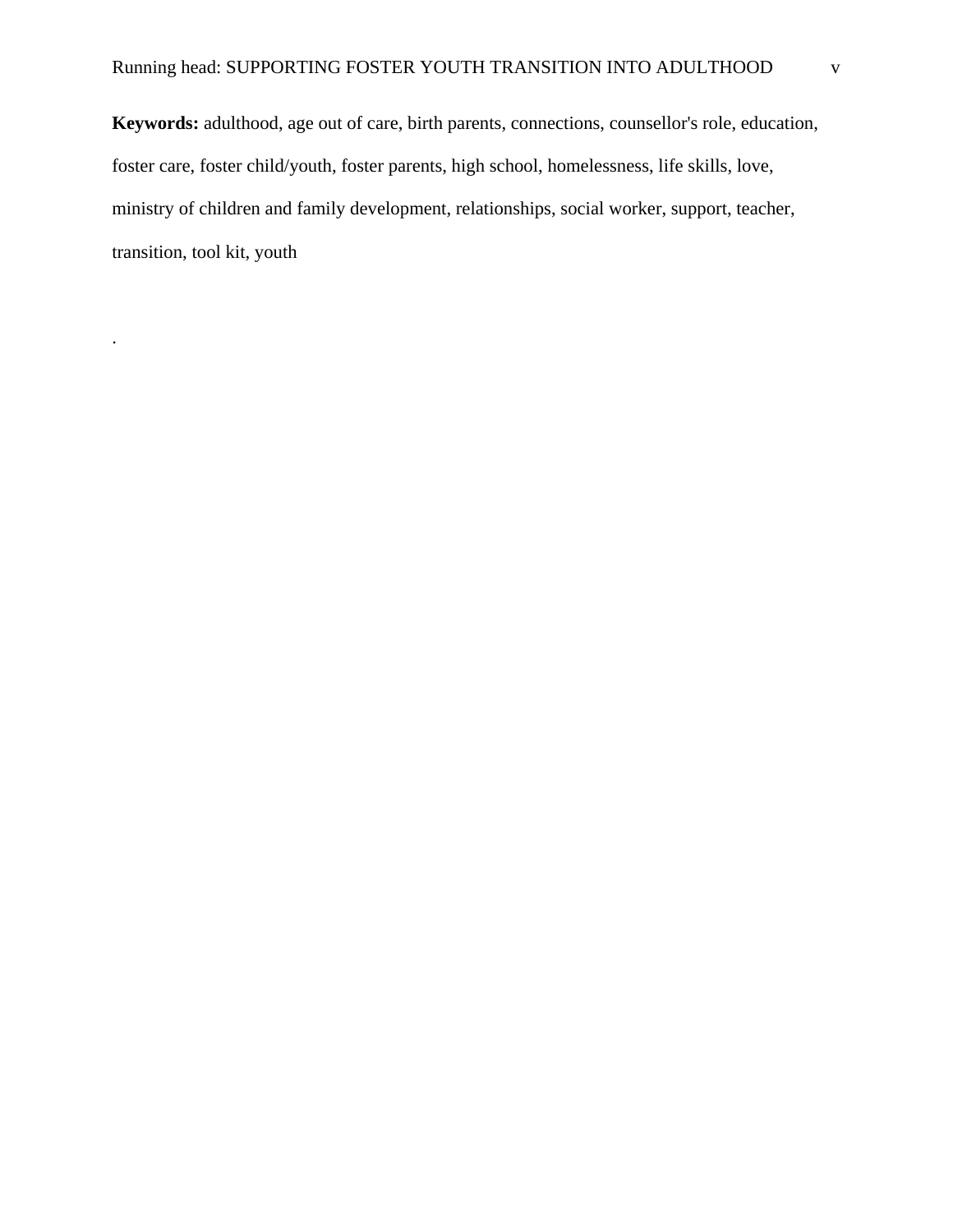# Table of contents

| Page                   |
|------------------------|
|                        |
|                        |
|                        |
|                        |
|                        |
|                        |
|                        |
|                        |
|                        |
|                        |
|                        |
|                        |
|                        |
|                        |
|                        |
| Definitions<br>. 14-17 |
|                        |
|                        |
|                        |
|                        |
|                        |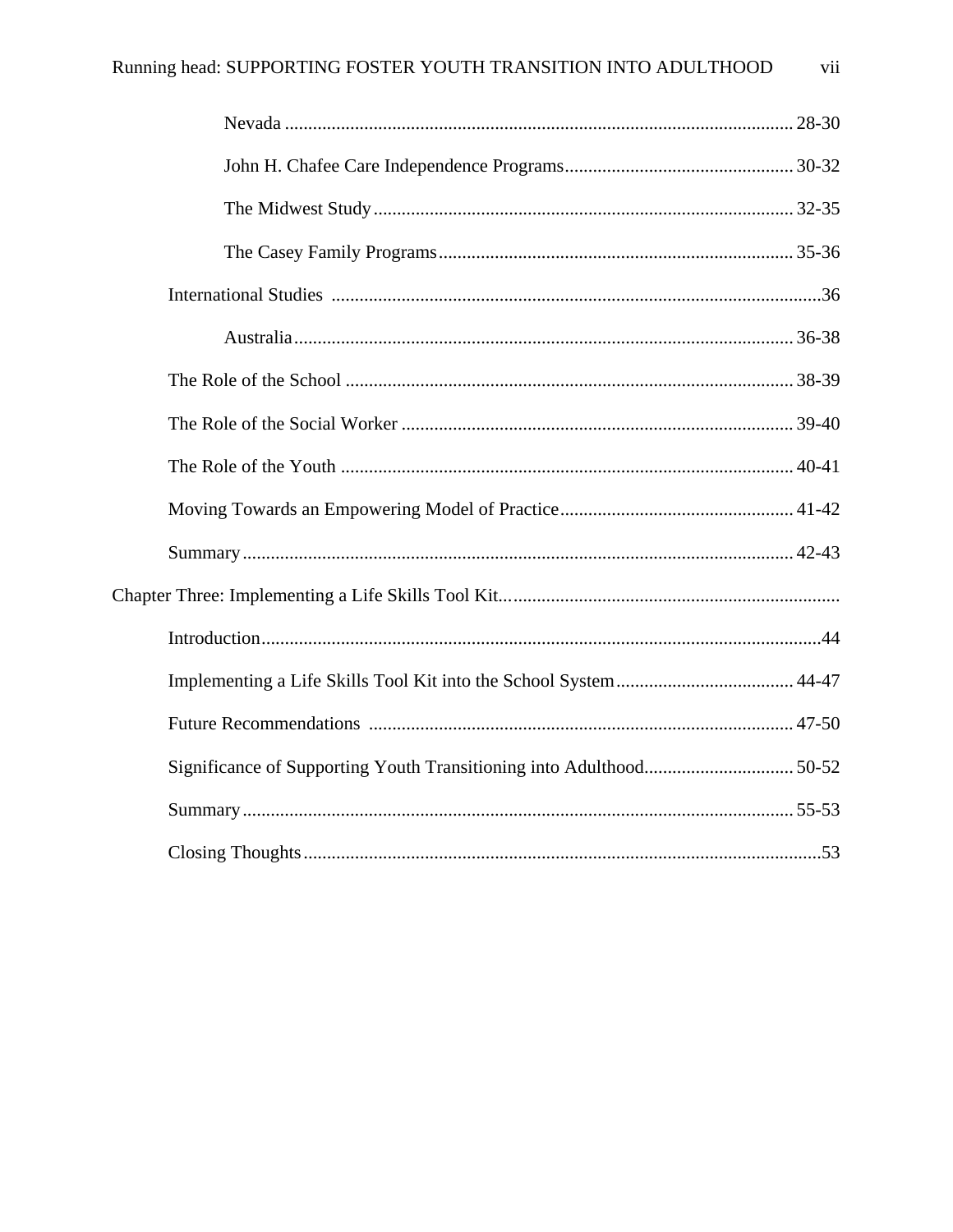# **Supporting Foster Youth Transitioning into Adulthood:**

## **Chapter 1: The Problem**

"The experience of foster children in the child welfare system neither nurtures nor helps them to develop into productive, functioning adults. The trauma of abuse or neglect, disruption from frequent placement moves and school transfers, and lack of adequate nurturing, guidance, and support result too often in former foster youth not attaining the skills they need to support themselves as adults"

- Zetlin, Weinberg, & Shea, 2006, p. 165.

# **Introduction**

 Researchers have labelled the period between ages 18 and 25 as "emerging adulthood" (Arnett, 1997), which reflects the fact that most Americans do not expect their children to complete the transition to adulthood until they are at least 23 (Shirk & Strangler, 2004). Contradictory to this belief, when a youth in care turns 18 or 19 they are considered to be an adult and are no longer eligible to receive any provisions from the child welfare system (United States), or the Ministry of Children and Family Services (Canada). They automatically graduate to the next phase of their lives with, "very little assistance from their families, communities, or government" (Geenen & Powers, 2007, p. 1085). It is a bittersweet moment, as these youth simultaneously celebrate entering into adulthood while facing the reality that their supportive network is coming to an end.

## **Background to the Problem**

 According to Ferrell (2004), there are presently about half a million children in foster care, and approximately 20,000 of these youths will turn eighteen years of age, be classified as adults and emancipate or "age out" of the system each year. Based on a British Columbia study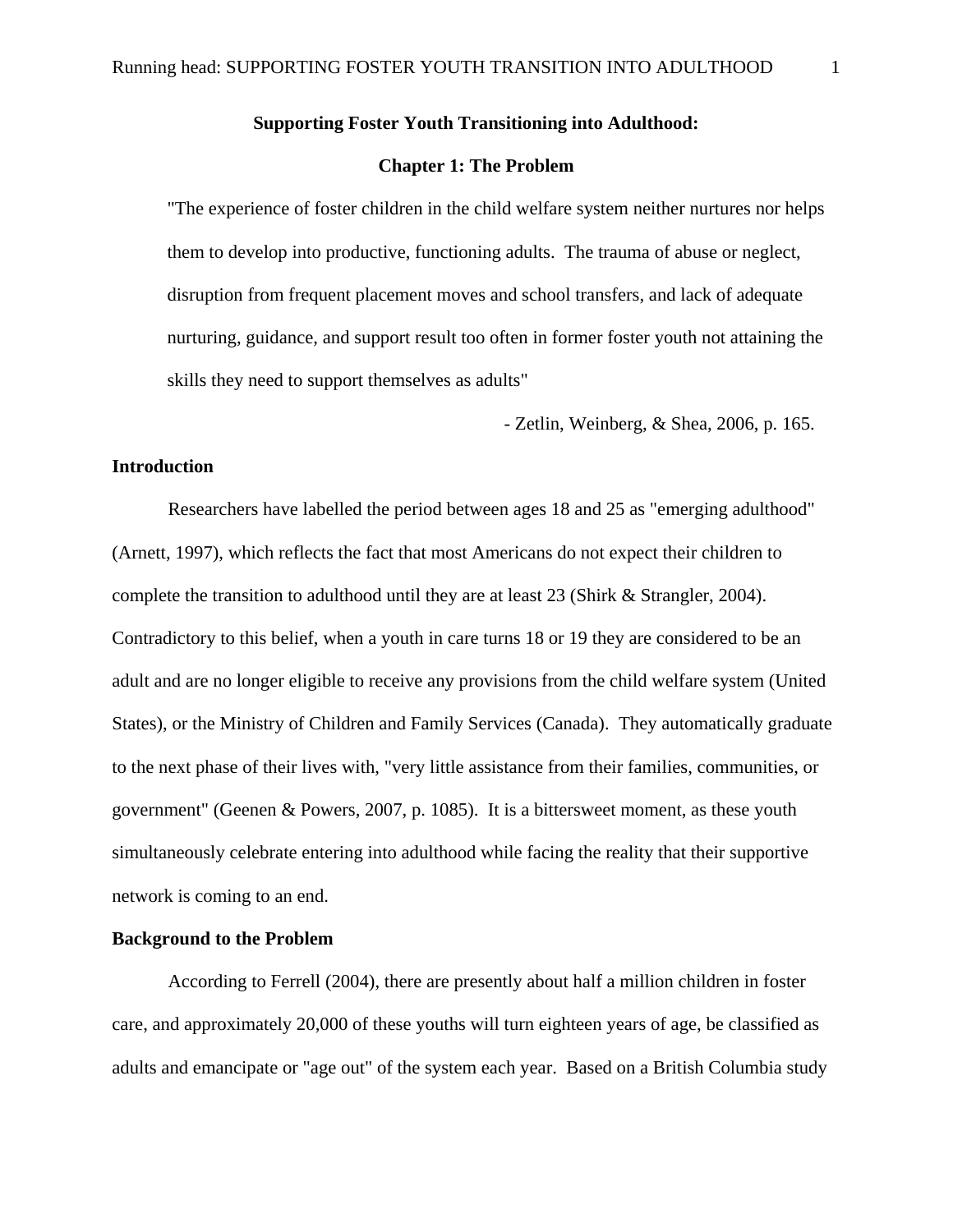entitled, On Their Own: Examining the Needs of B.C. Youth as They Leave Government Care, "approximately 8,000 children are in care in B.C. every year with about 700 of them aging out of care annually" (Turpel-Lafond, 2014, p. 10). Many foster youth transition out of the foster care system with few, if any financial resources; limited education, training, and employment options; no safe place to live; and with little or no supports from family, friends, and the community; making them particularly vulnerable to negative social outcomes such as jail, homelessness, unemployment, teen pregnancy and parenthood (Atkinson, 2008; Center for the Study of Social Policy, 2009; Courtney, Dworsky, Lee, & Raap, 2010; Courtney et al., 2007; Fowler, Toro, Tompsett, & Hobden, 2006; Reilly, 2003; Shirk & Strangler, 2004).

 Numerous studies have been implemented which seek to explore the hurdles which foster youth experience in the child welfare system and the isolation they face. Although research makes evident that investments in education are the most effective means to reduce poverty and unemployment, deter crime and lower incarceration rates (Noguera, 2002), child welfare advocates assert that children in foster care are not receiving the opportunities to learn what they need and deserve (Zetlin, Weinberg, & Shea, 2006, p. 165).

#### **The Research**

 In order to thrive "each of us needs closeness on one hand and distance on the other, we need affirmation, support, security, love, and approval and independence, autonomy, freedom, and self-direction" (Richardson, 2010, p, 17). Based on the findings of McGoldrick, Carter, & Preto, (2011), "individual development always takes place in the context of significant emotional relationships and that the most significant are family relationships" (p. 5). The "need for togetherness originates, like everything else, in the family of origin" (Richardson, 2010, p. 21).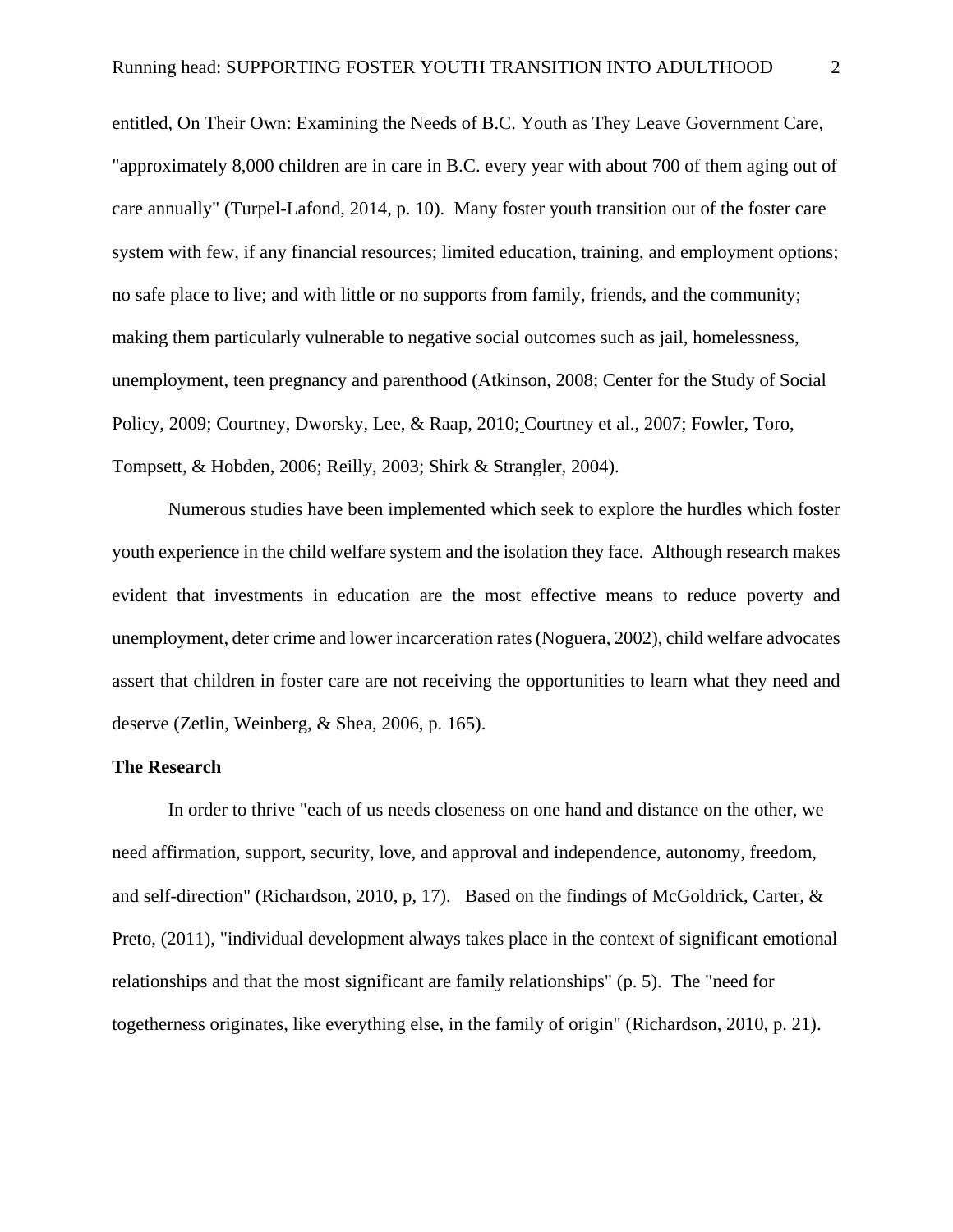Many studies have coined the "term 'foster care drift' to describe the practise of youths in the foster care system who often spend years 'drifting' through temporary foster home placements" (Atkinson, 2008, p. 186). Further, "close to half of youths in foster care spend at least two years in the foster care system and almost 20% spend five or more year in foster care" (Atkinson, 2008, p 186). Presently in Canada Child and Family Services supports and protects approximately 85,000 children. For various reasons, children and youth become guardians of the state and live in foster care until they reach the age of adulthood. While this may be a short-term placement for some, the majority of these individuals will experience a lack of consistency and stability in their lives.

 In 2004, the Child Welfare League of America reported that the states were especially weak in helping children achieve their permanency goals in a timely manner and in supporting families with services they need to care for their children. Consequently, private foundations such as The Casey Family Programs, which was established in 2003, aim to shed light onto "the consistent lack of positive adult outcomes of young people who have been in and out of home care, including disproportionately high school dropout rates, unemployment, homelessness and incarceration" (Zetlin, Weinberg, & Shea, 2006, p. 165). The findings of the Child Welfare League of America (2004) illustrate that, "states were especially weak in helping children achieve their permanency goals in a timely manner and in supporting families with services they need to care for their children".

 According to the Pennsylvania Alliance for Children, (1974) it is both impractical and inhumane to place children, whether coming from their own disrupted homes or from institutions, with foster parents who are not well prepared to help them benefit emotionally and socially from such placement. Therefore it is essential that we "develop better definitions of this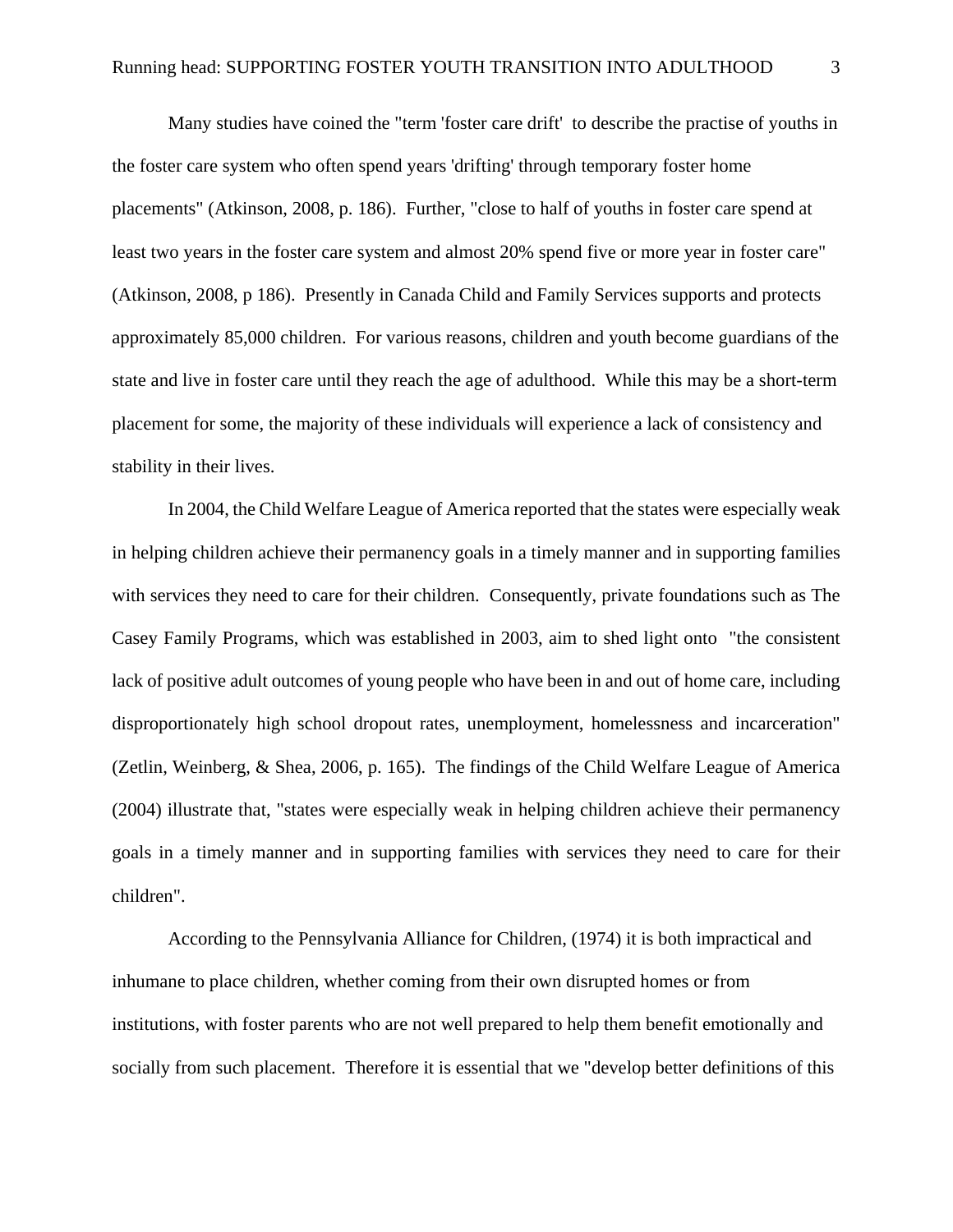complex role and in offer training and evaluation programs to parents and professional involved in the foster care system" (Guerney, 1977, p. 361). Based on the findings of Turpel-Lafond (2014), "young people leaving care face a double challenge: less access to the informal resources of family, friends and community and a greater need for support in each of these informal area of their lives" (p. 16).

# **Statement of the Problem**

 In order to more efficiently address the gaps in life skills required for youth aging out of care, it is essential that we examine the foundational skills necessary for one to become a wellrounded independent member of society. In 2001 The Casey Family Programs document entitled 'It's My Life' highlighted seven areas of competencies which need to be addressed in order for the development of children and youth in care and their successful transition into adulthood. The following seven areas can be illustrated through: education, housing, relationship, life skills, identity, youth engagement, emotional healing and financial support as key areas that help determine how successful a youth is likely to be in life after care (Reid  $\&$ Dudding, 2006, p. 3).

 According to Turpel-Lafond (2014), "there is a consistent message from research over the last 20 years, it is that the transition to adulthood has become longer, more complex and much harder to define" (p. 12). While the majority of youth entering adulthood have been previously exposed to these transitional skill sets, many youth in care have lacked the stability of placements, family members, or care givers to teach them these lessons. While these essential seven overarching factors support one another in the success of the children and youth I will be focusing my research on the former three. These essential life skills can be seen through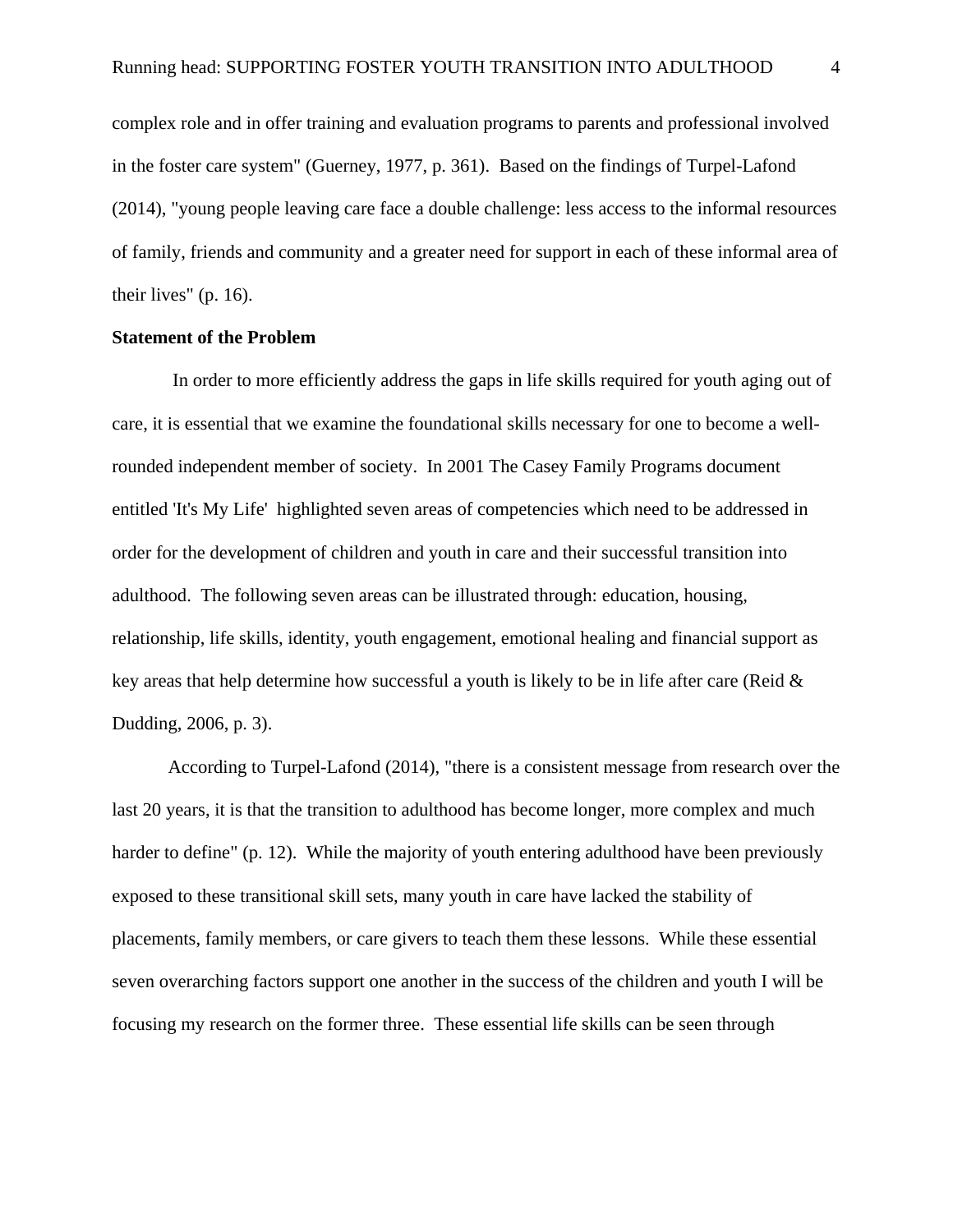obtaining safe and affordable housing, completing their high school education, and developing meaningful and lasting relationships with their peers and adults in their lives.

# **Housing**

"Instead of dealing with problems, they ship us from group home to group home"

 Youth quoted in National Youth in Care Network, 2003 Having the ability to find and maintain a safe and affordable place to live is a skill set that many of us take for granted. It is a foundational need, which we likely learned from our parents or guardians as we approach adulthood. With their guidance and support the majority of young adults move out on to their own when they are financially, emotionally, and mature enough to become independent. Unfortunately, for youth in care this transition does not necessarily occur

when their support system is in place or when they have a safe and affordable place to live.

 In previous decades, when one's child reaches the age of adulthood (19 years old) they would find employment and move out onto their own. However, this is not consistent with the standards of today. The 2011 Canadian census showed that "42.3 percent of young adults ages 20 to 29 that year resided in the parental home either because they had never left or because they had returned home" (Turpel-Lafond, 2014, p. 16). Young adults in today's generation are more focused on education and employment and as a result either continue to live at home, or attempt to live independently only to return home. Turpel-Lafond's (2014), findings revealed that "during the period 1981 to 2001, the percentage of Canadians ages 25 to 34 who were still living at home with their parents more than doubled" (p. 16).

 Further, Turpel-Lafond estimates that between 150,000 and 300,000 people are homeless in Canada and that nearly a third of them are 16 to 24 years old. (2014). This vulnerable and young age group represents a significant portion of the amount of homeless individuals in the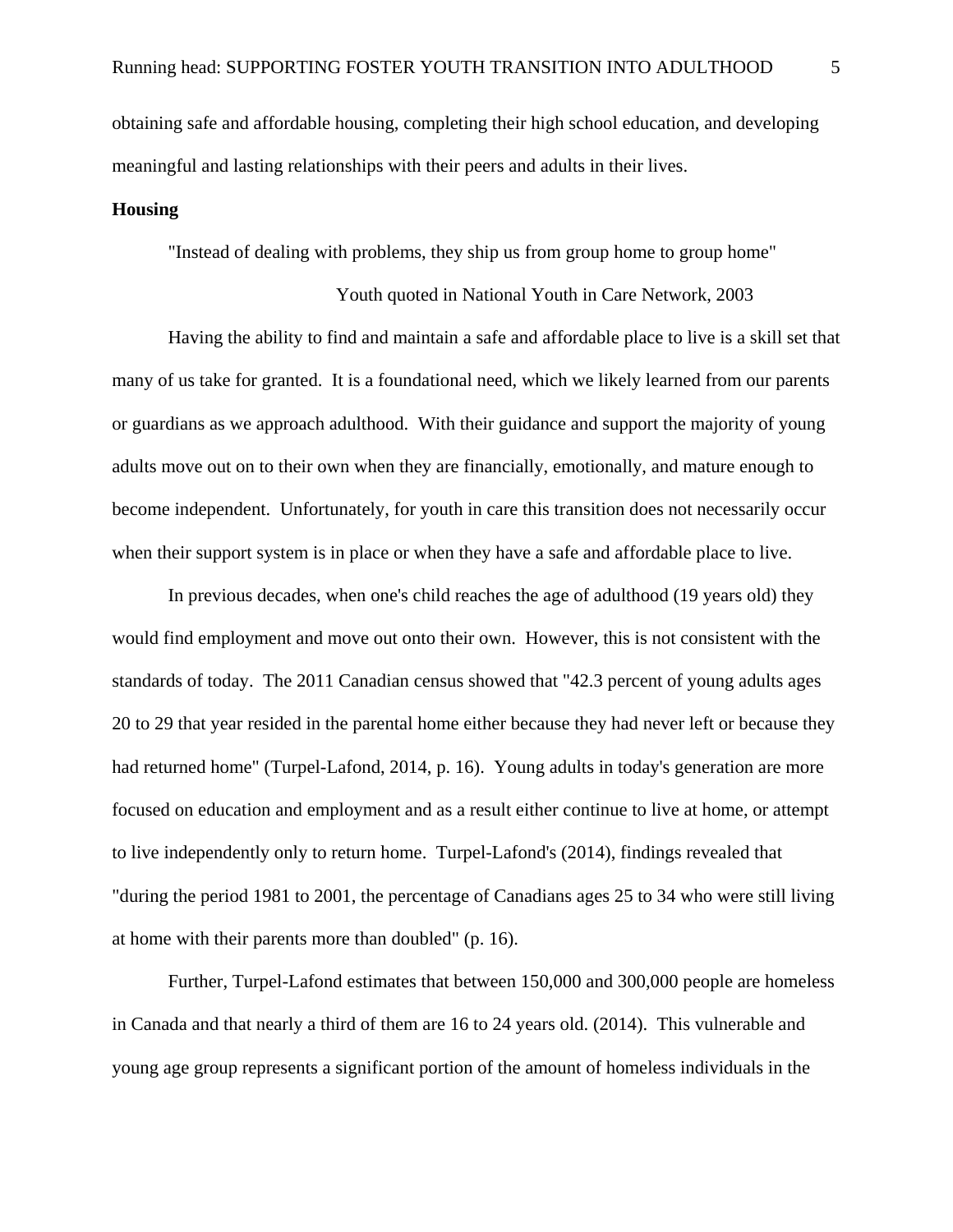United States. In a study by the Casey Family Program (2003a), they discovered that "22% of former foster care youth were homeless for one or more nights within a year after being officially discharged from care" (p. 14).

 Finding affordable housing is "likely more difficult for foster youth transitioning to adulthood who often lack the financial knowledge, resources and skilled assistance to enter this scarce competitive low-income renter market" (Lglehart, 1995, p. 422). As a result, although living situations vary considerably among foster youth in early adulthood foster youth are less likely to live with family members (Lglehart, 1995), less likely to own a home (Pecora et al., 2006), and more likely to live in an apartment (Buehler at al., 2000) than similarly aged adults in the general population. Lower earnings typically seen among foster youth (Bueheler et al., 2000; Goerge et al., 2002; Macomber et al., 2008) may also make it more difficult for them to save up the costs of security deposits or advance rent payments. A lack of credit or renter's history further adds to the challenge of finding housing for foster youth (Housing for Youth Aging out of Foster Care, 2012).

 In 2001, Berzin, Rhodes & Curtis compared housing outcome for foster youth to a matched sample of youth who share similar risk factors and to an unmatched sample using data from the 1997 National Longitudinal Survey of Youth. Based on their findings, they discovered that "foster youth struggle more in the transition to independent living in comparison to both groups showing higher rates of homelessness, less housing stability, poorer neighbourhood quality, and more reliance on public housing assistance" (Berzin, Rhodes, & Curtis, 2001, p. 2119).

 Another noted challenge is that foster youth often feel ill-prepared to navigate the process of finding housing and few receive concrete assistance in obtaining housing at discharge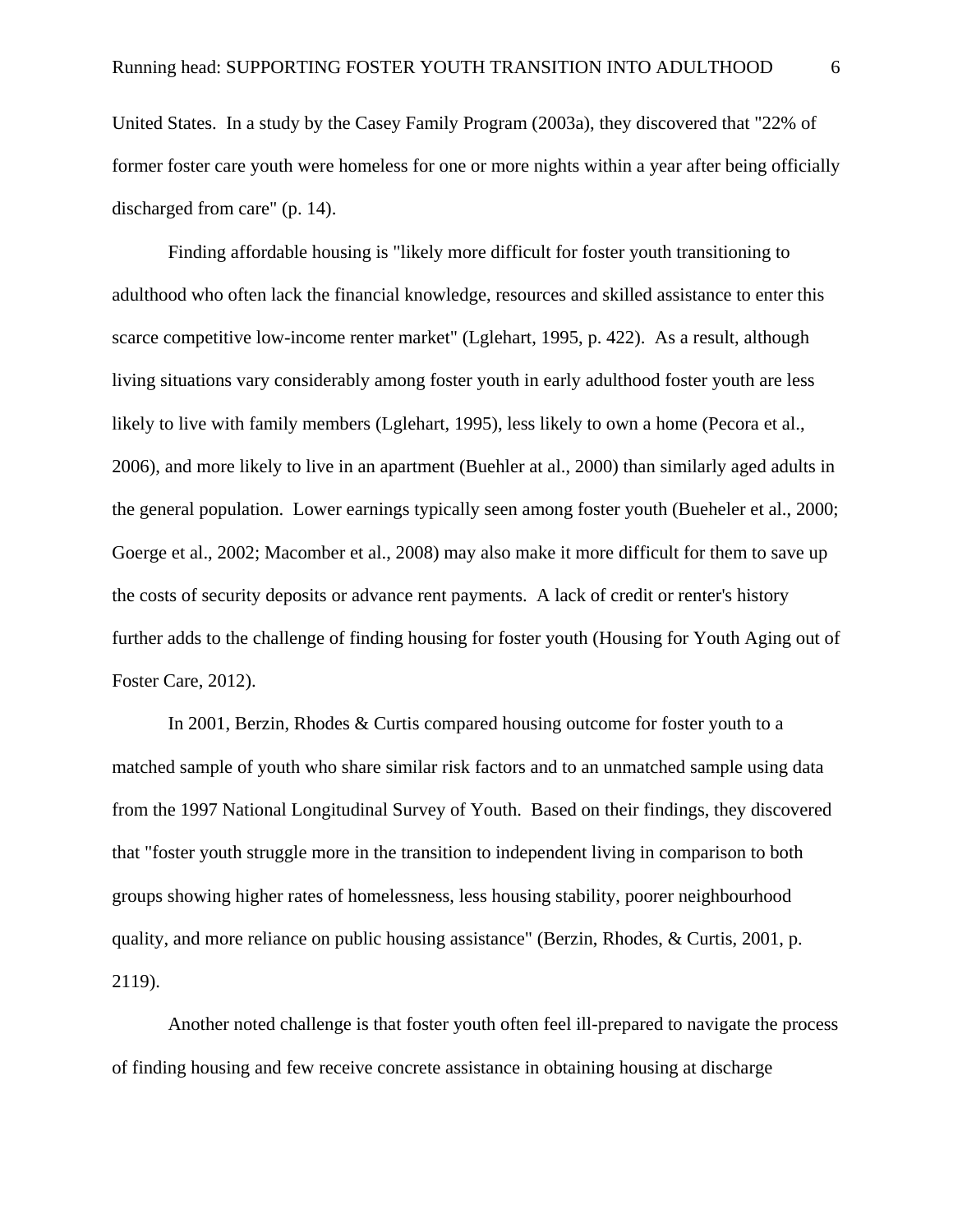(Courtney, Piliavin, Grogan-Kalyor, & Nesmith, 2001; Reilly, 2003). Even among foster youth who find housing in early adulthood, many of their housing arrangements lack stability (Dworsky & Courtney, 2009). Multiple moves in the period following care are extremely common (Courtney at al., 2010; Reilly, 2003). For many foster youth, "limited family support and a history of housing instability make it difficult to obtain stable, independent housing as young adults" (Courtney et al., 2007, p. 2120).

 The physical and emotional stress of not knowing where you are going to live can take a toll on this country's most vulnerable youth. Smithgall, Gladden, Yang , & George (2005), explain that the detrimental effects of never knowing where to call home and for how long you'll be welcome is emotionally damaging to youth. For many youth, they are "constantly living in homes in which they have no real stake, possibly with families that they feel may reject them at any time or in a group home where misbehaviours can result in eviction" (National Youth in Care Network, 2006, p. 13). The unfortunate reality for many youth in care is that the transient lifestyle of moving from placement to placement is a part of their reality and it will impacts on all aspects of their life (Casey Family Program, 2003a, p. 13).

## **Education**

 "...the first thing that they do when they are dealing with behaviour problems is they want to suspend, and especially for a kid who is disconnected to school, that really does not do very much for them".

 Youth quoted in Smithgall, Gladden, Yang & Goerge, 2005 In today's working world, having a high school diploma is necessary in order to find secure employment and typically to earn above minimum wage. However, for those who are unable to complete their high school GED (General Educational Development) or school leaving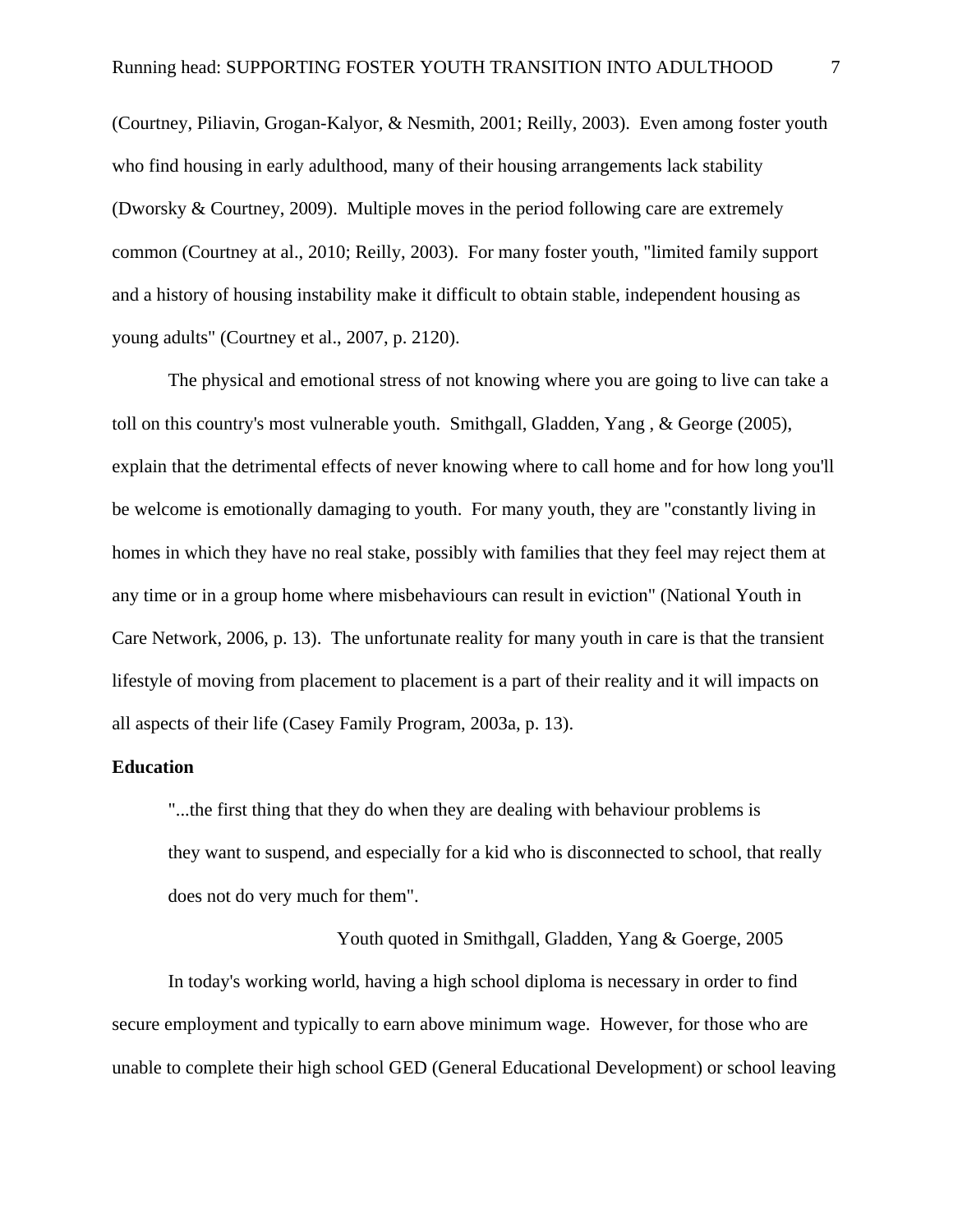certificate run a risk finding and maintaining stable employment, as well as being employed in low-skill and possibly low paying jobs. According to Turpel-Lafond (2014), "a person's level of education is one of the best indicators of the likelihood of achieving adult success, permanent employment and a living wage" (p. 12).

 For children and youth in care, there are a multitude of factors which contribute to their struggles in obtaining academic success. For instance, "placement instability can lead to a revolving and unmanageable sequence of school changes, leaving children to negotiate making new friends, managing new teacher and learning a new curriculum in a system where they are consistently playing catch up" (Turpel-Lafond, 2014, p. 23). The insecurity which the child or youth experiences can be extremely stressful for them as they are suddenly uprooted from the lives they once knew. It is not surprising that as a result, "children who frequently move between placements don't form attachments to caregivers, impacting on their ability to do this in school" (Reid & Dudding, 2006, p. 10)

 In order for these children and youth to discover success in the educational system other aspects of their lives much be addressed. They require guidance through their transitions and support for their traumatic experiences. If this is not provided, "those children and youth who suffer from emotional issues that aren't adequately addressed are not able to learn while in school, despite the best efforts of educators" (Smithgall et al., 2005, p. 10). According to the National Youth in Care Network, (2001), "a child or youth who is traumatized from years of abuse and neglect will not be able to explore their full potential in the classroom without having their emotional needs met as well" (p.10).

 As children in care grow up to become youth in care they acquire the additional stresses associated with leaving the financial support of the ministry when they turn 19 years of age. For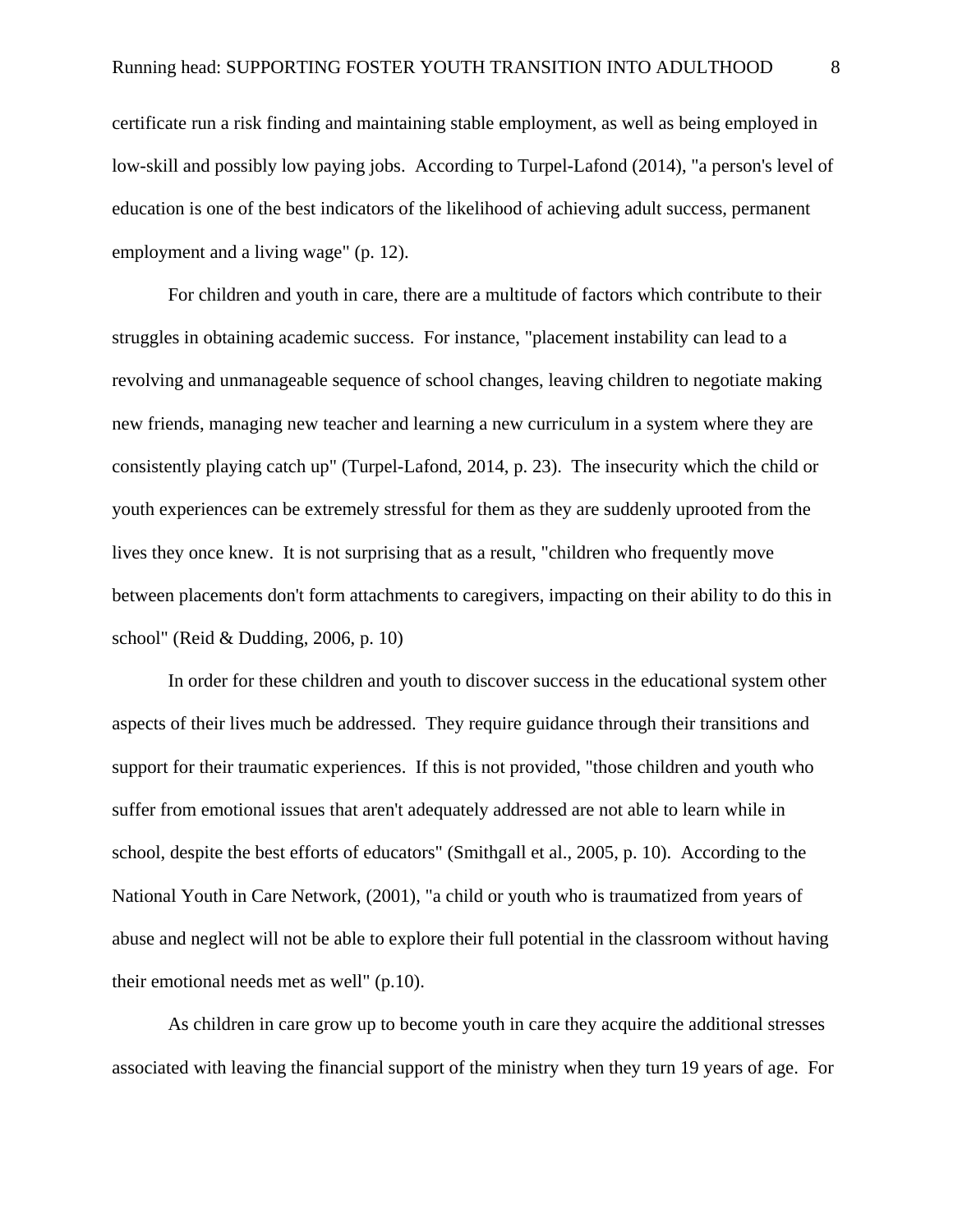many foster youths in senior high school, passing grade 12 courses can seem of little importance when you do not yet have a job, housing in place, and your 19th birthday is fast approaching. Unfortunately, those "without adequate levels of transitional supports are at greater risk of experiencing negative outcomes as young adults than their non-care peers" (Courtney & Dworsky, 2005, p. 212). For example, "they are significantly more likely not to graduate from high school and are less likely to attend or complete college or university" (Havalchuk et al., 2006). Based on the findings of Turpel-Lafond (2014), educational attainment is closely associated with positive personal outcomes and in terms of education, young people who continue to receive support past the age of majority appear to have a higher likelihood of successfully transitioning out of care" (p. 18).

## **Relationships**

 "Sometimes when you're separated from your family you can't really expect love from others...or you can expect it, but you must realize that it may not come. The burden rests on the foster child to adapt to the situation"

#### Youth quoted in Festinger, 1978

 It has been widely researched that in order for children and youth to thrive they require the attention and support of a caring adult relationship. According to Turpel-Lafond (2014) "youth in care do better when they have strong social supports and feel connected to their families, schools and communities" (p. 21). While this can be seen through their birth families, foster families, or support workers, many develop this connection through their peer friendships, boyfriends and girlfriends. Studies have shown that youth who continue to have relationships with their birth parents and extended birth families have better outcomes and ensuring this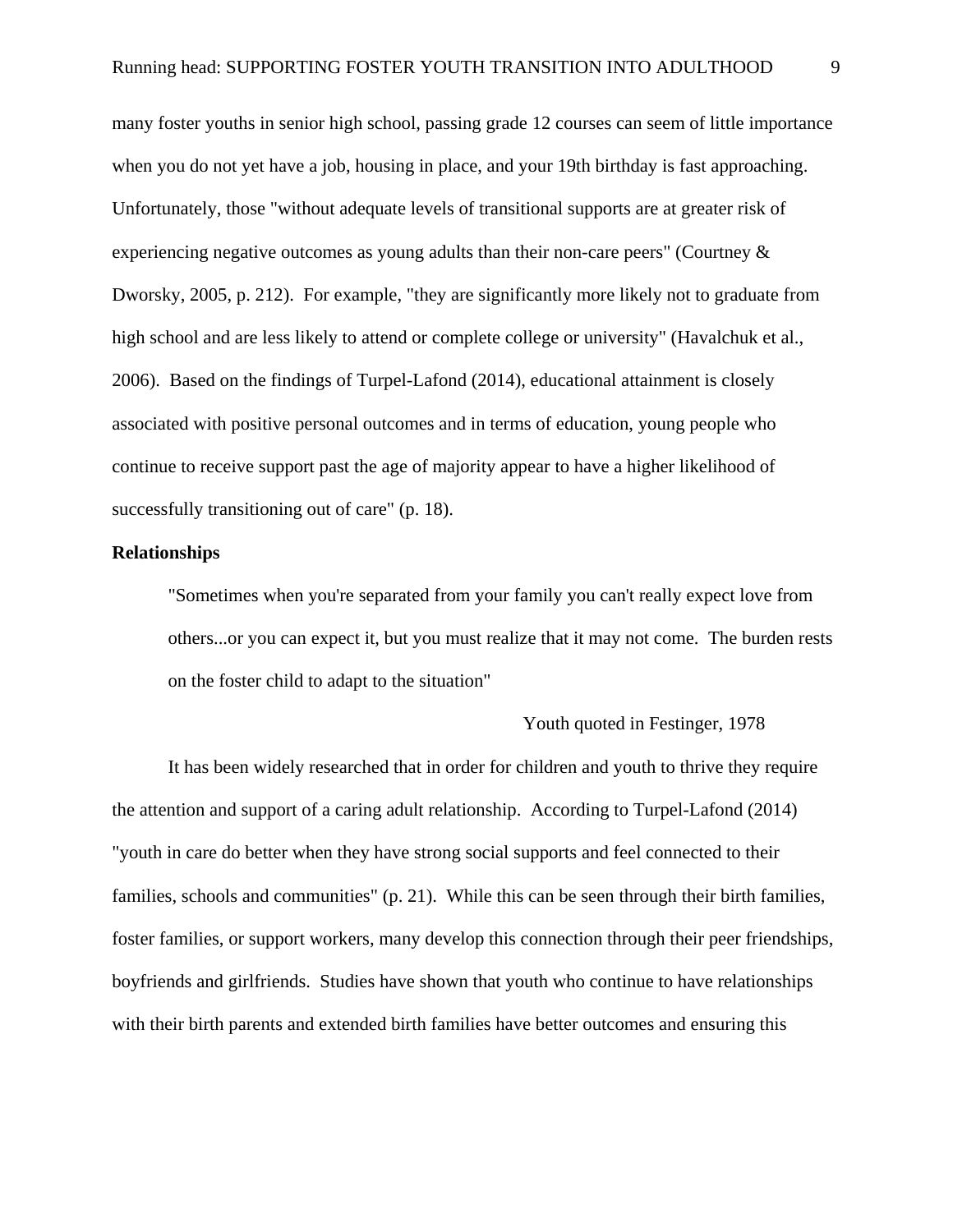relationship exists when possible and in the best interests of the child, can help youth both in the present and in the future (Reid & Dudding, 2006, p. 7).

 Yet, unfortunately for many children and youth in care developing and maintaining meaningful relationships can be difficult. According to Turpel-Lafond (2014), "being abused or neglected within their families may leave them unwilling to risk further hurt, separation or betrayal by investing in new relationships" (p 20). As a result of repeated foster home changes and enrolling in new schools, creating and maintaining these relationships with others can be challenging. Further, "entry into care can create a physical and emotional distance from family members, especially when the child is placed far from home or family contact is deliberately restricted" (Turpel-Lafond, 2014. p. 21). Therefore, having a positive and trusting relationship with an adult or an external support system plays an important role in helping youth overcome challenges, as children need to be encouraged by peers and adults in order to feel a sense of accomplishment and belonging (Reid & Dudding, 2006).

 The Canadian and International Research on Outcomes for Youth in Care show that "youth have better outcomes when they have strong social supports and feel connected to their family, school and community" (Reid & Dudding, 2006, p. 6). Allowing youth transitioning into adulthood to maintain a supportive network would allow them the continuity and continued guidance from their team. Even more compelling is that youth themselves are saying that they need to have at least one supportive adult relationship as they make the transition to independence (Reid & Dudding, 2006, p. 6).

 According to Reid & Dudding (2006), people who fail to develop secure emotional attachments in childhood are more likely to experience relationships problems later in life and that parent-child relations appear to have a strong influence on the types of relationships children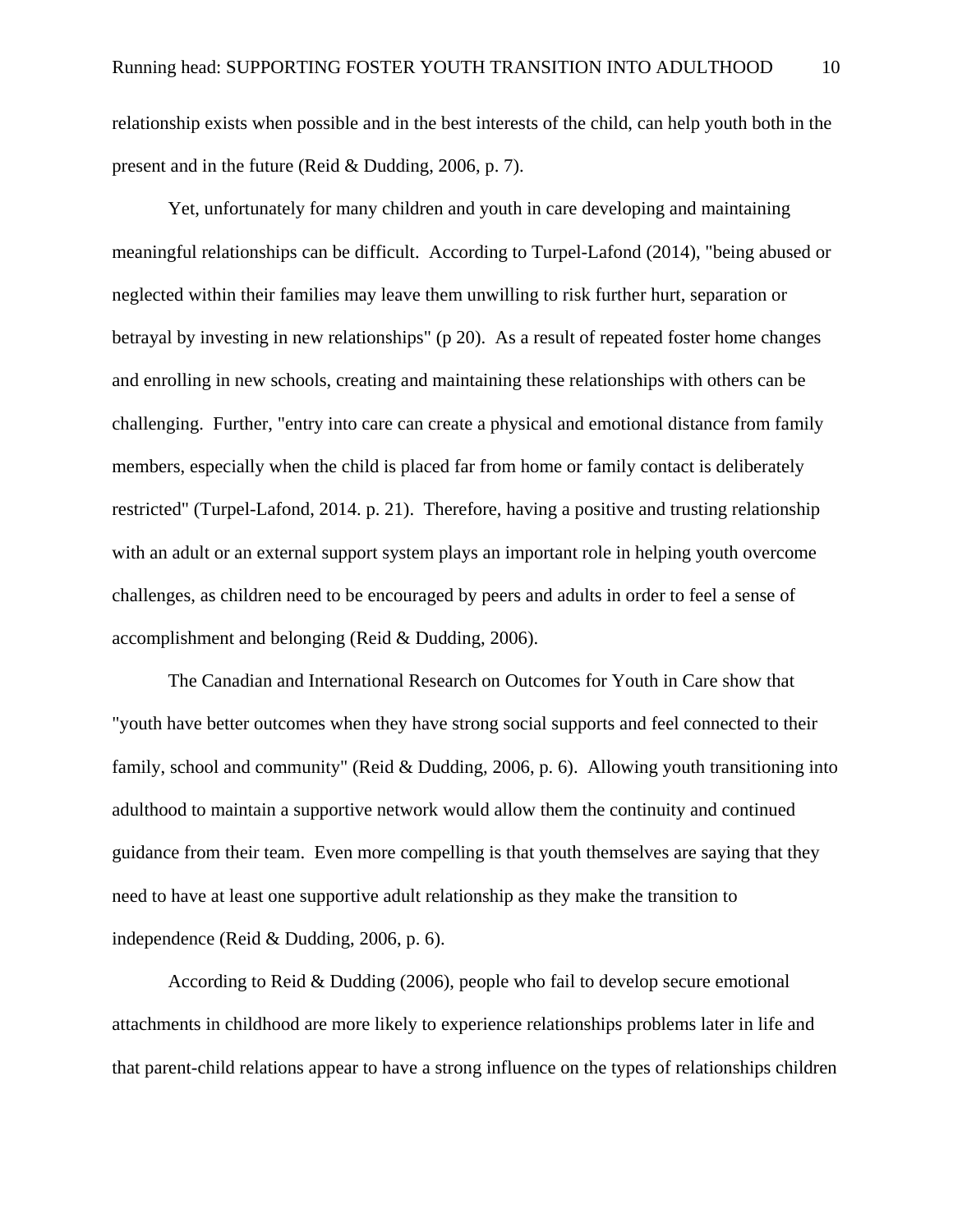establish as they transition from adolescence to young adulthood" (p. 7). In order for people to thrive, "people need to feel that they matter to someone and that they have people who matter to them. This sense of mattering is what allows a feeling of connection to other people and to communities" (Turpel-Lafond, 2014, p. 21).

#### **Purpose of the Literature Review**

The purpose of my literature review is to develop a deeper understanding of the circumstances a child or youth experiences as they exit out of the care of the government. I aim to discover a more comprehensive insight into areas of potential growth and successes, as well as their shortcomings and challenges. The compilation of this literature review and the synthesis of the research findings will serve as a guide for teachers, counsellors, foster parents, and social workers in supporting some of our most vulnerable youth as they transition into adulthood.

In order to assist these helping professionals work with children and youth exiting the governments care, I will be examining strategies that can be put into practice and recommendations for these practitioners to be implemented into our school systems. As an educator and future counsellor I believe it is vital to recognize the strength of an individual who is no longer living in the care of their birth parents by honoring their resiliency in the face of this adversity. Developing an awareness of the multitude of challenges a child or youth in foster care may face, specifically in the educational system, is a vital piece that we must acknowledge and respect as educators.

Through my study, I hope to gain further insight into these key challenges youth face as they enter into adulthood and out of the care of the government. This knowledge will provide a framework in understanding the most effective ways in supporting their successful transition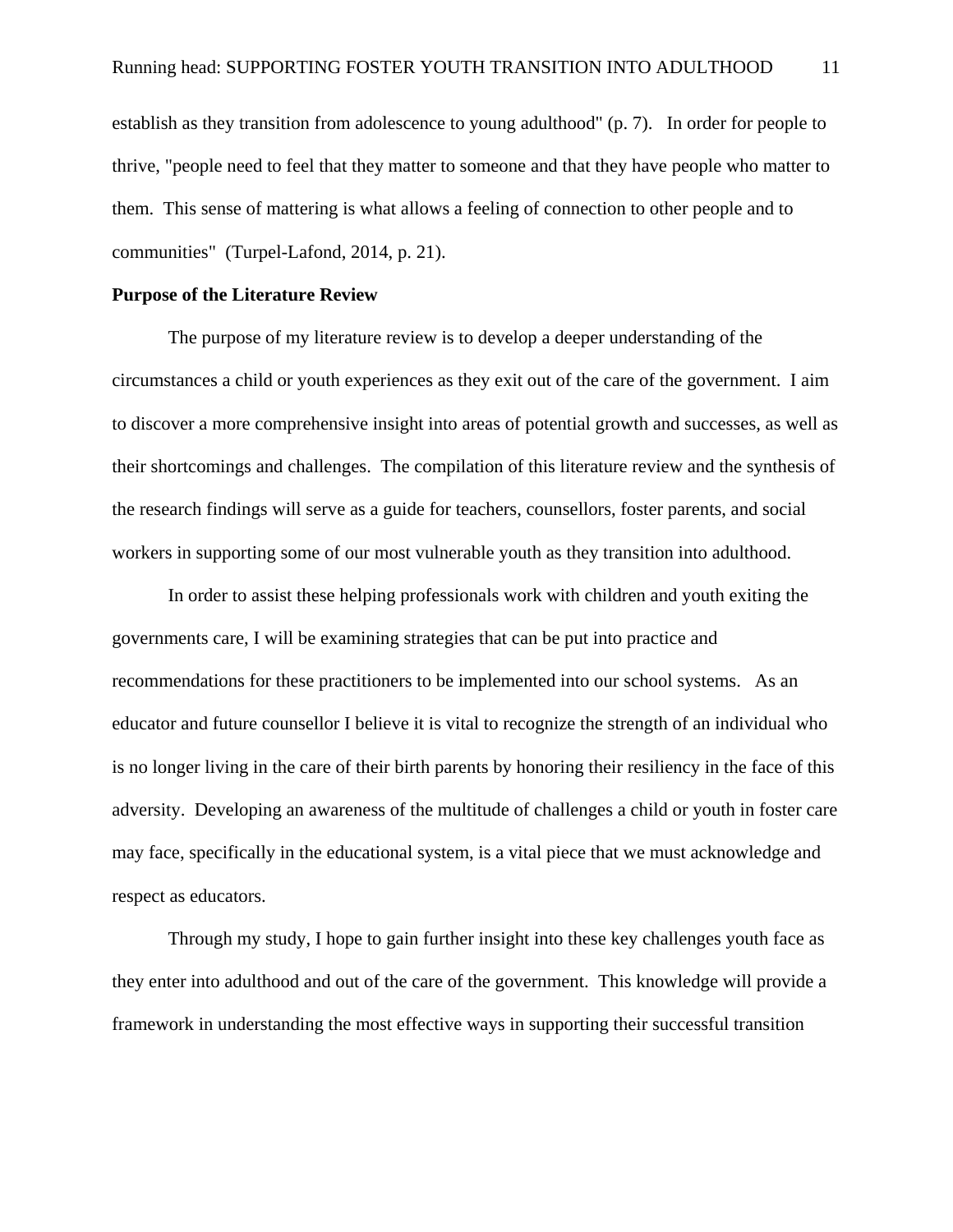during such a significant era of their lives. It is my hope that the research review will guide my practices not only with students, but with their foster families, birth families, and other educators.

I am interested in learning from other countries, provinces, and agencies concerning the successes and challenges they face in transitioning their children and youth from the supportive network of the government into adulthood. From my part time employment as a Residential Support Worker (RSW) with children and youth in foster care, I believe a lack of continuity between provinces, agencies, and countries exists which continues to hinder their growth and success. Each of them working as an independent entity based on their own guiding principles, age of transitioning out of care, and the level of support given into adulthood. While there are numerous connections and overlap shared between their stories of loneliness and isolation, it ultimately comes down to geography and what province or country they live in, which determines the level of supportive services that they will receive.

# **Importance of Study**

 Recognizing that adolescence is a challenging time for many individuals, we must acknowledge the greater difficulties that one inherently faces when living in, and exiting foster care. It is important to research the significant gaps which foster youth face that hinder their successes and enjoyment in life. Understanding and identifying these grey areas will allow practitioners, educators, and foster families to support youth in a more successful transition out of care and into adulthood. The importance of this literature-based capstone is to best inform educators in supporting students in foster care who will be graduating and aging into adulthood. **Summary** 

 Turning 19 and entering into adulthood can be an emotionally challenging and scary time for all youth, but especially for youth in foster care. Having to say good bye to the safety and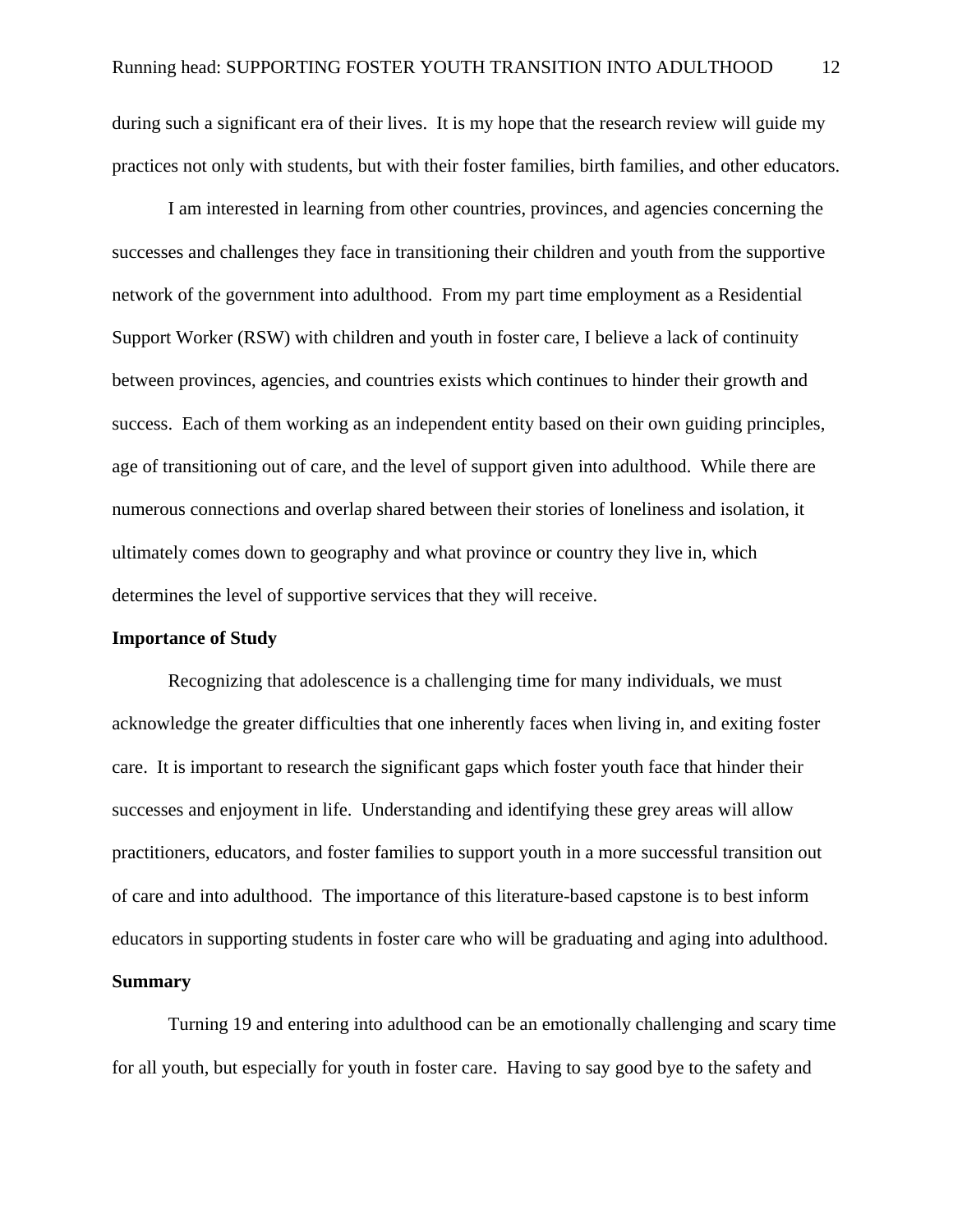security of their foster families and the financial support from the ministry to now living independently. Suddenly trying to make it solely on their own can be an overwhelming experience. Your friends continue to have the love and financial support of their families, as they go on to university, careers, or travel, while you are left alone to pick up your own pieces. For 700 youth in B.C. this is how they spend their 19th birthdays. It is a bittersweet moment as they enter into adulthood.

 In order for youth to successfully leave the safety and security net of their family and home, numerous steps must be implemented and supports need to be put in place. A transition plan and continued assistance from caregivers, the ministry, and practitioners is required for this growth to be a positive one. While these essential life skills are not inclusive of, they include obtaining safe and affordable housing, completing their high school education, and developing meaningful and lasting relationships with their peers and adults in their lives. I am suggesting that with these three advantages, youth have a much greater likelihood of success. Without them, we can see through devastating statistics that we are systematically failing youth who exit the foster care system.

# **Outline of Remainder of Paper**

 Throughout the remainder of this paper I will look at the importance of supporting and educating our youth in transitioning into adulthood. In Chapter II, I will explore the approaches that other countries and provinces have employed when working with their youth in care aging out of the support network of the government. Chapter III will describe how teacher and counsellors in the education system can help support youth as they make this transition out of the care of the ministry.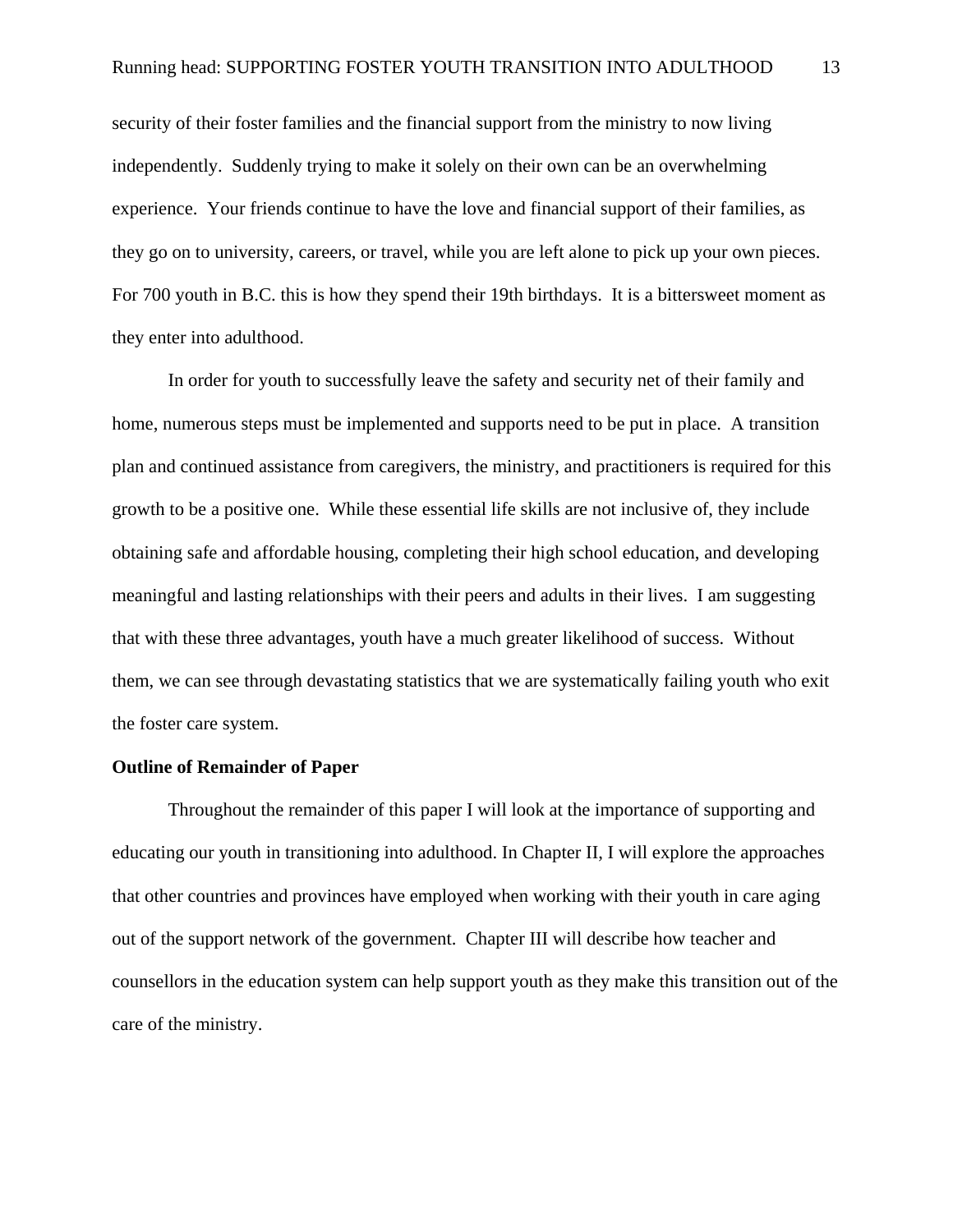## **Chapter 2**

# **Review of Literature**

# **Introduction**

 It is clear through the literature there must be a mutual responsibility and shared accountability across agencies to properly address the educational needs of youths in foster care, otherwise that whole cycle of marginalization and poverty continues for their entire life (Zetlin, Weinberg & Shea, 2006). Having a supportive team is crucial to the success and growth of all individuals, not specifically children and youth in care. This unique group of individuals could thrive and live to their potential if they were to be afforded the same comforts and allowances as their peers.

# **Historical Background**

 The notion of children and youth living in the care of guardians other than their birth mother and father is not a new concept. In fact, some of the earliest records indicate that in England during the mid 1500's poor children were indentured until they became an adult. These laws "lead to the development and eventual regulation of family foster care in the United States and was the beginning of placing children into homes" (National Foster Parent Association, 2015).

 Until recently in Canada records of youth in care exiting the system have been limited. According to Craig (2001) while there is paucity of Canadian research in this area, longitudinal research on outcomes for Canadian youth from care is essentially non-existent and has been recognized as a major knowledge gap by researchers, practitioners, and policy makers alike. **Definitions**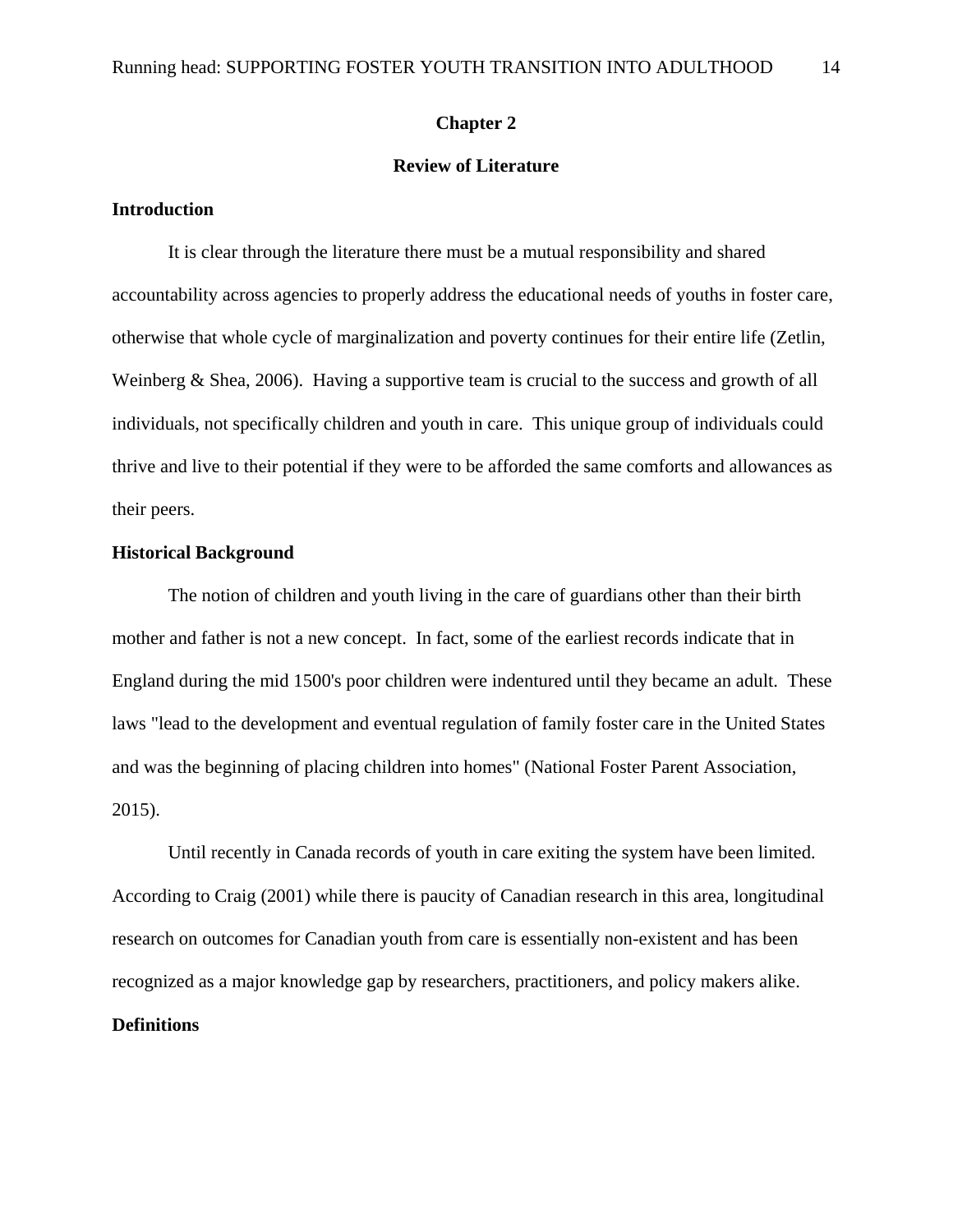- Age of Majority In BC, children are considered adults instead of minors at age 19. In other parts of Canada, the age of majority is either 18 or 19, while in the United States and elsewhere, it can be as high as age 21. (British Columbia Family Maintenance Enforcement Program, 2015).
- Child A person under the age of 18 years of age, and includes a youth unless otherwise specified. (The Foster Care Handbook, 2015).
- Custody Having care, control (physical residence, etc.) and maintenance of the child. (The Foster Care Handbook, 2015).
- Director of Child Protection A person designated by the Minister of Children and Family Development under the CFCSA Act. The Director may delegate any of all of his or her powers, duties, and responsibilities under the Act. (Turpel-Lafond, 2014, p 43)
- Former youth in care A young person who is no longer living under the care of the ministry. (Turpel-Lafond, 2014, p 43)
- Foster Parent Are people who come from many different backgrounds and with many different life experiences. They all share a commitment to caring for children who are coping with a very difficult time in their young lives. Children do not need perfect foster parents, but they do need adults who are committed to caring for them. (Becoming a Foster Parent, 2015).
- Guardian A guardian is the person who is responsible for the care, maintenance, and well-being of the child. Typically, a child's guardian(s) are the mother and/or the father. However, any other individual may be appointed a child's guardian by way of a Court order or agreement. (The Foster Care Handbook, 2015).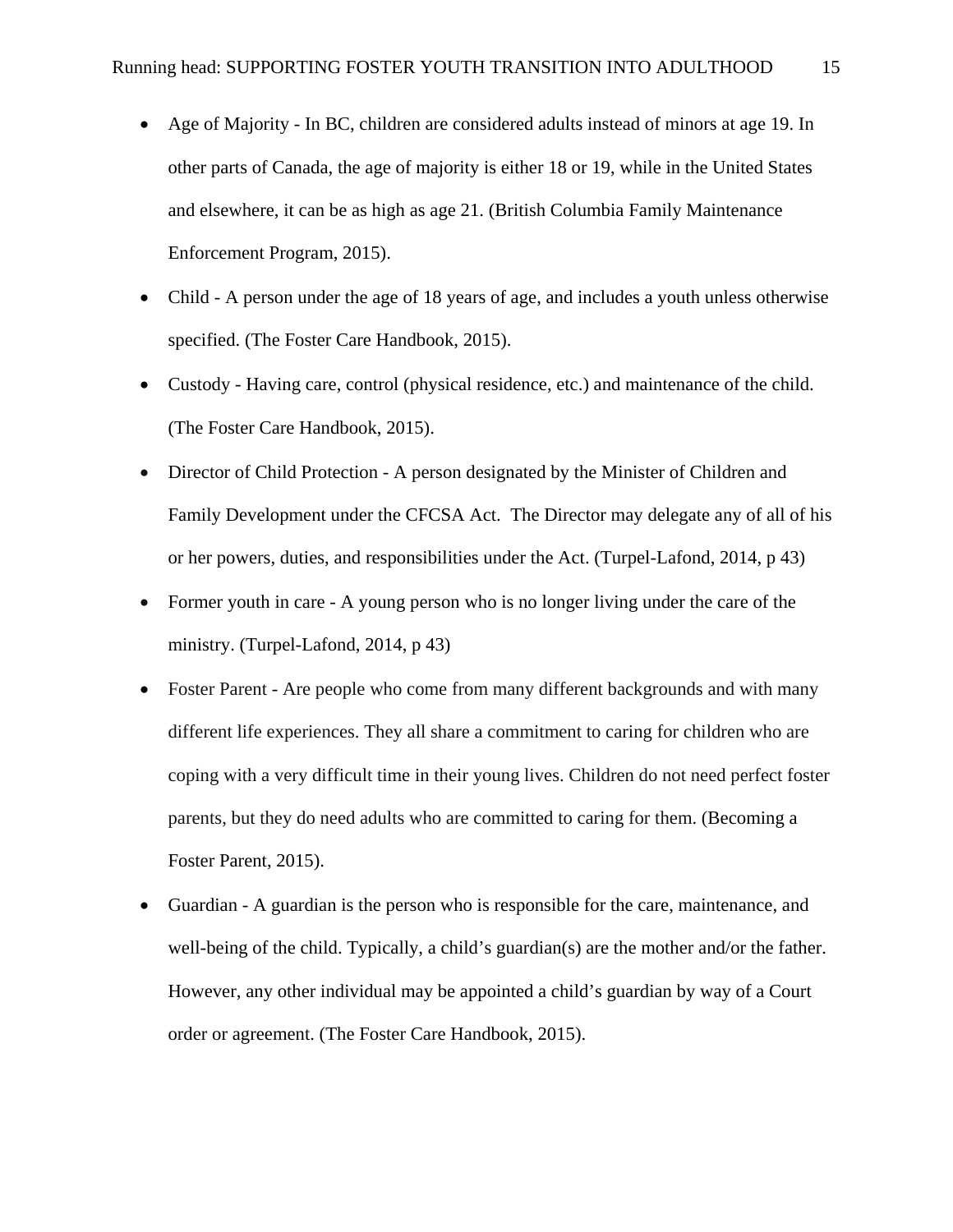- Permanency The objective is for every child to be a wanted and valued member of a family unit, and to live in an environment with nurturing caregivers who will support the child through a successful transition into adulthood, and who are prepared to facilitate the establishment and/or maintenance of lifelong positive relationships. The goal of permanency planning is to cultivate a sense of belonging and wellbeing for each child receiving services under the Child, Youth and Family Enhancement Act. A successful permanency outcome is one that builds on stability, attachment and belonging for the child. (The Foster Care Handbook, 2015).
- Practice The professional method in which caseworkers work with a family, utilizing practical and academic knowledge. (The Foster Care Handbook, 2015).
- Social Worker a profession concerned with helping individuals, families, groups and communities to enhance their individual and collective well-being. It aims to help people develop their skills and their ability to use their own resources and those of the community to resolve problems. (Canadian Association of Social Workers, 2015)
- The Child, Family and Community Service Act (CFSA) Is the legislative authority for the ministry's Child Protection Services. Under the Act, the Minister designates the Director of Child Protection, who in turn delegates the provision of child protection services across the province to child protection social workers. (Ministry of Children and Family Development, 2015).
- The Ministry of Children and Family Development The Ministry works together with Delegated Aboriginal Agencies, Aboriginal service partners and approximately 5400 contracted community social service agencies and foster homes, cross government and social sector partners to deliver inclusive, culturally respectful, responsive and accessible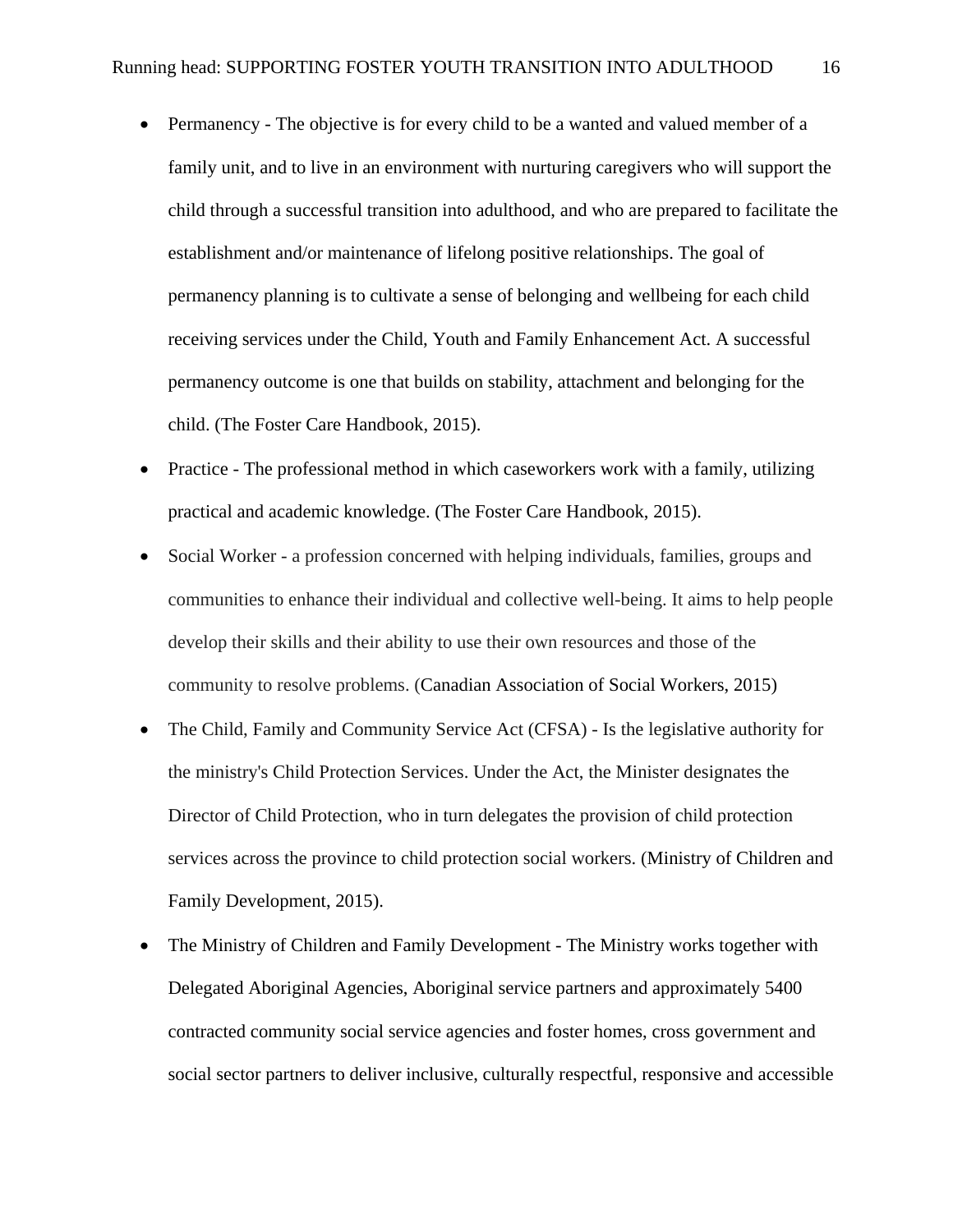services that support the well-being of children, youth and families. The primary focus is to support vulnerable children and their families using a client-centered approach to service delivery that builds on the family's existing resources and capacities. (Ministry of Children and Family Development, 2015).

- Youth A person who is 16 years of age or over, but under 19 years of age (Turpel-Lafond, 2014, p. 44)
- Youth Agreement A youth agreement is a legal agreement between the British Columbia Ministry of Children and Family Development (MCFD) and youth aged 16 to 18. The purpose of the agreement is to help youth gain independence, return to school, or gain work experience and life skills (Turpel-Lafond, 2014, p 44).
- Youth in care A young person who is under the care of the ministry (Turpel-Lafond, 2014, p. 44).

# **Responsibility for Youth in Care in British Columbia**

 In British Columbia, the Child, Family, and Community Service Act (CFCSA) is provided by the regional ministry offices and authorized by the child welfare agencies. Through these agreements, the Provincial Director of Child Protection transfers authority to delegated Aboriginal Agencies (DAAs) to undertake child welfare responsibilities. The ministry's 12 service delivery areas in B.C. support the child welfare programs by providing various services such as an intake team. This team of skilled helping professional assess, report, make community referrals and work with the family for up to 30 days. If further support for the family is required, their file is then transferred to the family support or family development response teams, where cases can be separated for youth, children in the permanent custody of the ministry, and for children in the process of adoption. (Turpel-Lafond, 2014).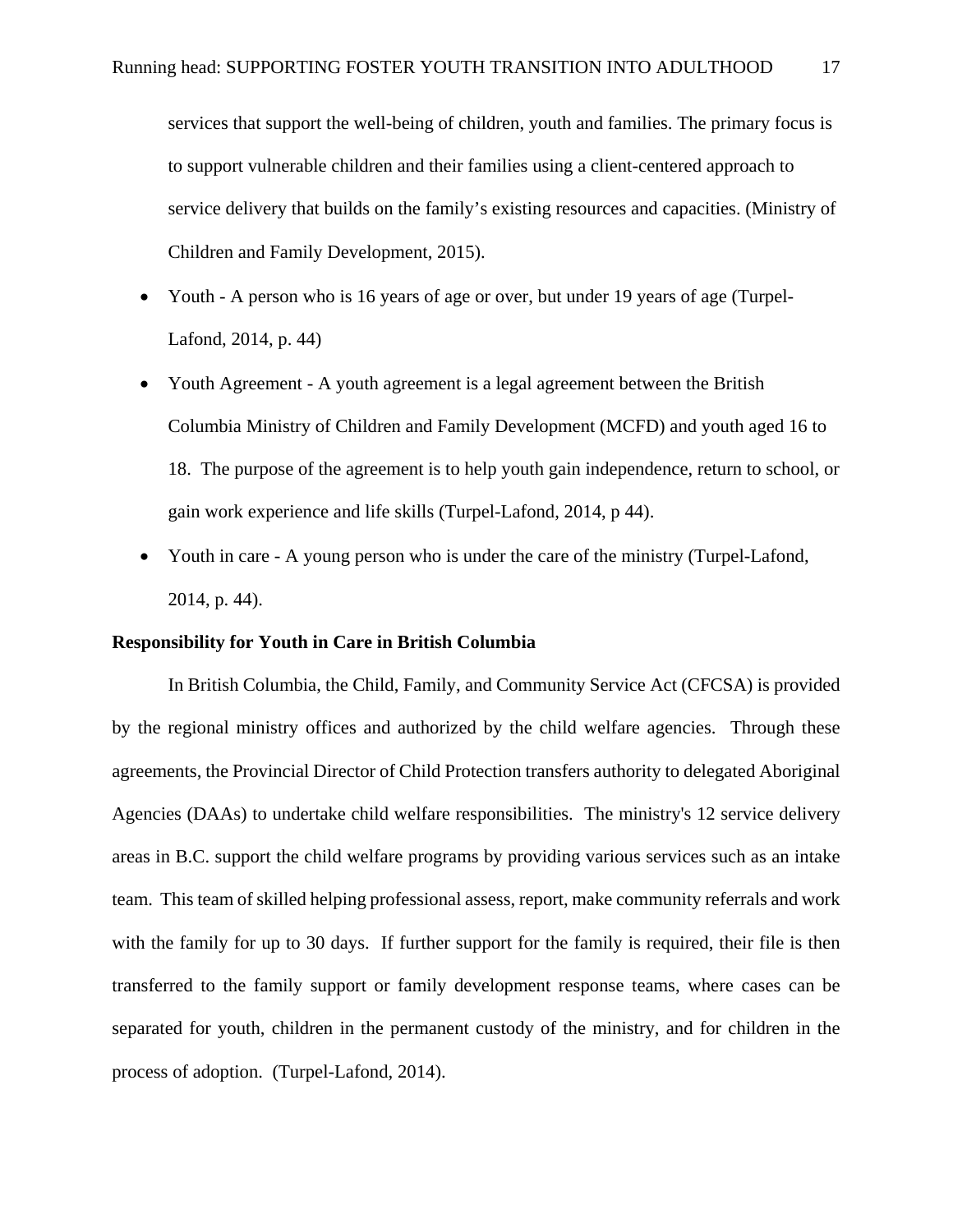#### **Canadian Examples**

# **British Columbia**

In 2007 Deborah Rutman, Carol Hubberstey, and April Feduniw completed their final report of a three-year longitudinal study called When Youth Age Out of Care - Where to From There? In partnership with BC Ministry of Children and Family Development, Greater Victoria Child and Youth Advocacy Society, and the National Youth in Care Network, they explored the various outcomes of youth who exit the foster care system. In order to address this growing concern, The Promoting Positive Outcomes for Youth from Care study was designed to gain a better understanding of the challenges, successes, supports and resources that youth face as they leave government care and was conceived to address.

Researchers followed 37 youth over a 2.5 year period interviewing them on four separate intervals which were staggered 6-9 months apart. Participants were selected from two communities in British Columbia, one a metropolitan center and the other from a small town to participate in four face-to face interviews. The focus of this study was to address, "what are young people's experiences and status over time in relation to various life domains including social relationships and support, physical and mental health, criminal justice system, education and employment, during the period of their imminent of recent aging out of care" (Rutman, Hubberstey, Feduniw, & Brown, 2007, p. 2).

From the first initial wave of data, researchers noticed a pattern between youth who had previously lived in care and those who had not. The data indicated that youth from care had: (Rutman, Hubberstey, Feduniw, & Brown, 2007, p. 5)

- A lower level of education
- Were more likely to be on income assistance at age 19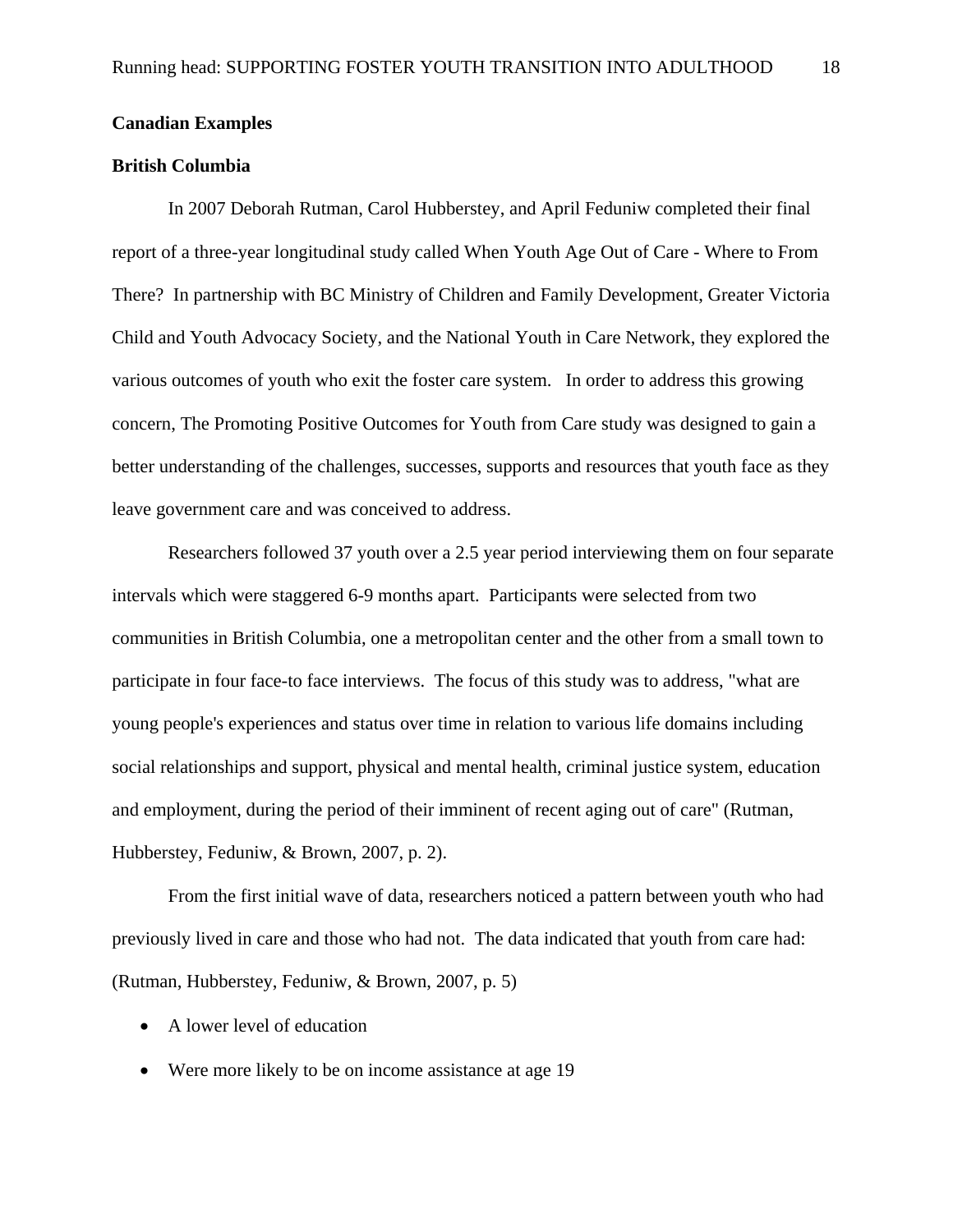- Engaged in higher levels of alcohol and drug use
- A more fragile social support network, as well as tenuous ties to family and
- Reported that their single biggest health condition was depression.

Results from the second stage of interviews continued along the same path as the first.

These findings included: (Rutman, Hubberstey, Feduniw, & Brown, 2007, p. 5)

- Transience was considerable 30% of participants had moved four or more times in the first year and half after leaving care
- $\bullet$  Homelessness had been experienced by 45% of participants
- More participants were on income assistance at Time 2 than at Time 1
- Nearly a third of participants (30%) were now young parents, and of those, 60% had had some type of Ministry of Children and Family Development involvement
- Youth reported financial hardship as the worst or most challenging aspect of leaving care, along with the loss of supportive relationships
- Depression continued to be the most frequently reported health issue. Depression and/or depressive symptoms/treatment was experienced by 48% of participants, a jump from 38% at Time 1

The results from the first and second wave of interviews also suggested a feeling of disconnection with social service networks. Throughout the interviews, "youth noted the unnaturalness, arbitrations and finality of the severing of these relationships and experienced them as a loss that challenged their successful transition from care" (Rutman, Hubberstey, Feduniw, & Brown, 2007, p. 5).

During the fourth interview, there was a significant shift in the number of youth struggling to find and maintain affordable living accommodations. According to the fourth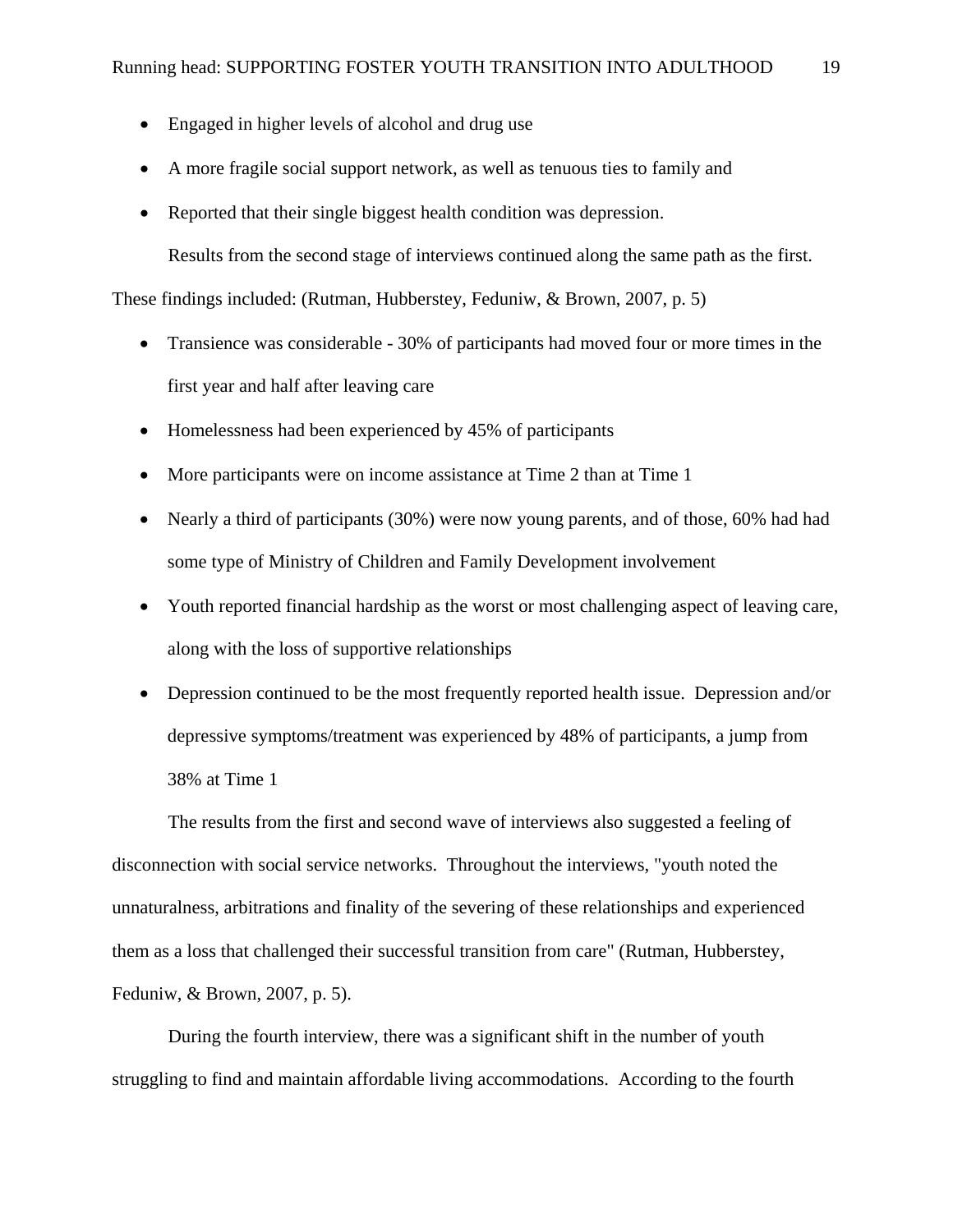interviews, "20% (n=4) were in low income housing whereas at Time 2, 6% (n=2) were in low income housing" (Rutman, Hubberstey, Feduniw, & Brown, 2007, p. 17). Similar to these findings, during the Time 2 interviews, " 45% n=15 of youth participants reported that they had experienced homelessness at some point in their life" (Rutman, Hubberstey, Feduniw, & Brown, 2007, p. 18). Further, the data revealed that, of all "homeless" youth, 73% (n=11/15) were homeless from ages 13-16 years" (Rutman, Hubberstey, Feduniw, & Brown, 2007, p. 18), and that "53% (n=8/15) of homelessness youth were homeless for more than 3 months" (Rutman, Hubberstey, Feduniw, & Brown, 2007, p. 18).

Historically, graduating from high school has been a challenge for many youth exiting from care. During the first wave of interviews,  $32\%$  (n=12) of the youths in the study had completed high school or were attending post secondary. In comparison, when the same group of participants were interviewed approximately two years later, 52% (n=11) of those interviewed did not complete high school. Based on these findings, "less than half of our participants had finished high school by age 20 or 21" (Rutman, Hubberstey, Feduniw, & Brown, 2007, p. 18). Compared to other same aged youth living at home in these two BC regions, 71-72% complete high school (BC Stats, 2003). (Rutman, Hubberstey, Feduniw, & Brown, 2007, p. 18). Consequently, all of the participants in this study who had not graduated high school by the time they turned 19, did not return to complete it at a later date. During interviews 3 and 4, "some of the reasons provided for not returning to school included: working full time, not having the funds, being pregnant or parenting, finding learning difficult and not having educational goals" (Rutman, Hubberstey, Feduniw, & Brown, 2007, p. 19).

During each wave of interviews, participants were asked how connected and supported they felt from family members, friends, and other professional supports. Being connected was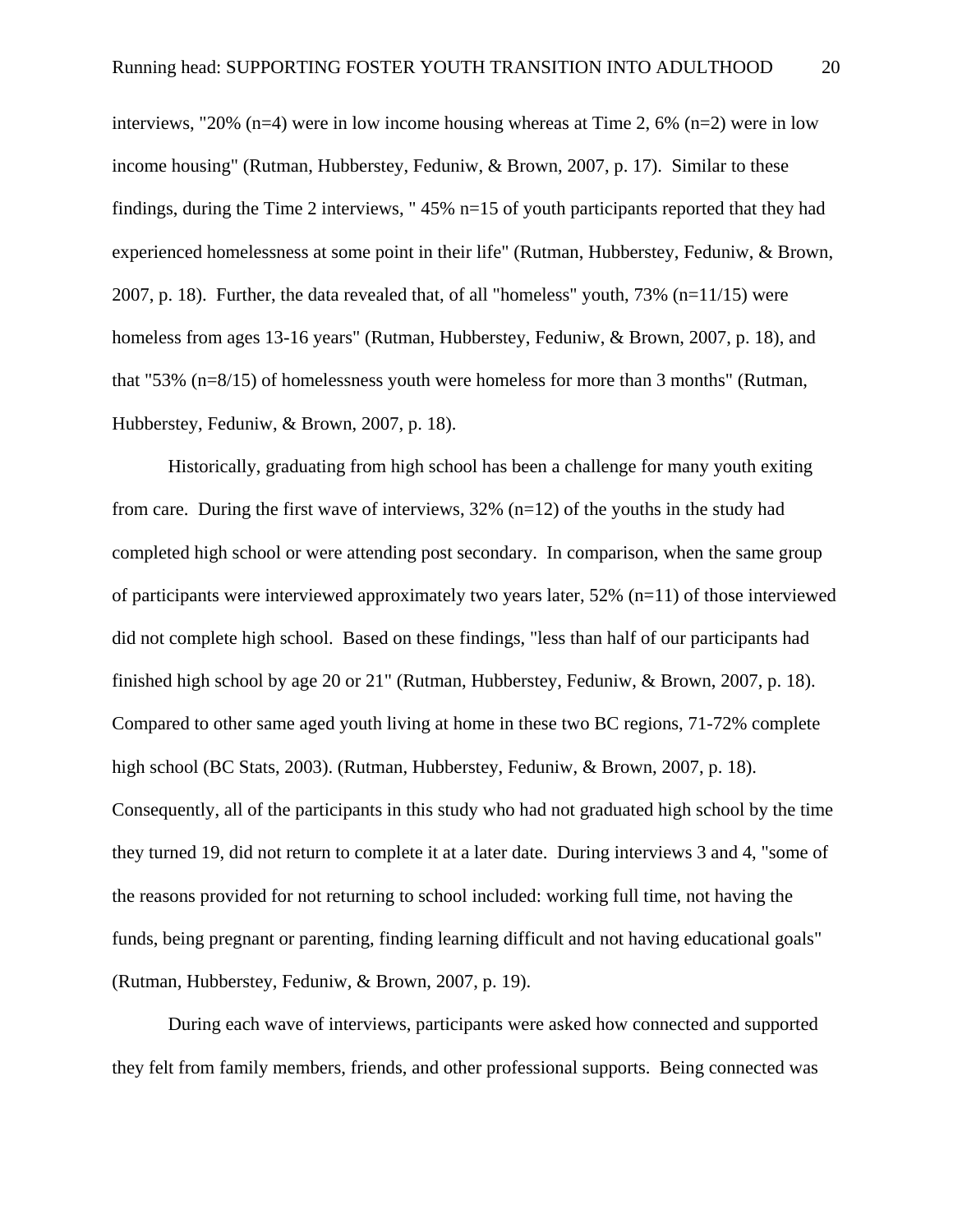defined as "being or feeling emotionally close, regardless of the amount of contact they had with the person" (Rutman, Hubberstey, Feduniw, & Brown, 2007, p. 32). During each interview, the majority of participants revealed that they felt more connected to their sibling(s)  $(74-82%)$  than to their mother, father, or any other family member (Rutman, Hubberstey, Feduniw, & Brown, 2007, p. 32). Throughout the study, feeling of connectedness to their families did not vary and the majority of participants felt closer to their mothers than their fathers.

# **Ontario**

 "Our government has listened carefully to youth in and leaving care. That is why, together with the Youth Leaving Care Working Group, we have developed new resources and supports that will help these young people handle the challenges that they face so they may reach their full potential"

## Laurel Broten

# Minister of Children and Youth Services

On November 18th and 25th 2011, the province of Ontario held Canada's first hearing for youth in and leaving the care of The Children's Aid Society (CAS). Youth of all ages gathered together at the Youth Leaving Care Hearings at Queens Park, the provincial legislature to share their experiences and stories of being in and leaving care. On Day One of the hearing, there were more than 300 people in attendance and by Day Two more than 500 people came to listen to the 183 submissions of current and previous youth in care. Through the impact of their struggles and challenges, it became apparent more support was needed for Ontario's most vulnerable youth.

Following this hearing, a report was submitted by current and former youth in care to the Ministry of Children and Youth Services in May 2012 entitled, 'My REAL Life Book'. As a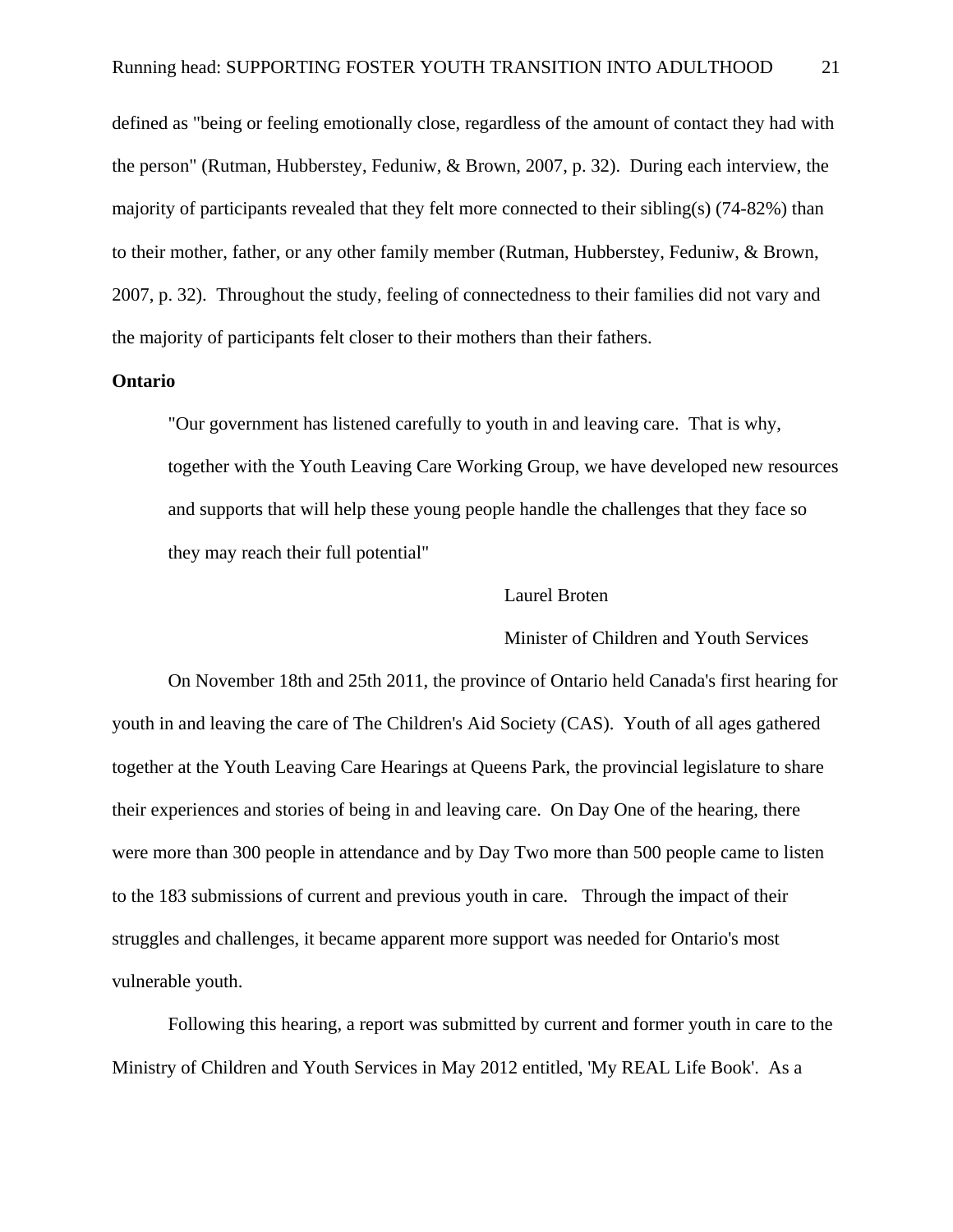result, The Youth Leaving Care Working Group was created in July 2012 to develop the first recommendation from the youth's life book. The group comprised of nine youth in and from care and seven community members from youth service organizations and met 11 times over the next five months to complete an action plan for fundamental change.

 According to The Youth Leaving Care Hearing Team (2012), "almost 17,000 of Ontario's 3.1 million children are in the care of Children's Aid Societies (CAS), which means that on any given day, 1 out of 182 children in Ontario is in care" (p. 33). From these 17,000 children and youth, "the Province of Ontario is the legal guardian of more than 8,300 Crown Wards; these are children and youth who are living in various parts of the care system" (The Youth Leaving Care Hearing Team, 2012, p. 33). It is therefore not surprising that "just 44% of youth in care graduate from high school, compared to an 82% graduation rate for the general population" (The Youth Leaving Care Hearing Team, 2012, p. 33) as well, "43% of homeless youth have had previous child welfare involvement and 68% have come from foster homes, group homes and/or a youth center" (The Youth Leaving Care Hearing Team, 2012, p. 33). It is clear from the statistics on youth leaving care in Ontario that there is a fundamental need for change.

On January 24, 2013 this action plan titled, 'Blueprint for Fundamental Change to Ontario's Child Welfare System' was submitted to the Ministry of Children and Youth Services. It is organized into seven over arching themes, which provides goals and recommendations to ministry and service providers. These themes can be seen as (Final Report of the Youth Leaving Care Working Group, 2013, p. 3):

- Relationships
- Education and employment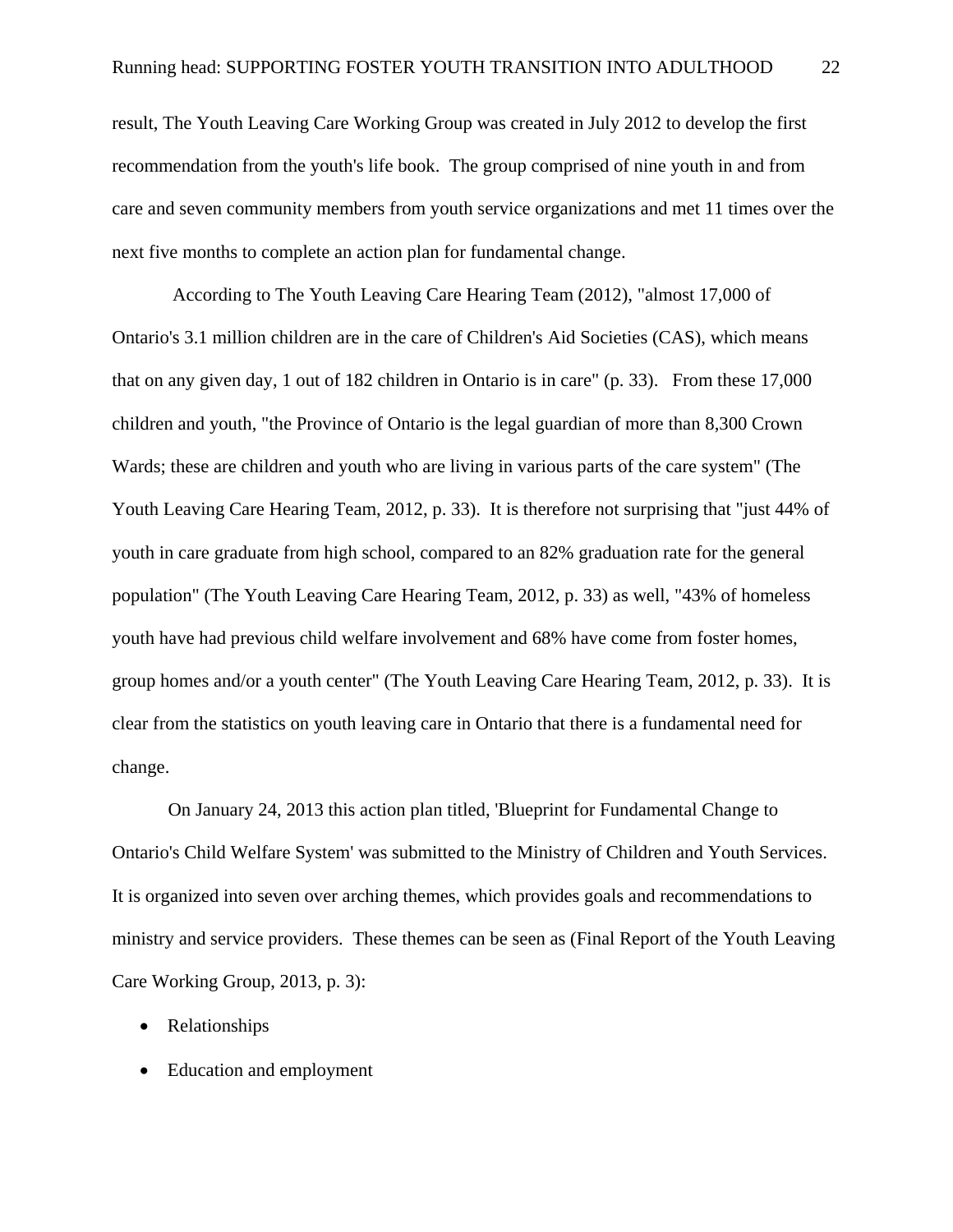- Healthy development
- Transition support
- Youth justice
- Group care
- Ministry policy

Recommendations for these themes were further subdivided into short term (1-3 years), medium-term (4-6 years), and long term (7-10 years) time frames. According to The Final Report of the Youth Leaving Care Working Group (2013) "these time frames recognize that that while some recommendations are relatively straightforward to implement, others will require additional consultation, development of new policies, processes, or partnerships, and in some cases may require legislative change" (p. 4).

Having a caring and meaningful relationship with others is fundamental to the growth and success of all children and youth. Therefore, it comes as no surprise that the first recommendation and priority, from The Final Report of the Youth Leaving Care Working Group is to strengthen these relationships. Based on their findings here are a few of their recommendations:

- Every child and youth in and from care has permanent lifelong relationships that meet their personal and cultural needs
- Children and youth in care grow up with many opportunities to develop permanent, supportive relationships with caregivers, staff, community members and extended family
- Children and youth in group care have consistent and stable relationships with group care staff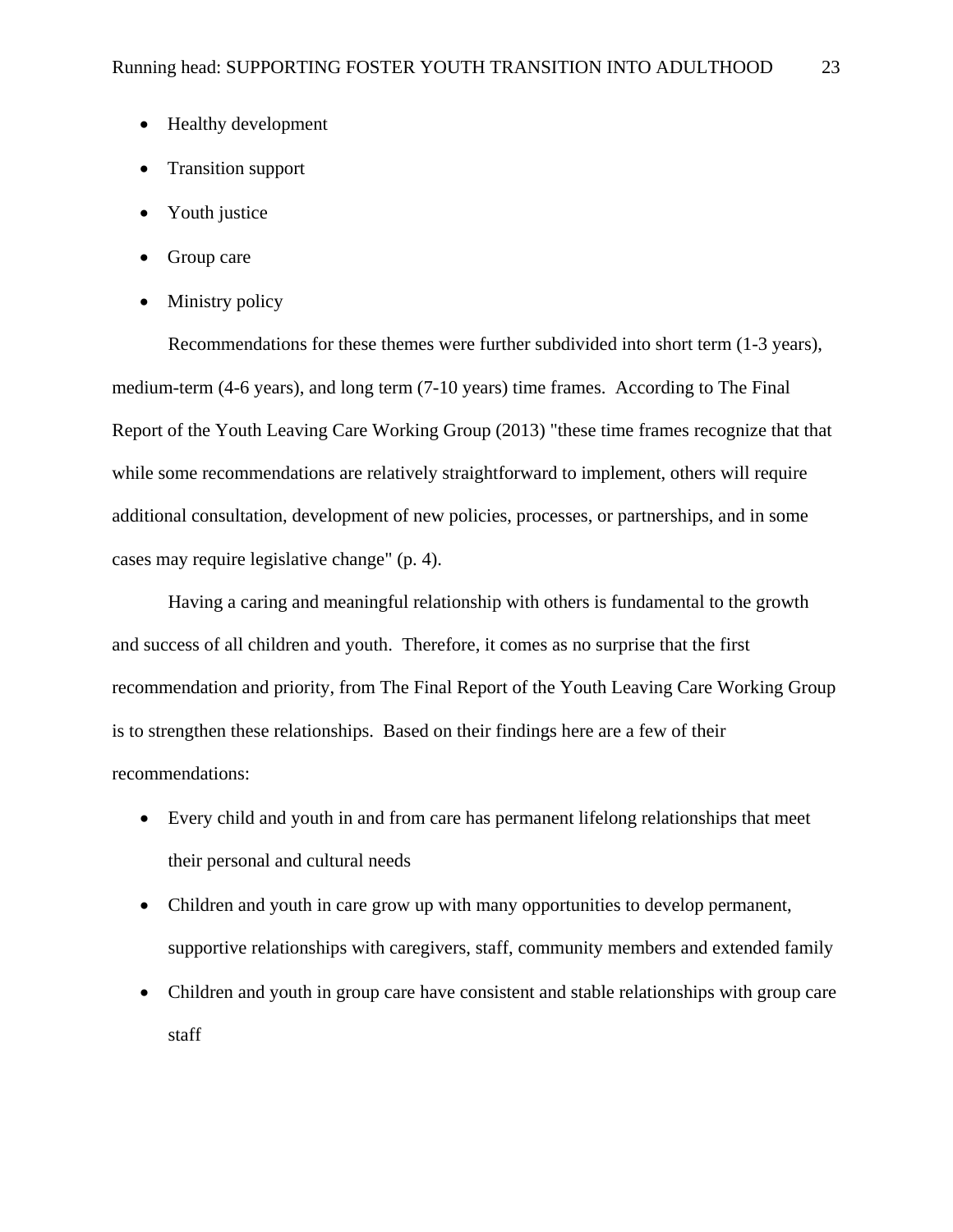young people who are receiving child welfare services are provided with consistent information and assistance (pre-and post-natal) to support them in caring for their children and to help create permanency for their families

(Final Report of the Youth Leaving Care Working Group, 2013, p. 7)

Based on such a staggeringly low graduation rate of 44%, children and youth require more support to stay in school and successfully graduate from high school. Recommendations from The Final Report of the Youth Leaving Care Working Group (2013, p. 9) included:

- Children and youth in and from care are supported to participate fully and successfully in elementary and secondary school
- Caregivers demonstrate the importance of school success to children's and youth in care and support then to meet their full educational potential
- Teachers and school staff are knowledgeable about mental health, emotional health, social, cultural and educational challenges that children and youth in and from care may face and are able to connect them to appropriate programs offered in the school and the community
- Youth in and from care and their teachers workers, and caregivers have information about options and supports for post-secondary education, training and apprenticeships
- Youth in and from care and their teachers, workers, and caregivers have ongoing discussions about career plans and options starting from an early age
- The Ministry of Training, Colleges and Universities make the Student Assistance Program application process an easy and accessible as possible for youth in and from care
- Aboriginal children and youth have access to distinct and culturally appropriate educational supports in their communities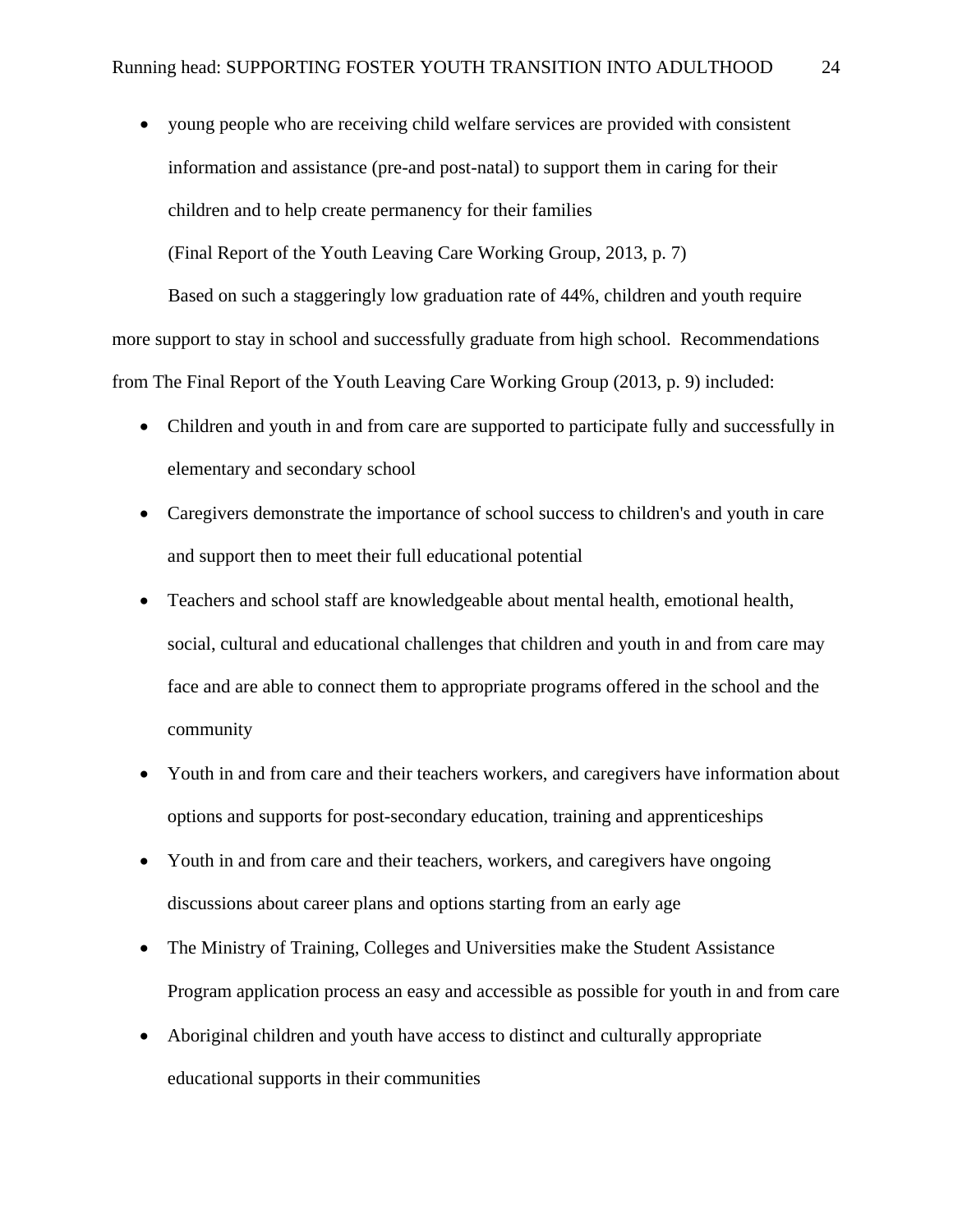- Have access to increased financial supports for post-secondary education that allow them to attend school part-time or to take more than four years to graduate
- Children's aid societies partner with businesses, trade associations, and youth-serving community agencies to provide meaningful work experience/internship opportunities for youth in and from care

In order to transition to adulthood there are many steps which must be successfully negotiated by the youth. This is a challenging process and based on the recommendations from the Final Report of the Youth Leaving Care Working Group (2013, p. 14):

- Have transition plans that relate to their goals and that identity and prepare then to access relevant supports long before they leave care
- The ministry raise the age of Extended Care and Maintenance (ECM) to 25 in phases
- Youth from care have prescription and dental health insurance coverage from age 18 to age 25
- Youth from care have the option to be connected to youth in transition workers
- Children's aid societies work with youth to explore housing options before they leave care, including connecting them with supportive or transitional housing
- Youth from care have access to information about services that meet their specific needs (e.g. LGBTQ, faith and cultural identity) available to the in the communities where they live

As a result of these and other recommendations identified in the 2013 Final Report of the Youth Leaving Care Working Group, the Ontario government has since begun to invest in new resources and support for children and youth in and leaving care. These include: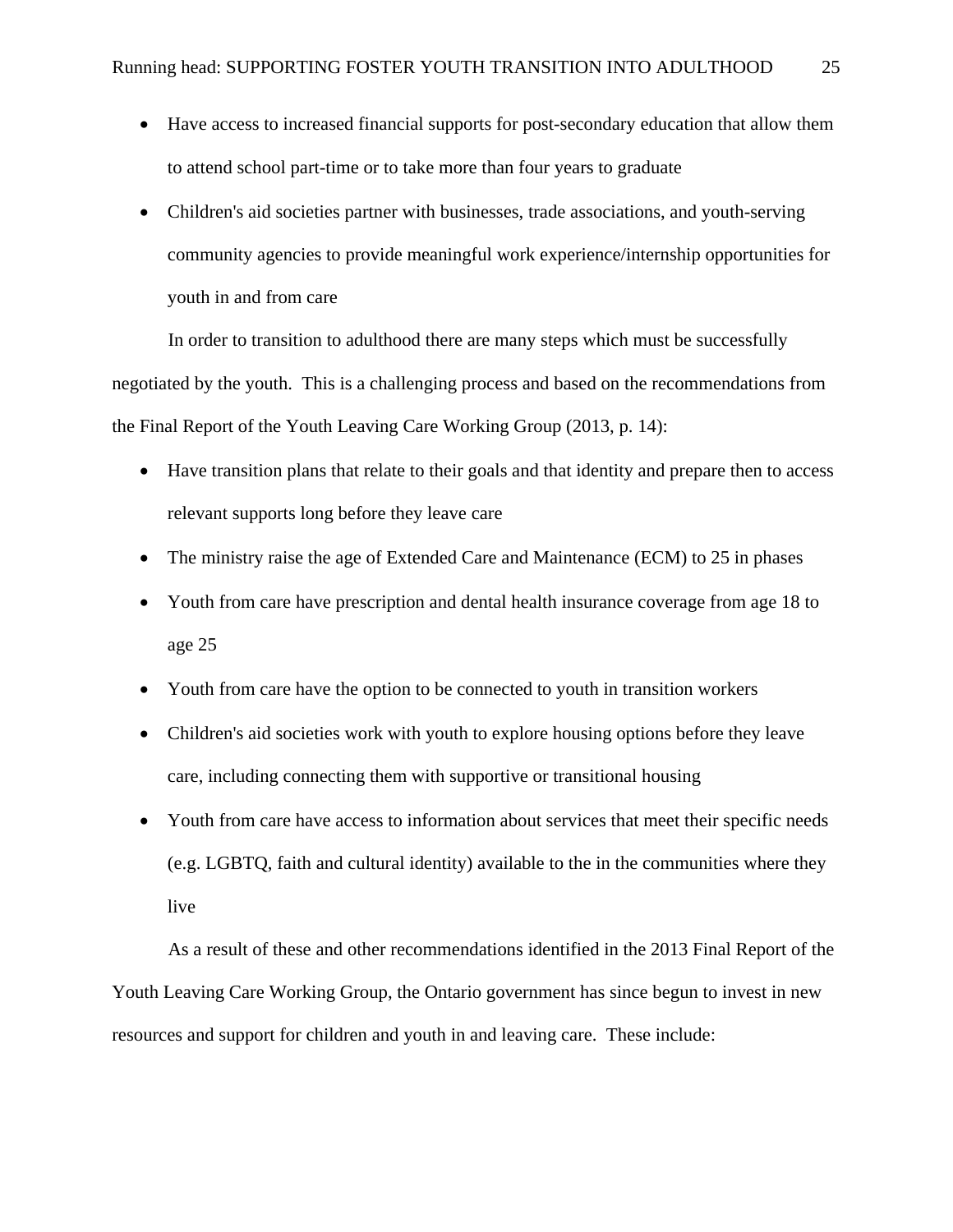- Raising the minimum monthly financial support to youth aged 18-21 to \$850 an increase of \$187
- Providing \$500 per month to youth aged 21-25 enrolled in OSAP eligible postsecondary education and training programs
- Introducing new mentorship opportunities for young people in care
- Enhancing training for caregivers
- Funding up to 50 new youth in transition workers to support young people leaving care. They will provide support and advice on life skills, such as money management and job searches to youth aged 16-24 who have left care
- Ontario is investing approximately \$24 million in new resources and supports to help youth in and leaving care transition to adulthood and succeed
- In 2011-2012 there has been a 3.2 per cent reduction in the number of kids in the care of the CAS's and almost 8,000 children have been adopted through CASs.
- In response to the Youth Leave Care My REAL Life Book report, a private members bill was introduced in the legislature to designate May 14 each year as Children and Youth In Care Day

("Ontario Ministry of Children and Youth Services", 2013)

Supports available once they leave care:

- Youth who are 16 and 17 years old and who have left care can return to their children's aid society to receive supports up to the age of 18 through the Renewed Youth Supports Program
- Once youth turn 18, they may be eligible to receive financial and other supports until the age of 21 through Continued Care and Support for Youth agreements.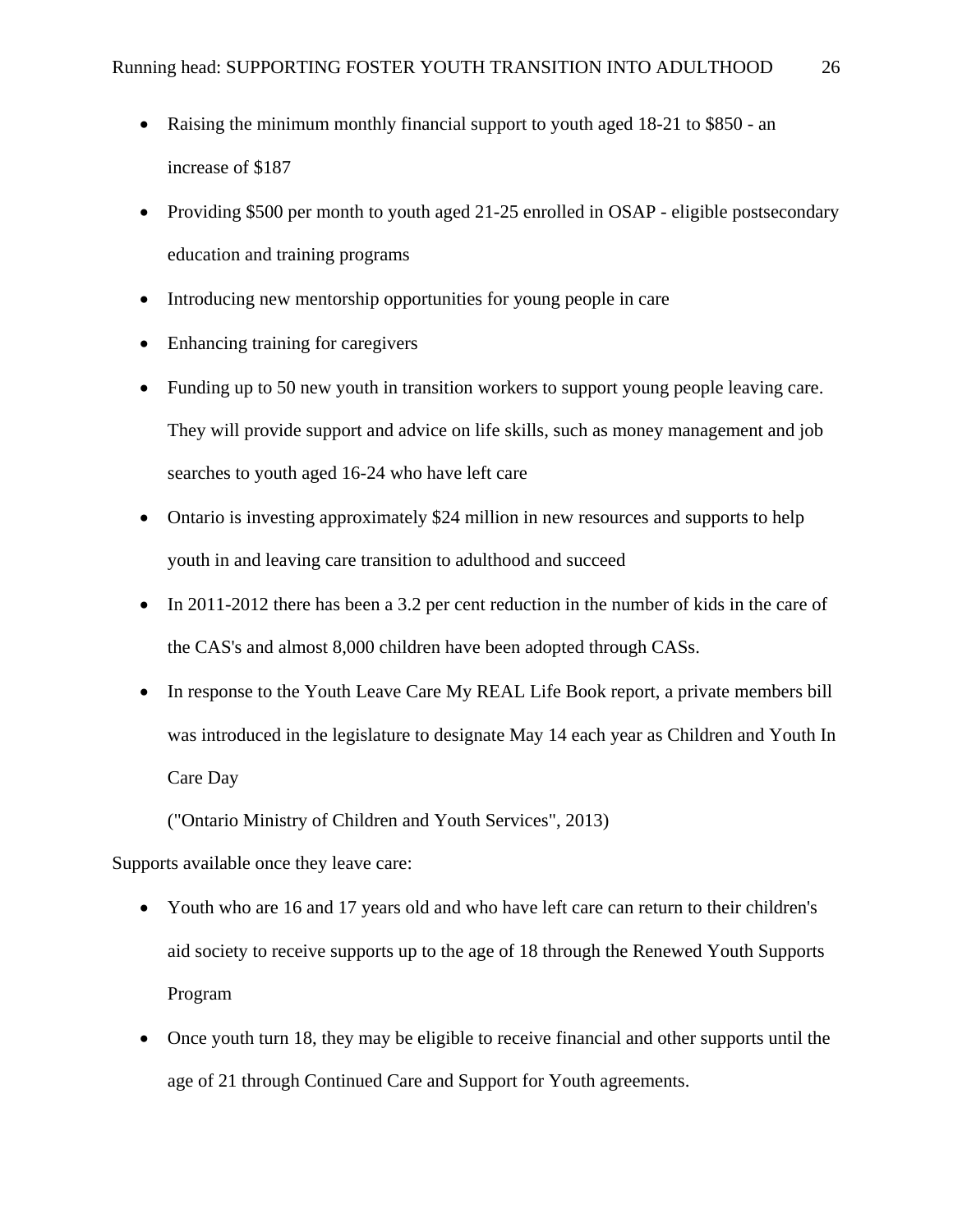- Savings from the Ontario Child Benefit Equivalent Program may help meet some of the needs of older youth. Through this program, youth also get help learning how to manage their money
- Starting in the summer of 2014, eligible youth aged 21 to 24 who have left care can access prescription drug, dental and extended health benefits ("Ontario Ministry of Children and Youth Services," 2013)

## Support for Post Secondary

- Education championship teams also provide support. This could include mentoring or orientation programs to former youth in care to help with the transition to college or university. The teams include representatives from local school boards, children's aid societies, college and universities, community agencies and Employment Ontario
- Youth ages 21 to 24 (inclusive) and enrolled in Ontario Student Assistance Program (OSAP) eligible post secondary education and training program can get a \$500 a month through the Living and Learning Grant during the school year to help with their living costs
- Every university in Ontario has partnered with the government to provide 100 per cent of tuition costs for youth who are eligible for Continued Care and Support for Youth. A third of Ontario colleges also provide free tuition to eligible youth
- other financial supports for post-secondary education include college and university application fee refunds and bursaries, tuition grants, income exemptions, and loans through OSAP.

("Ontario Ministry of Children and Youth Services," 2013)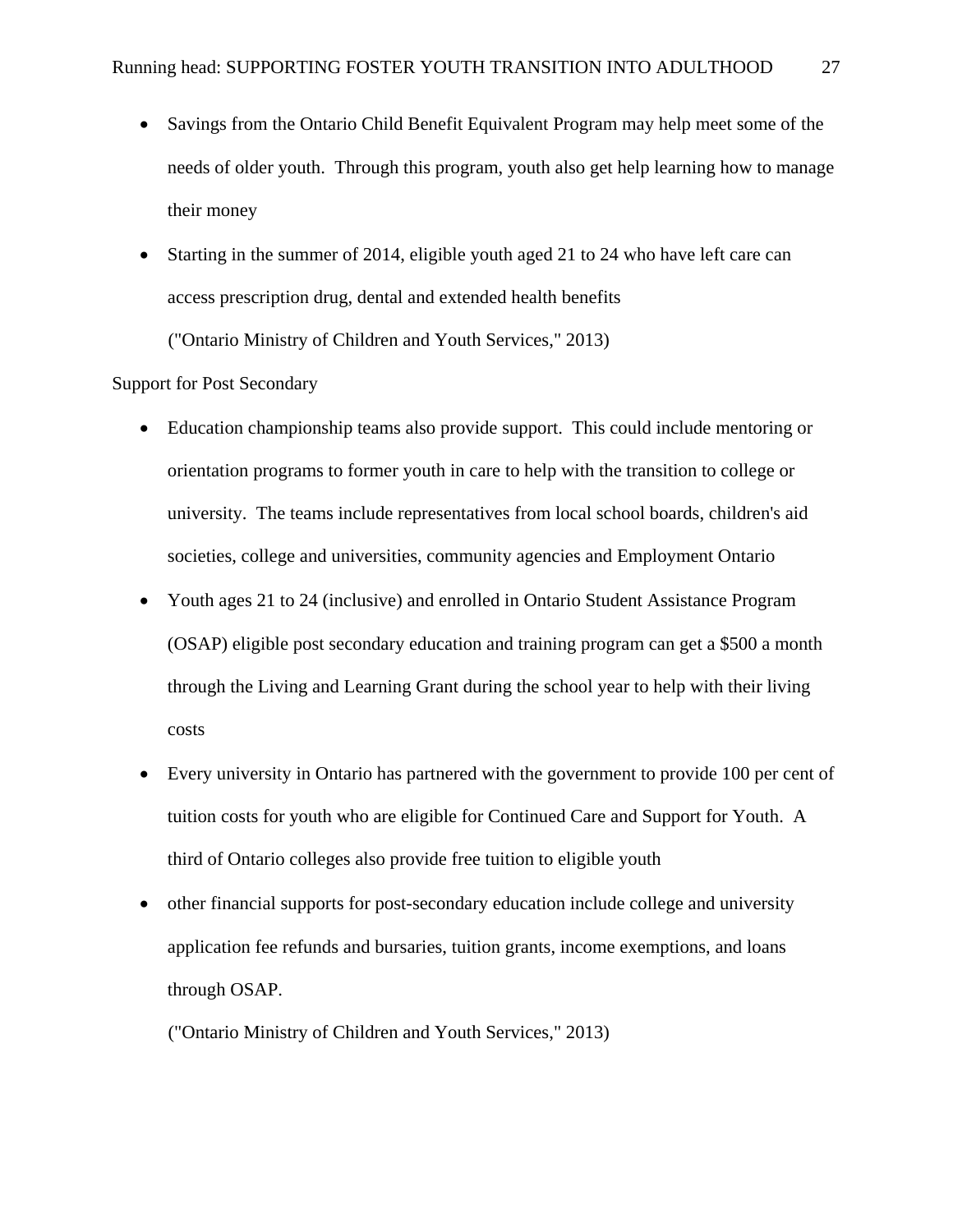Other supports for youth in care:

- Ontario will strengthen caregiver training for foster parents and group homes staff to better support youth as they transition to adulthood
- School boards have been invited to submit applications to run pilot programs for youth in care or receiving CAS services in the 2013-2014 school year. These programs will help students do better in school.

("Ontario Ministry of Children and Youth Services," 2013)

Ontario is the first province in Canada to make such dramatic changes to their policies and procedures for children and youth in and leaving care. This inclusive model, which is based on the voices of children, youth, and community members represents a holistic model for transition and success for our most vulnerable children and youth. Based on the workings of The Final Report of the Youth Leaving Care Working Group (2013), they believe that "to be successful, the child welfare system must allow every youth person in and leaving care, no matter where they are, who they are, or what their circumstances are, the best possible opportunity to achieve their potential" (p. 4).

# **The United States:**

#### **Nevada**

 In 2000 Thom Reilly examined the data from the Child Welfare Action Form to track children and youth in Nevada's foster care system. After receiving informed consent, Reilly interviewed the youth from September 2000 and January 2001. During these four months 105 youth were interviewed in 60-90 minute sessions. Each of the youth who were interviewed had left care at least six months prior to this study. Reilly's 2003 study explored, " the post discharge functioning of youth in the following areas: employment, education, living arrangements, health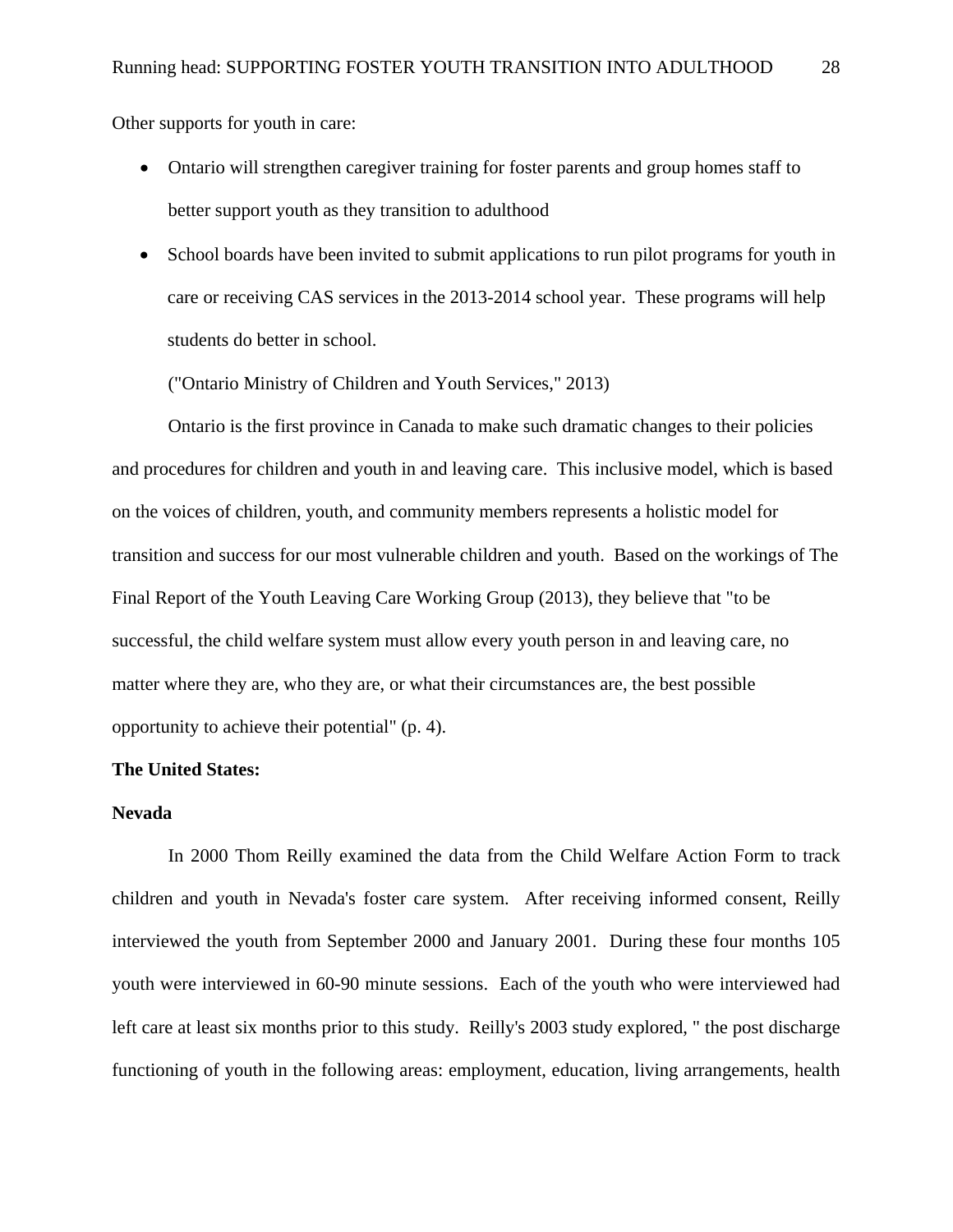care and safety, legal involvement, preparation for life in the community, support systems, overall adjustments, and indicators of difficulties and successes" (p. 729).

From the original 239 names of youth who had recently exited care, researchers were able to make contact with 105 of these individuals. Researchers used various methods in order to locate participants such as; reaching out to their previous address, connecting with a range of foster parents and group homes, as well as putting up posters in locations known to be frequented by youth. Interviewers received three hours of training and were matched with their participant based on gender. These eight (n=8) interviewers were graduate students from the University of Nevada, Las Vegas, School of Social Work.

Participants were asked 10 questions about their current and former living arrangements, how many times they have moved, as well as 12 questions about their current and previous educational experiences, which were adapted from Cook's (1991) study (Reilly, 2003, p. 731). In order to gauge the levels of participants support system, "the researcher adapted questions from Courtney and Piliavin's (1998) study about current contacts; how close participants were to various individual's (using a response scale ranging from 1 [very close] to 4 [not close at all], which was averaged to form a composite score); dating relationships, children, sexual activity, violence in dating relationships; and perceived social support" (Reilly, 2003, p. 731).

Results indicated that 50% of the 105 participants did not obtain a high school certificate, "the number of young adults obtaining a high school degree rose to 69%, with 30% indicating they were attending or had attended college" (Reilly, 2003, p. 735). Although 75% of participants revealed that they aspired to one day obtain a college degree, numerous studies have found that out-of-home placement poses serious challenges to educational achievement" (Bart, 1990, Blome, 1997, Mech & Che-Mn Fung, 1999).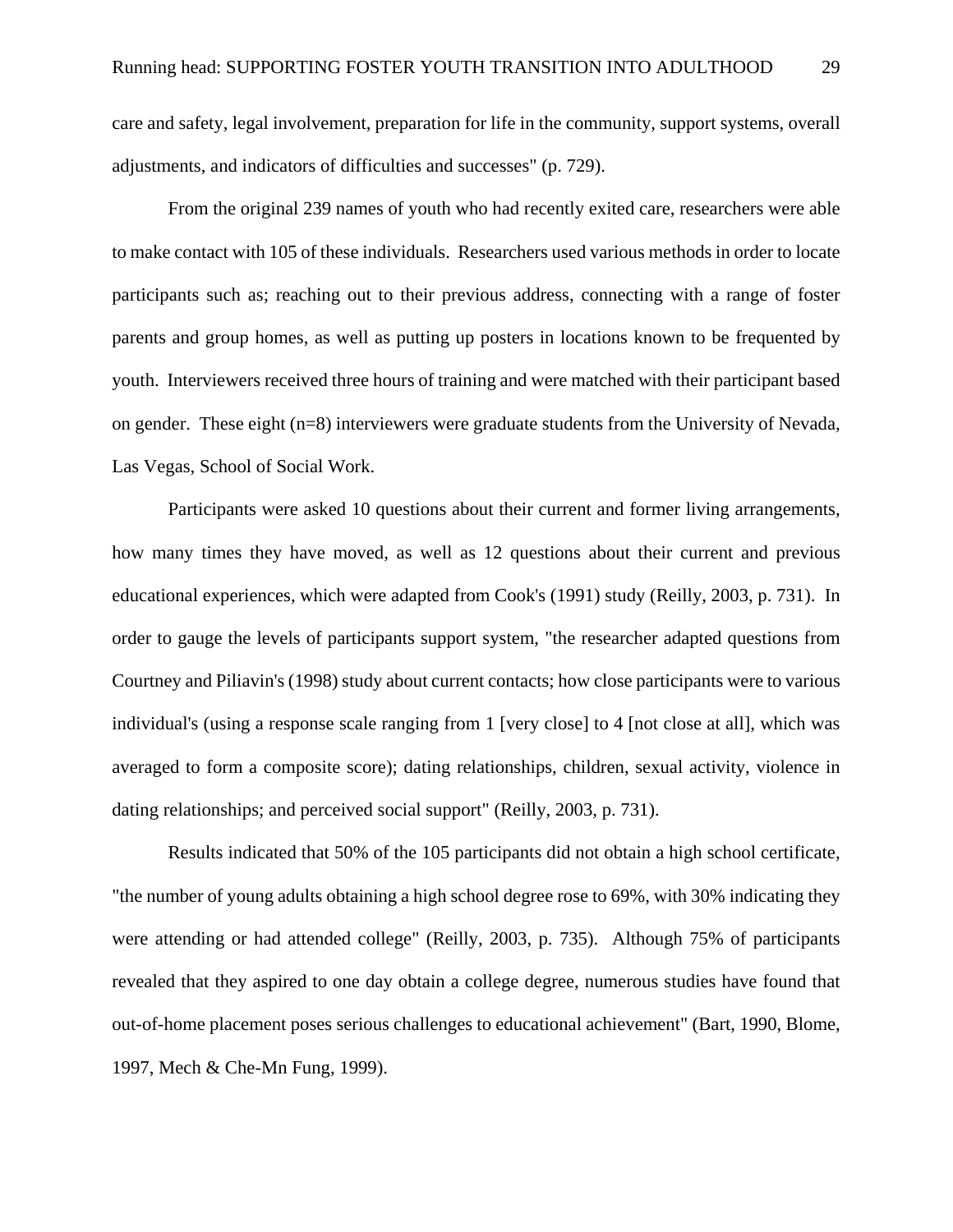In addition, 2% of respondents disclosed that they were currently homeless. While "since leaving foster care, a startling 36% indicated that there had been times when they did not have a place to live (19% reported living on the streets and 18% lived in a homeless shelter) (Reilly, 2003, p. 736). Since leaving care 35% of the 105 participants had moved five or more times, which raises the question about the need for stability in the lives of these youth. Research has found that "multiple placements while in foster care were linked to several negative circumstances, including and increased likelihood of having trouble with the law, being incarcerated, living on the streets or being homeless, having higher rates of pregnancy, and experiencing violence in a dating relationship" (Reilly, 2003, p. 741).

When asked about their current contact with others, "most respondents reported contact with siblings (74%), relatives (63%), former foster parents (54%), grandparents (45%), their birthmothers (37%), group home staff (35%), their birth fathers (30%), or previous caseworkers (29%) (Reilly, 2003, p. 737). Data also concluded that, "positive support systems are critical to the successful transition of youth in the community and these supports can provide needed resources for these youth as they experience unexpected circumstances and obstacles to life on their own" (Reilly, 2003, p. 742).

#### **John H. Chafee Foster Care Independence Program**

The John H. Chafee Foster Care Independence Program came into effect in 2000 when the United States Congress passed the Foster Care Independence Act (FCIA) in 1999. This program was created to prepare youth for the transition into independent living while also recognizing the importance of permanency in planning for adulthood. In order to prepare youth, the "FCIA doubled the amount of federal money available to assist states in providing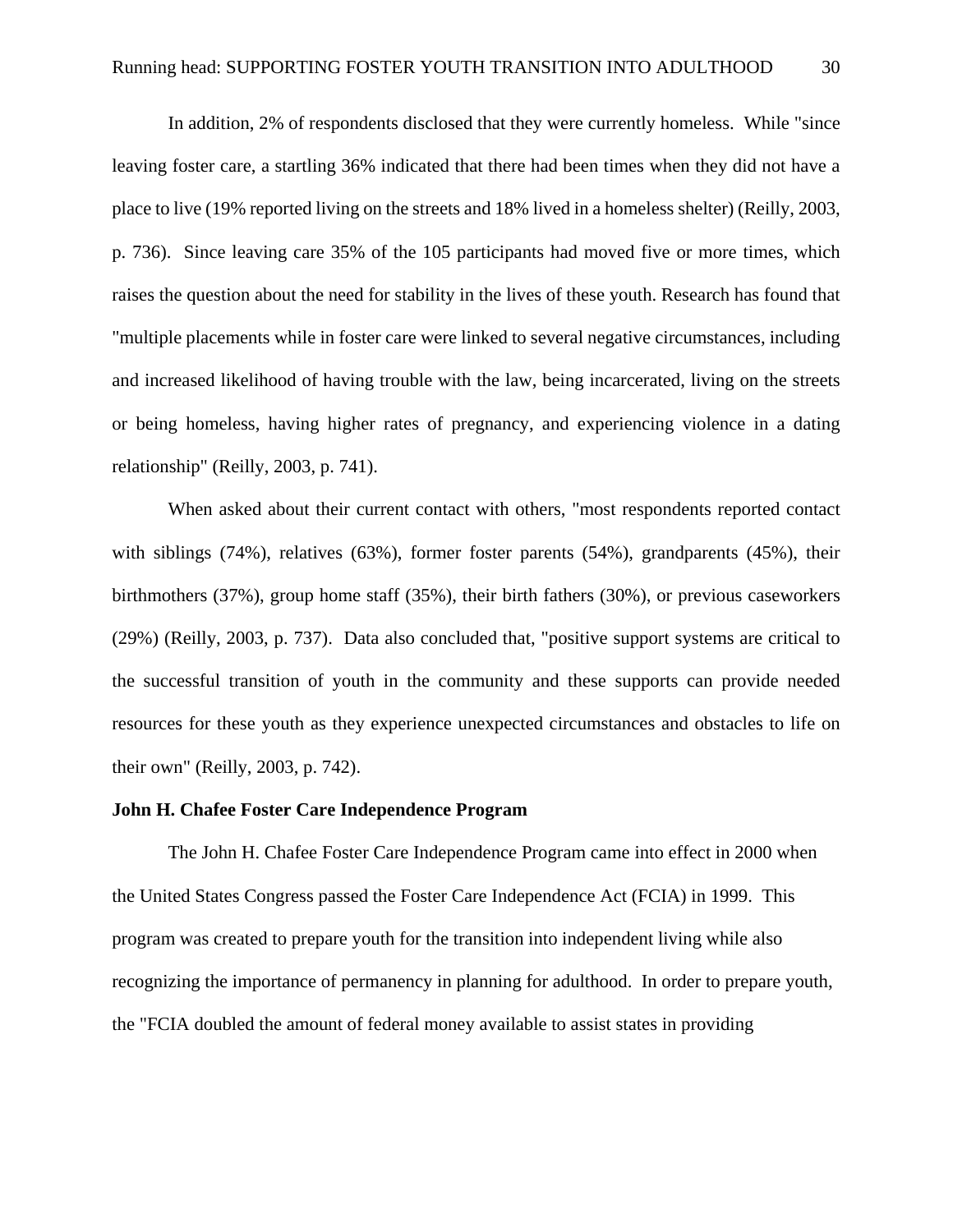independent living services and it focuses on education, employment and life skills training (Kessler, 2004, p. 30).

In order to ensure a continual level of service, states are required to use a portion of these funds to offer continued support and services to foster youth who have aged out of care. They are also encouraged to use "up to 30% of their funds to pay for the room and board of 18- 20 year-old former foster youth, which ensures that youth at risk of homelessness have supports in place to lessen the likelihood of becoming or remaining homeless" (Reid, & Dudding, 2006, p. 30).

To support the educational challenges that youth transitioning out of foster care face, The John H Chafee Program urges that for youth who are likely to experience difficulty adapting into adulthood that the state allow for post-secondary education and training vouchers up to \$5000 in order to support them in their transition. Further, "states may allow youth participating in the voucher program on their 21st birthday to remain eligible until they reach 23 years old, with the stipulation that they are enrolled in a post secondary education or training program and are making satisfactory progress towards completion of the program (National Foster Care Coalition. 2005, p. 7).

Further, the Foster Care Independence Act "included language calling for the federal government to work with states to develop and implement within 2 years a system to track outcomes (including measures of educational attainment, employment, avoidance of dependency, homelessness, non-marital childbirth, incarceration and high risk behaviours) that could be used to assess the performance of states in operating independent living programmes" (Courtney & Dworsky, 2006, p. 210). On April 28 2009 the National Youth in Transition Database (NYTD) was implemented, thus requiring states to begin reporting their data outcomes by 2011.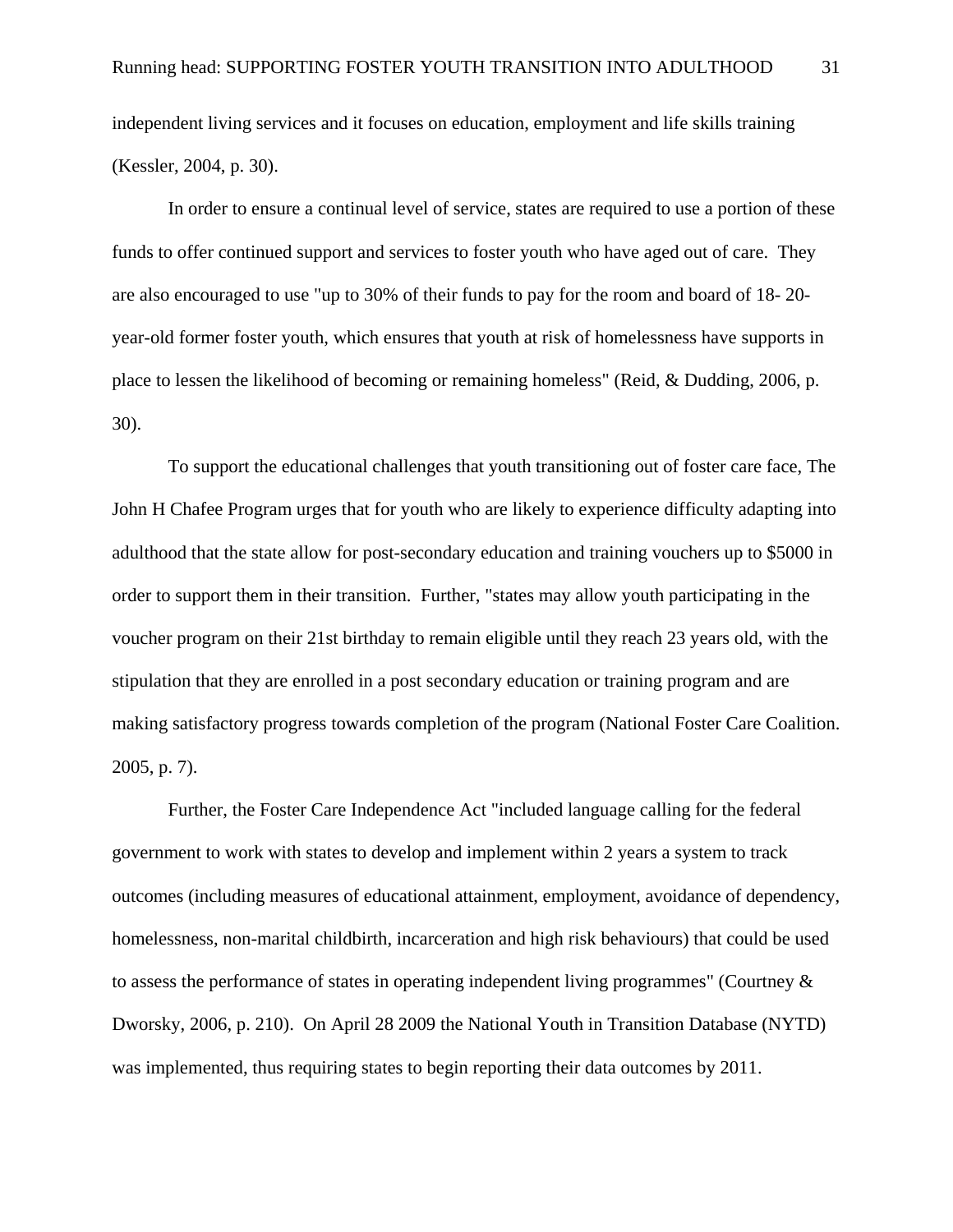According to this act, "beginning October 2010, states will be required to report data on young people currently and formerly in foster care who received independent living services ("served youth") and youth formerly in care regardless of whether they received independent living services ("tracked youth")" (Freundlich, 2010, p. 36).

 Further, states will be required to collect baseline information for all young people in care at age 17 and then follow up with a sample of those individuals at ages 19 and 21. (U.S. Department of Health and Human Services, 2008a). States will survey young people and report data on six outcomes: (U.S. Department of Health and Human Services, 2008b)

- Financial self-sufficiency (employment data, assistance receipt)
- Educational attainment (enrollment/attendance, completion)
- Positive connections with adults (adult connections are not defined)
- Homelessness
- High-risk behavior (incarceration, substance abuse referral, childbirth)
- Access to health insurance (Medicaid, other insurance)

#### **The Midwest Study**

 From 2002 and 2007, 732 youth ages 17 to 18 years who were under the care of the child welfare agency were interviewed three separate times during The Midwest Study. This longitudinal study examined the adult functioning of former foster youth as they transitioned into adulthood in the states of Illinois, Iowa, and Wisconsin through three different periods of interviews. Each of these states varies in the age which youth in care transition into adulthood. In Illinois a youth can remain in the care of child welfare until they are 21, whereas in Iowa and Wisconsin the age of adulthood is 18 years old.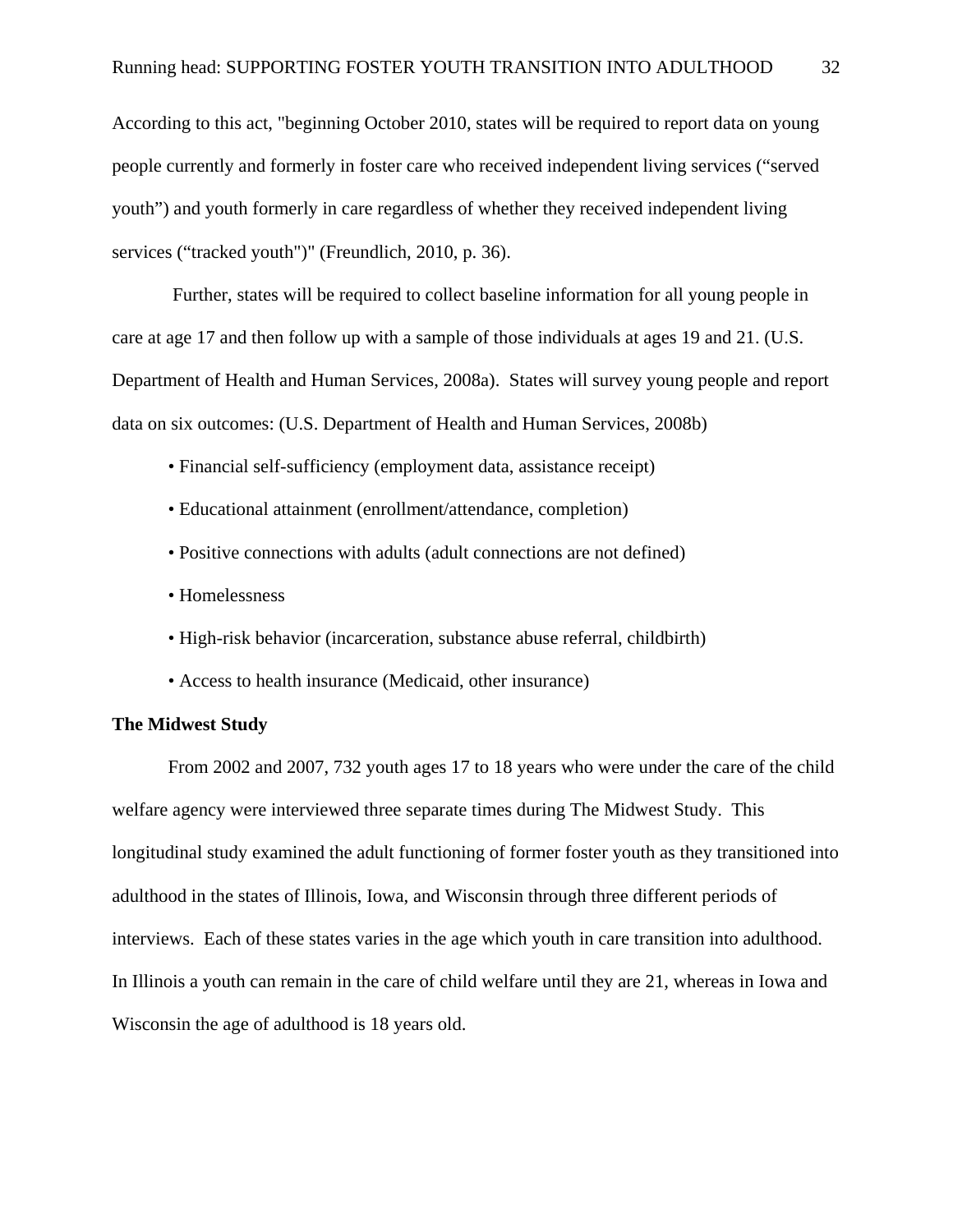In 2006 this study was the "first large scale longitudinal examination of the transition to adulthood for foster youth who came of age after the passage of the Foster Care Independence Act of 1999" (Courtney, Dworsky, 2006, p. 210). The first interview was completed by 732 youth ages who remained in the care of the child welfare agency. These youth ranged in ages from 17 to 18 years old and they were interviewed between May 2002 and March 2003. The "first interview focused on the experiences of the youth while in care and covered a variety of domains including, employment, physical and mental health, social support, relationships with family, delinquency and contact with the criminal justice system, victimization, substance abuse, sexual behaviour, and receipt of independent living services" (Courtney, Terao, & Bost, 2004, p. 7).

 The participation in the second interview changed to 603 interviewees from 732 and was conducted between March to December 2004. The questions in the second interview were centralized around their experiences since the first interviews and for some, their experiences since leaving care. The youth were again interviewed between their 21st and 22nd birthday. During this final interview, all of the participants were no longer in care as they had reached the age of adulthood.

 Once the youth had reached the age of adulthood, the majority of the individuals were having difficulties transitioning to life on their own. According to the study of The Early Outcomes for Young Adults Transitioning from out-of-home care in the USA by Courtney & Dworsky (2006), "too many are neither employed nor in school, have children that they are not able to parent, suffer from persistent mental illness or substance use disorders, find themselves without basic necessities, become homeless, or end up involved with the criminal justice system" (p. 211).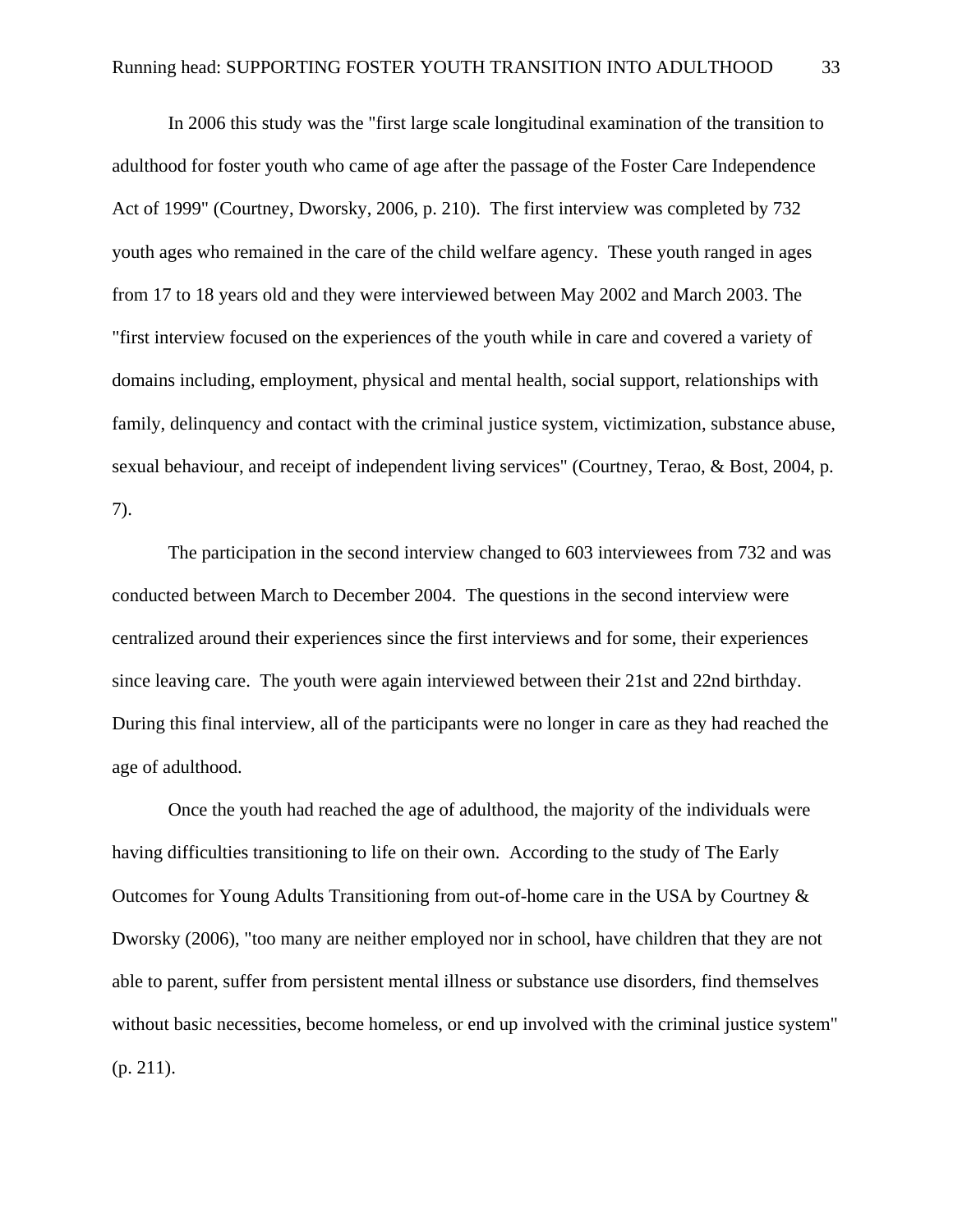A significant number of foster youth transitioning into adulthood struggle to graduate from high school or obtain their general equivalency degree (GED). According to Courtney & Dworsky (2006), "more than one-third (37.1%) had neither a high school diploma nor a GED compared with 90.6% of the national sample" (p. 212). In addition, "those still in care were more than twice as likely to be enrolled in a school or training programme as those who had been discharged (66.7% vs. 30.8%) and young adults in care were over three times more likely than their counterparts who were no longer in care to be enrolled in a 2- or 4- year college (37.2% vs. 11.7%)" (Courtney & Dworsky, 2006. p. 213). The educational successes of those in care appear to be improved when foster youth are able to stay in care longer than their 18th birthday.

 Homelessness continues to be a challenge for youth transitioning out of the child welfare system, as they are unprepared and have little to no income to support themselves with. At the time of this study, although "only two of our study participants were homeless at the time of our interview, about one in seven (13.8%) of those no longer in care reported that they had been homeless at least once since they were discharged and more than one-third reported that their living arrangements had changed twice or more during that period" (Courtney & Dworsky, 2006, p. 213).

 Based on the findings from Courtney et al, (2004), the interviews that were conducted when the "study participants were 17-18 years old suggest that foster youth about to make the transition to adulthood generally come from very troubled families, have suffered significant trauma prior to entering out-of-home care, have significant educational deficits and too often have experienced care histories that only exacerbate the challenges they brought with them into care ( Courtney et al, 2004, p. 217). Yet despite the numerous challenges youth transitioning out of care face, "this study also illustrates that youth in care have a higher likelihood for success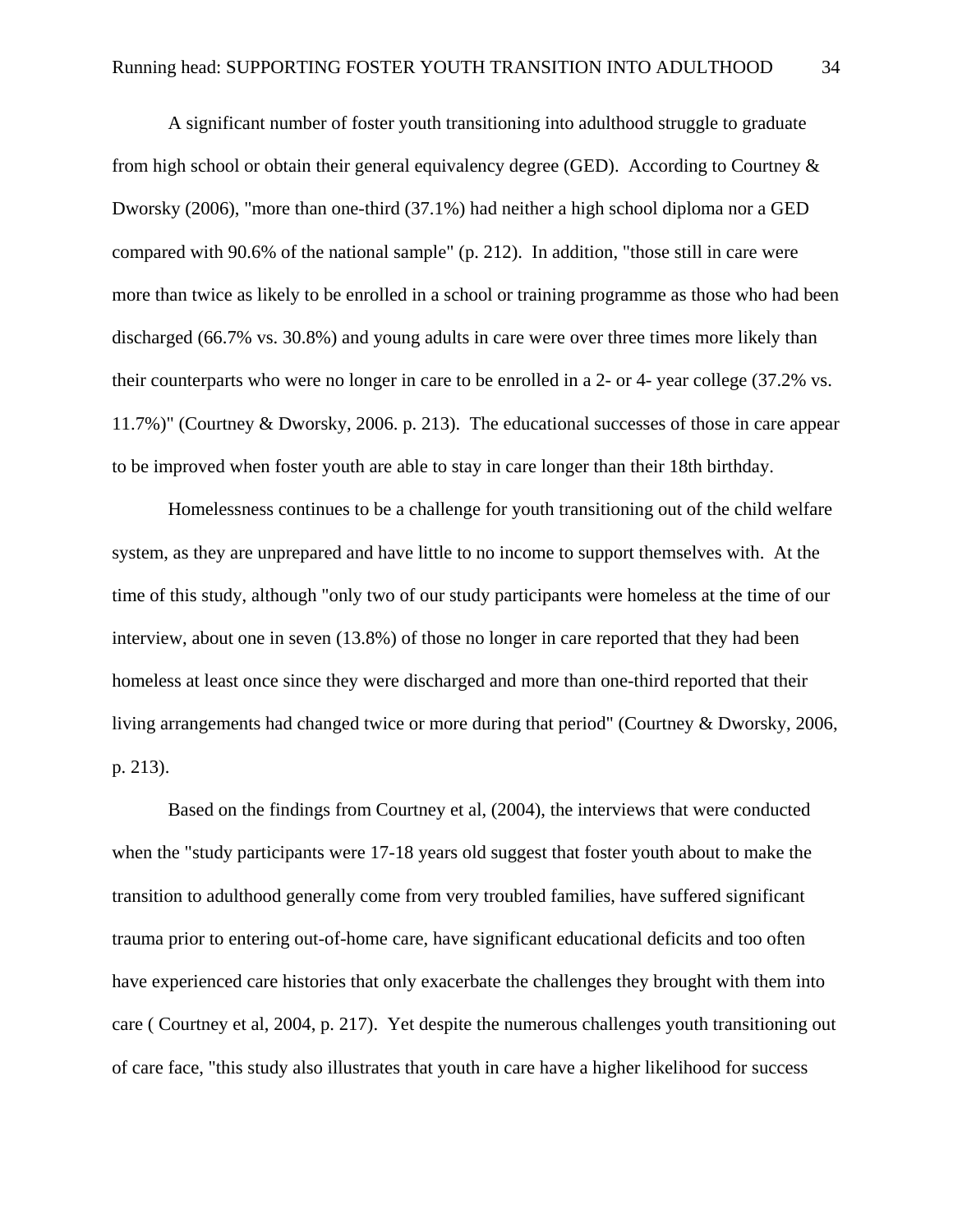when they are able to slowly transition out of care with the support and guidance of family and the child welfare system". (Courtney & Dworsky, 2006, p 218).

## **The Casey Family Programs**

 "...we will use every resource we have to see that children put at risk by family circumstances have the means to grow into hopeful citizens with worthy futures."

- Casey Family Programs

 Jim Casey, the founder of United Parcel Services (UPS) grew up in a close household and through the lessons of his parents, Jim began to understand the value and importance of family and devoted himself to becoming a private foster care provider. The foundations that he created in 1966: The Annie E Casey Foundation and The Casey Family Programs were established to help those who did not have a strong supportive family life like he did. Their mission is to, provide and improve, and ultimately, to prevent the need for foster care by providing direct services and promoting advances in child welfare practices and policies (Reid, & Dudding, 2006).

Based on the research of The Casey National Alumni study, they "found that life skills preparation, completing high school diploma or GED before leaving care, scholarships for college or job training, participation in clubs and organizations for youth in while in foster care, not being homeless within a year of leaving care, minimized academic programs and minimized use of alcohol or drugs are all characteristics that predicted the level of success for a foster care alumni (Casey Family Programs, 2003a). The Casey Family Programs has created programs based on this study to successfully support youth in care transitioning out of the foster care system.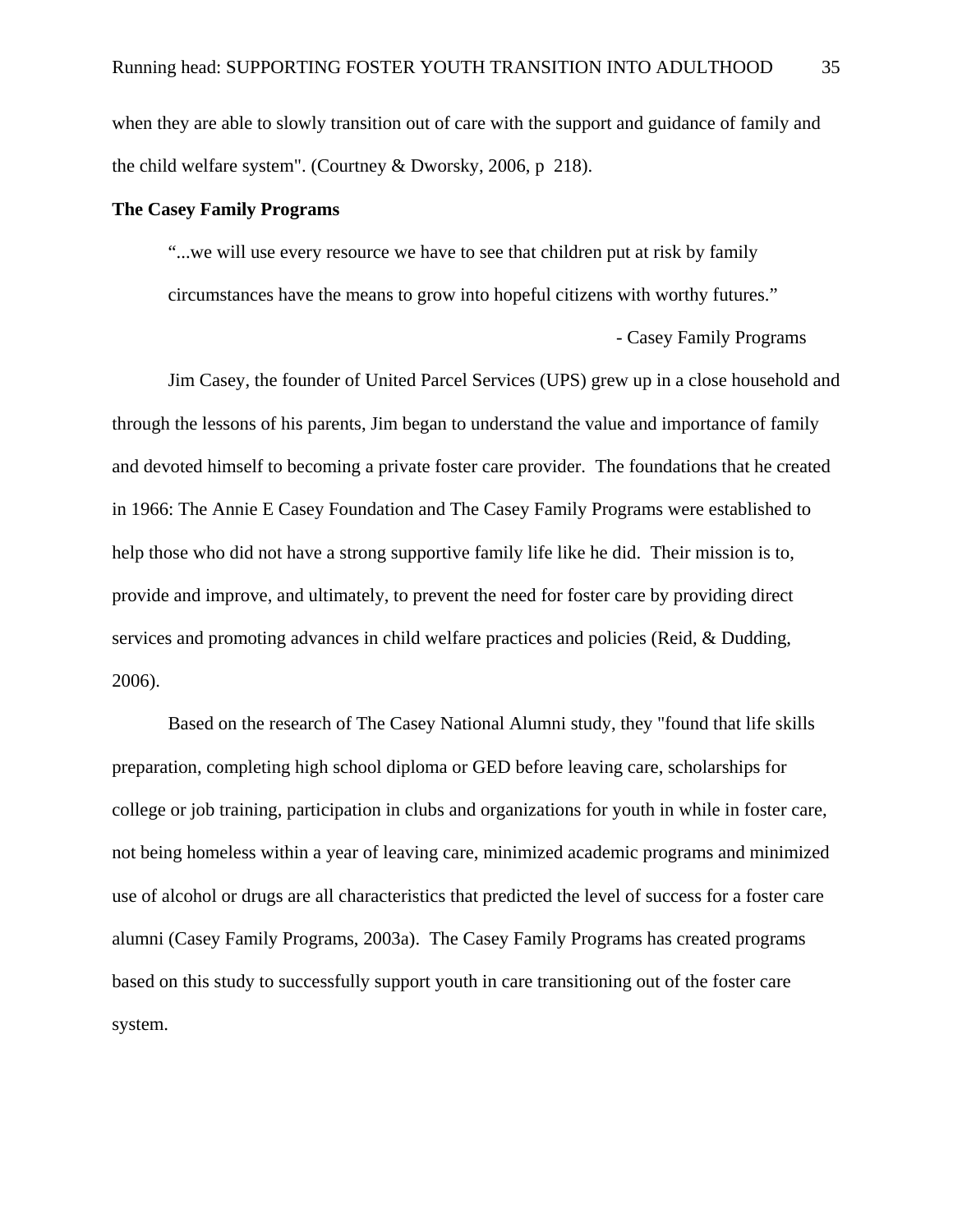According to a national study of high school graduation rates, "54% of foster care alumni had completed high school while 72.5% of Casey alumni had received a high school diploma or GED by the time their case closed, with a total of 86% obtaining a diploma or GED at some point in their lives, while the general population has a high school/GED completion rate of 80.4%" (Reid, & Dudding, 2006, p. 29). Through extensive financial, as well as social and emotional support The Casey Programs demonstrate the potential and educational possibilities of youth in care.

Further, "over 85% of all youth in this program participate in an extra-curricular activity such as sports, the arts religious organizations or other hobbies, as the Casey programs financially supports this involvement and makes it possible for these youth when it would be otherwise unavailable" (Reid, & Dudding, 2006, p. 29). Believing in creating a balanced and well rounded individual, this programs places a strong emphasis on extra-curricular activities which allows children and youth in foster care "to show their value both personally and academically" (Reid, & Dudding, 2006, p. 29). The Casey Family Programs illustrate the potential that these children and youth possess when they are supported in multiple aspects of their lives and the greater probability that they have to transition successfully into adulthood.

# **International Studies**

#### **Australia**

 In 2003 St. Luke's Anglicare in the Australian rural city of Bendigo introduced a Leaving Care and After Care Support Service (LCACSS), which provides holistic and comprehensive assistance including case management; links to designated housing; transition units for independent living; living skills education; links to education and training; family support including rebuilding connections; and practical and material support to store and acquire suitable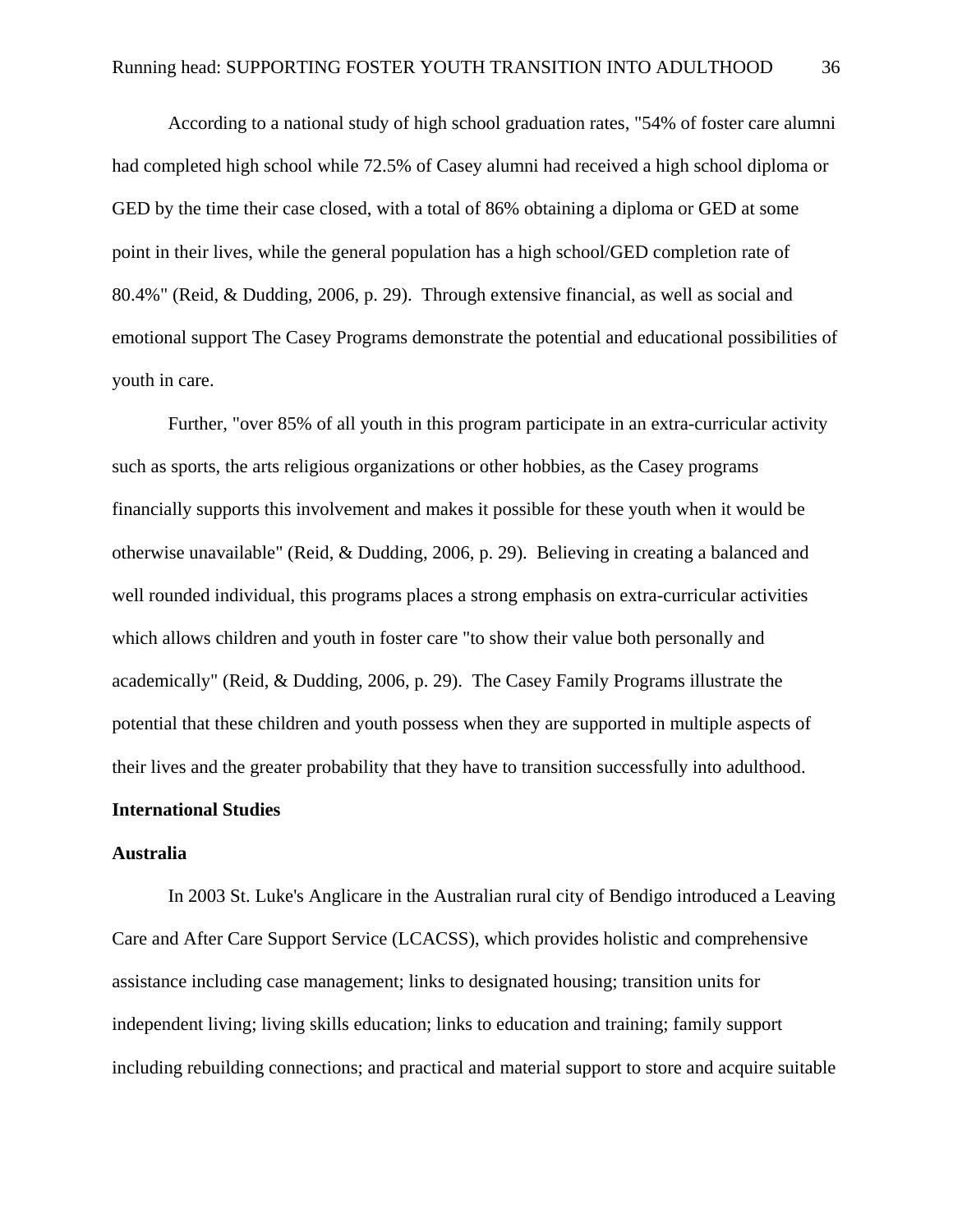clothing and furniture" (Bonnice 2003, p. 72). This model emphasizes strengthening links with family, community, and addressing ones cultural needs through a developmental approach of each individual so interventions are appropriate to both their age and state of maturity including those who have an intellectual disability (Mendes, 2011, p. 70). This service promotes a multifaceted approach, as it examines key areas of support necessary for a transitioning youth.

 Mendes, an Associate Professor in the Department of Social Work at Monash University in Melbourne Australia explored the significance of a community development model for supporting foster youth transitioning out of care. He based his study on the services provided by St. Luke's Anglicare in Benigo. In his paper, Mendes argues that "a community development support model based on a partnership between professional social welfare workers and local community networks is most likely to enhance opportunities for the social inclusion of care leavers" (Mendes, 2011, p. 69). Here, community development "is defined as the employment of community based structures to address social needs and collectively empower groups of people to determine their own destiny" (Mendes, 2011, p. 71).

 In Australia, most states and territories have introduced specialist leaving care and after care programs and supports, particularly in the state of Victoria (Mendes, 2011, p. 70). In 1998, "the Victorian government introduced a Leaving Care Service Model Project which aimed to strengthen support for young people leaving care aged 14-18 years" (Mendes, 2011, p. 70). In addition a "mentoring program was provided for some care leavers" (Mendes, 2004), and through the Children, Youth and Families Act of 2005, Victoria legislated for the provision of leaving care and after care services for young people up to age 21 (Mendes, 2011, p. 70). This model of social inclusion "for care leavers would aim to promote participation in mainstream activities by linking care leavers with a range of professional and community supports" (Mendes,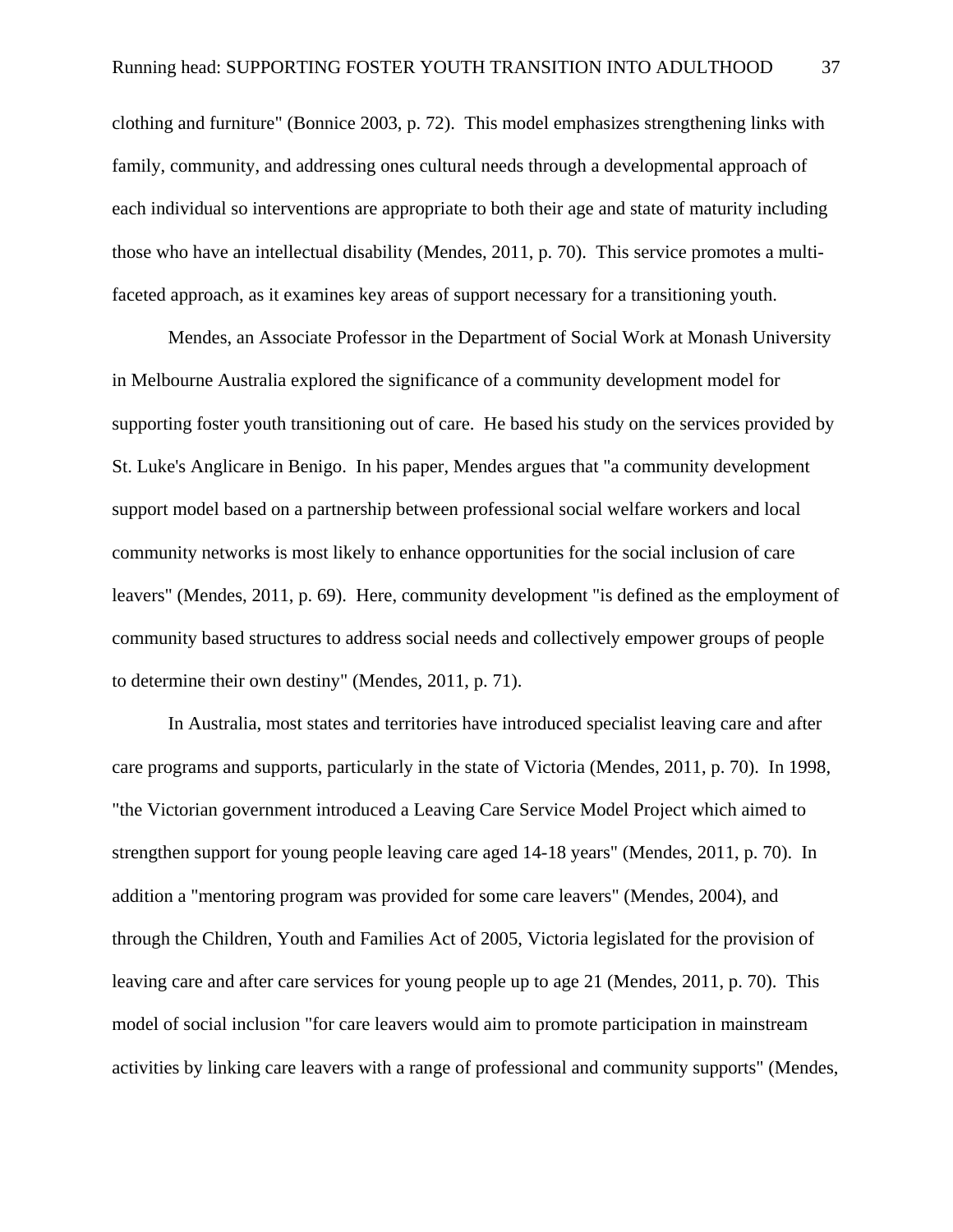2011, p. 70). Further, these supports would address key developmental needs in areas such as housing; education, employment and training; social and family relationships; self care; health; and financial support and independent living skills (Pinkerton 2006).

# **The Role of the School**

The role which a school plays in the life a foster youth is pivotal towards their success in transitioning into adulthood. As Atkinson (2008) explains, "maintaining a stable school could help reduce the negative educational outcomes associated with growing in the foster care system" (p. 199). As youth begin to enter into adulthood and exit the care of the ministry, the connections and supports that are made during this stage as well as the significance of graduating from high school could be life changing. Yet despite this, "as children move, their educational records fail to follow them or arrive far too late; in the process they lose critical services and both general and special education entitlements" (Atkinson, 2008, p. 192). Furthermore, "changing schools frequently, "reinforces a cycle of emotional trauma of abandonment and repeated separations from adults and friends" (Atkinson, 2008, p. 193).

One of the underlying factors is that "foster care youth suffer because they do not have caring adults to advocate for them in the school systems" (Atkinson, 2008, p. 192). In order to address these concerns, Zetlin, Weinberg & Shea (2006) recommend "creating a designation of educational liaisons to advocate for the educational needs of children in foster care to; ensure timely enrolment in and checkout of school; maintain and transfer school records; and ensure appropriateness of school programs" (p. 172). Developing an all-encompassing framework by "including the educators as members of the initial intake teams for all foster youth, as they would be responsible for examining available education records and providing assessment in areas in which no information exists" (p. 172). Having one professional to connect with and distribute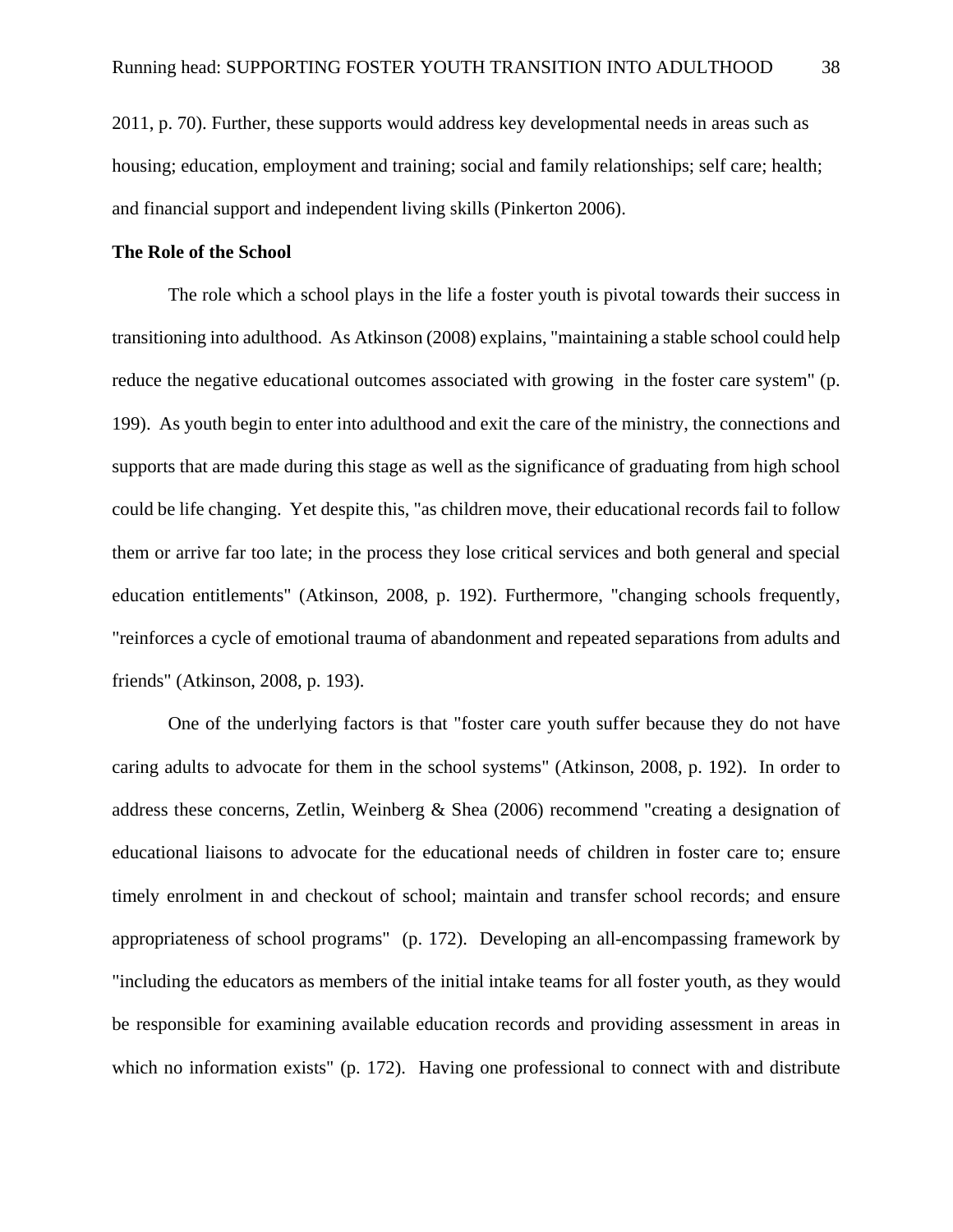information to all the key individuals will likely reduce confusion, frustration, and wait time amongst the youths support network. Furthermore, this may bring a sense of connection and inclusion amongst all the youths support networks.

## **The Role of the Social Worker**

 The roles and the responsibilities of a social worker is not an easy position or one that they take lightly. They are front line workers and are responsible for the safety and well being of children and youth all across British Columbia. Each day they make decisions that directly affect the lives of others. Social workers are overloaded with cases of families and individuals in distress and can be required to make decisions on their behalf with the individuals best interests in mind. Although each child or youth in the foster care system is assigned a social worker, not all of them are able to find the time to work in collaboration with them. Interestingly, in a study that interviewed 72 participants in the Texas Department of Family and Protective Services foster care program "foster youth expressed sympathy for the caseworker around the challenges of communication and collaboration" (Scannapieco, Connell-Carrick, & Painter, 2007, p. 428). Further, the foster youth also "expressed understanding for the caseworkers large caseloads and lack of experiences" (Scannapieco, Connell-Carrick, & Painter, 2007, p. 428).

 Based on an article by Prop, Ortega & NewHeart (2003), "they examine the idea of selfsufficiency as it relates to youth transitioning from the foster care system by reshaping practise approaches by emphasizing the values of interdependence, connection and collaboration" (p. 259). Here the relationship is based on active collaboration, mutual respect, and shared decision-making between the youth and their social worker. Using this framework, youth in care would become active participants in all decisions that affect them. Having an integral role in the decision making process would likely create a more meaningful outcome and likely to be maintained. By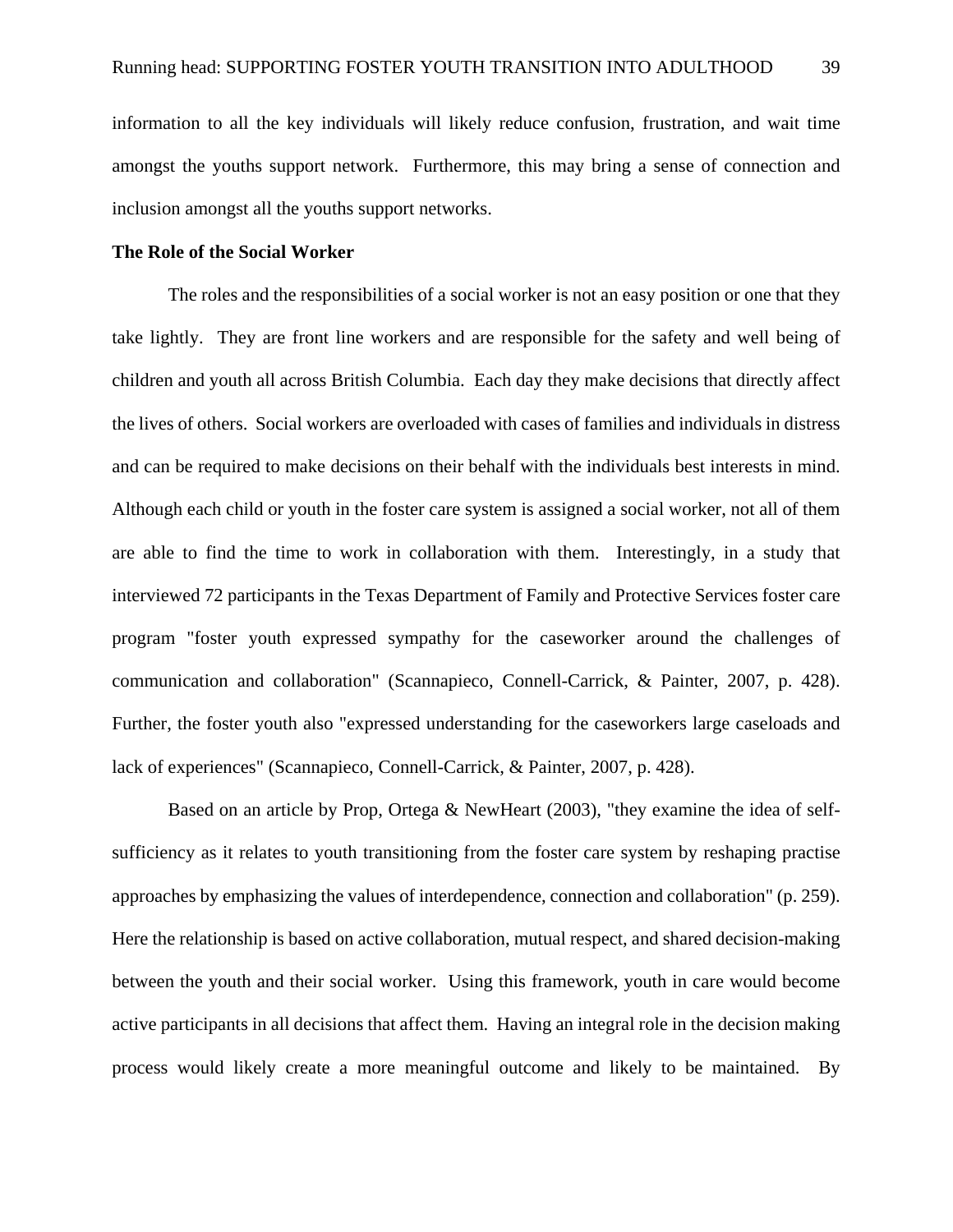"involving youth in the decision to seek connections and assisting them with developing and maintaining connections is an important role of the child welfare caseworker and foster parent" (Scannapieco, Connell-Carrick, & Painter, 2007, p. 433).

 Although many social workers are unable to spend as much time with their clients as they would like, for many youth their social workers are the only consistent adult in their lives. Based on the study by Rutman, Hubberstey, Feduniw, & Brown (2007), approximately 25% of participants named their former foster parent(s) or their former social worker as someone whom they could turn for either emotional or practical support" (p. 37). The role of the social worker "will be based on active collaboration, mutual respect, and shared decision-making between the youth and the caseworker (Lee, 1994)

# **The Role of the Youth**

 Nearly all of the children and youth in foster care do not enter the government system voluntarily, but rather forcefully with little to no say in the decisions that affect them. They are assigned a social worker (or case worker) and the majority of them are placed in the care of unfamiliar foster families, overcrowded group homes, or in some cases family relatives.

 In a 2007 study by Scannapieco, Connell-Carrick, & Painter they interviewed 72 participants in the Texas Department of Family and Protective Services foster care program. Their study intended to "ask the youth themselves and their circle of support (foster parents and social workers) what they saw the challenges to be and what additional services would be helpful"(Scannapieco, Connell-Carrick, & Painter, 2007, p. 426). The voices of youth in care unanimously identified greater communication and having a voice in the decisions made that affect them. In this study, the participants "noted the unnaturalness, arbitrariness and finality of the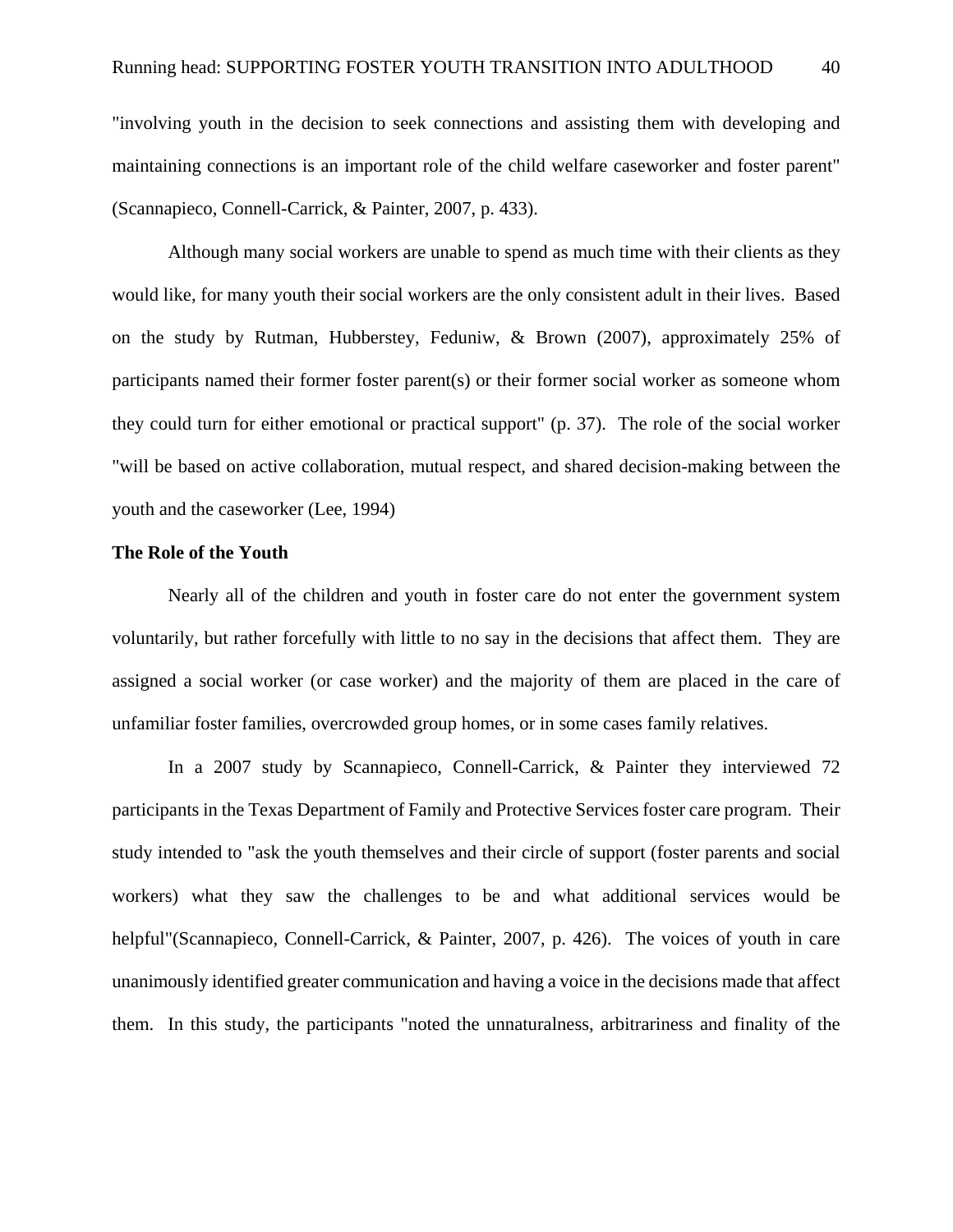severing of these relationships and experienced them as a loss that challenged their successful transition from care" (Rutman, Hubberstey, Feduniw, & Brown, 2007, p. 4).

Existing Canadian literature echo's the findings from Rutman, Hubberstey, and Feduniw as a study by the Ontario Association of Children's Aid Societies found that, "youths principal concern was lack of reliable emotional support, described as loneliness, having no one to turn to, talk to, and having no one to turn to when uncertain or confused, followed by a lack of financial support (OACAS, 2006, p. 6). According to Scannapieco, Connell-Carrick, & Painter (2007), "youth need permanent connections, whether formal or informal, to ground them in the community and provide the support traumatized youth often lack" (p. 433).

# **Moving Towards an Empowering Model of Practise**

 Based on a study by Geenen & Powers (2007), "if limited resources are to truly have a meaningful impact, then bold, innovative strategies must be considered and evaluated; the extraordinary experiences of these youth require extraordinary practices rather than typical services" (p. 1098). For many, these limitations are not the responsibility of the youth who are transitioning out of the foster care system, but rather on the system itself. They are being raised in an organization that does not consider the lifelong and holistic needs of the individual, and instead focuses on a specific day in which they become of age. The lack of continued support and guidance when one turns 19 is disheartening as it does not allow much room for successes.

Taking the first steps towards an empowering model of practice for youth in care will provide foster youth with a sense of control and ownership in their lives. For the majority of children and youth in care, the notion of empowerment has unfortunately be an unfamiliar model of practice in their lives. This will be the first time they have been included in the decision making process and looked to as the experts in their own lives, thereby making the outcomes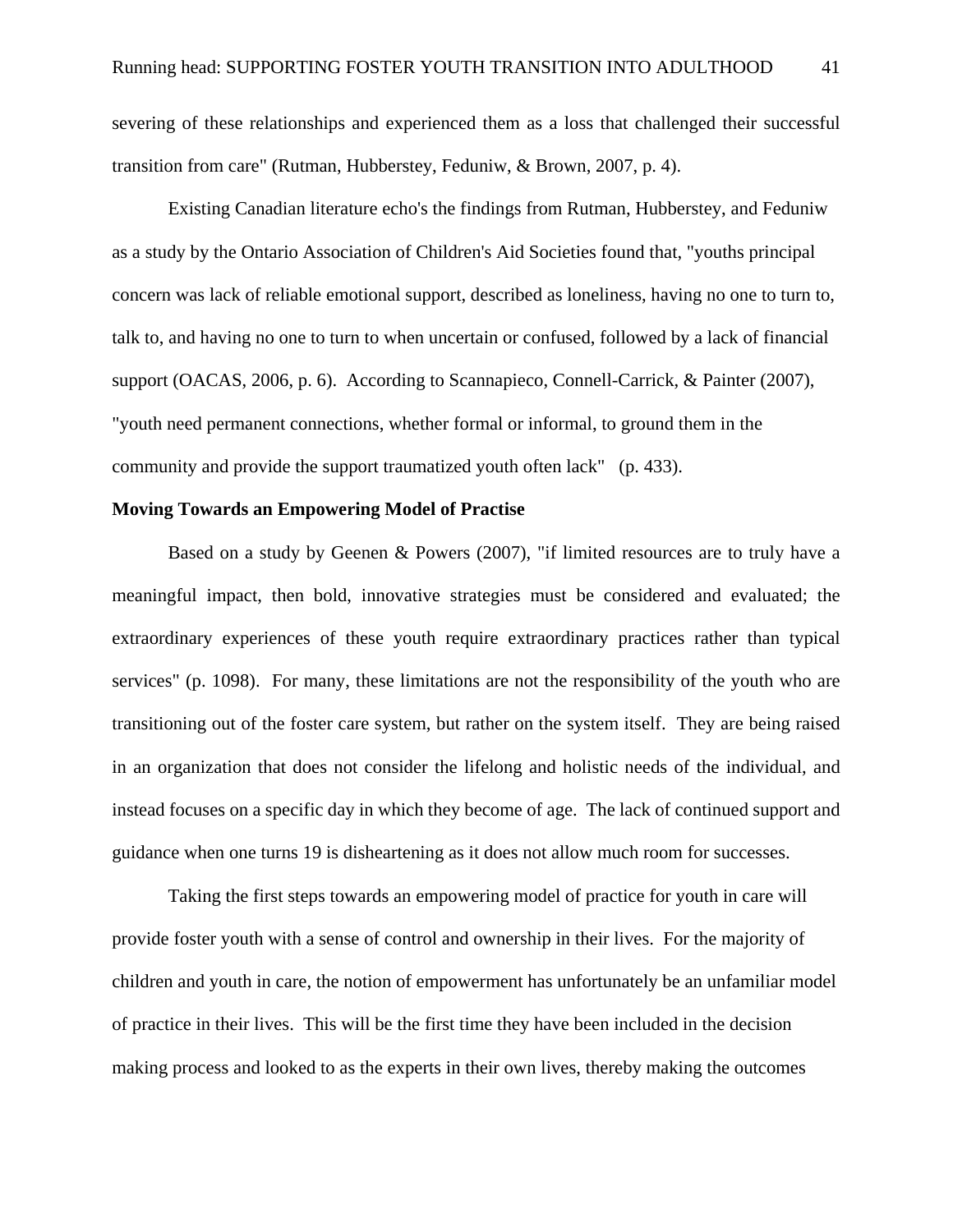more meaningful and likely to. They will become a part of their own planning process, which will in turn make the decisions made more meaningful and likely to be maintained.

 According to the research of Prop, Ortega, & NewHeart (2003), another method to working with children and youth in care is to encourage and foster their interdependent living. Here, "focusing on interdependence cultivates and encourages connectedness of youth to others in their community and emphasizes skills that help youth achieve this kind of connection" (Prop, Ortega, & NewHeart, 2003, p. 264). The focus of this model includes "an overall emphasis on and development of the attitudes, values, and beliefs about the youths self-efficacy (Parsons et al., 1998). Based on this philosophy, "involving youth in their own care, training, and emancipating process will help to combat the powerlessness and learned helplessness many feel after years in the system" (Prop, Ortega, & NewHeart, 2003, p. 265). As "youth are provided opportunities to have more power over their own lives, to be in charge of their own case plans, and to make decisions about their own future, they will become more invested" (Prop, Ortega, & NewHeart, 2003, p. 265).

## **Summary**

 Based on the findings and models of other provinces, states, and countries, creating a supportive network for youth transitioning out of government care could greatly increase the likelihood of success when entering adulthood. Research indicates that a disconnect exists when a youth in foster care graduates into adulthood without any further care or financial support from their social workers, foster families, and the government. They are ill prepared for this transition and as a result many experience homelessness, lack of education, and severed relationships with social workers and foster families. Creating a collaborative network and transition plan for youth exiting the care of the ministry is a multifaceted approach and would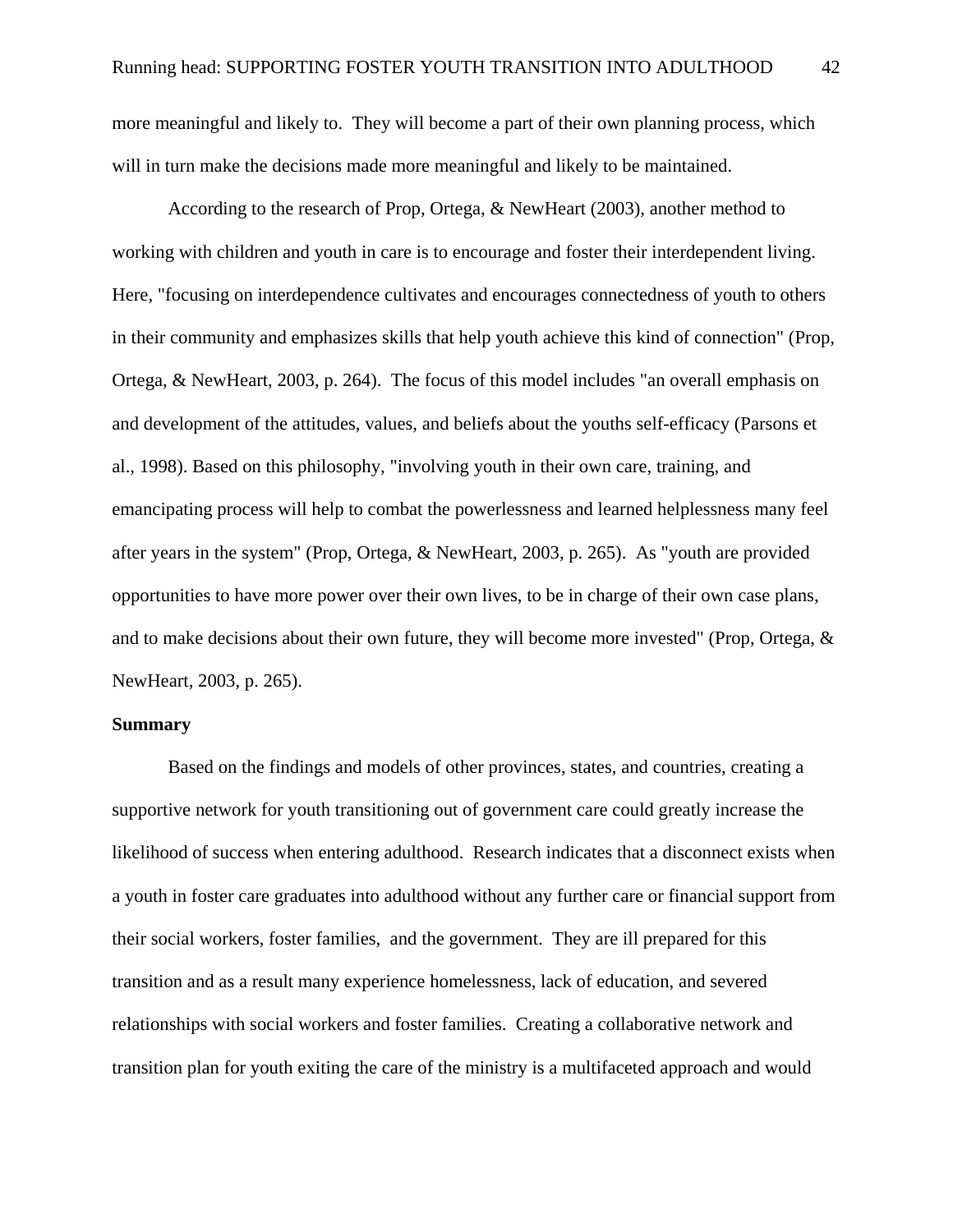rely on the support of the ministry, foster families, and the educational system. Working in partnership, these three systems could ease a youths transition into adulthood.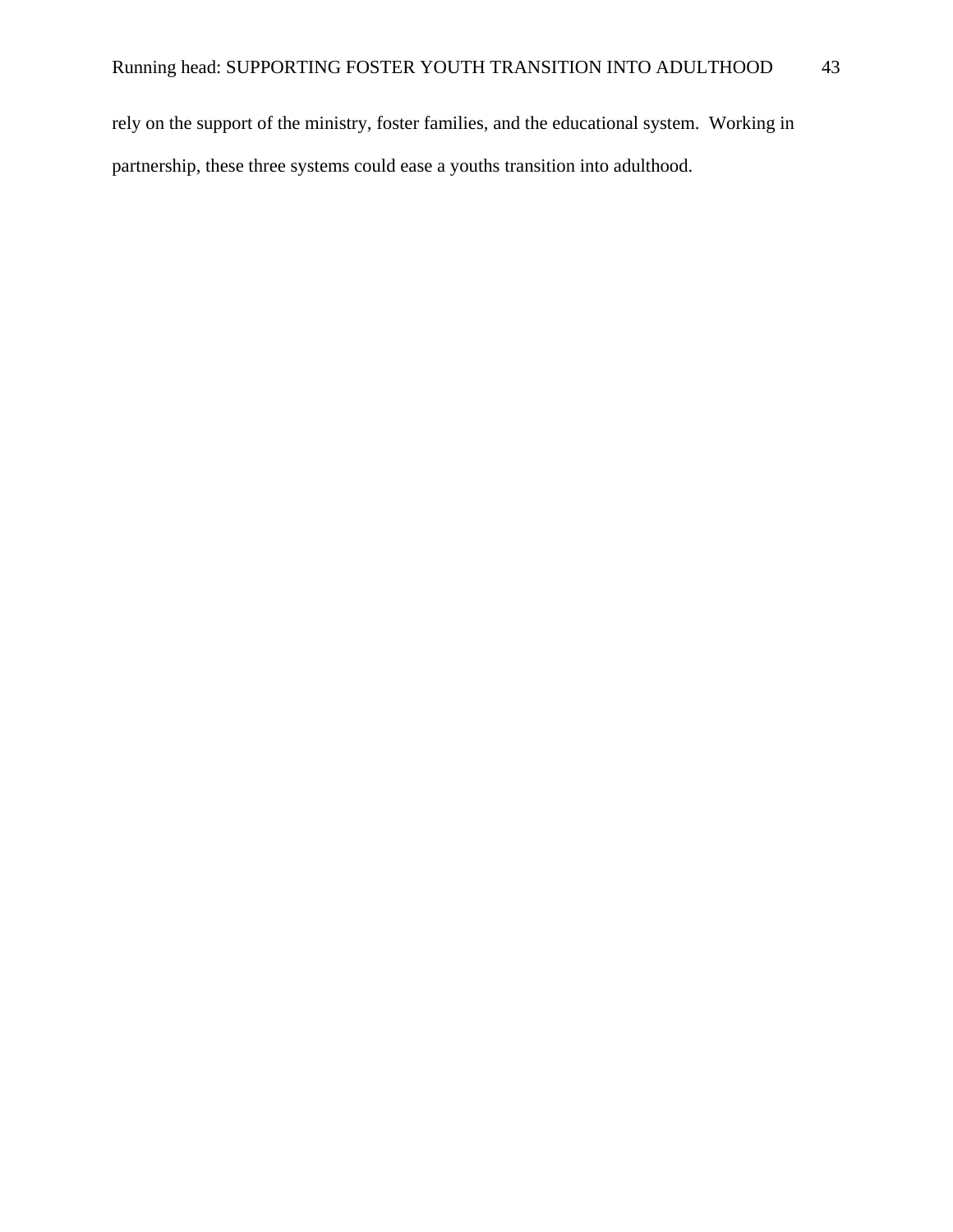## **Chapter 3**

# **Implementing a Life Skills Tool Kit**

# **Introduction**

This chapter is designed to support teachers, counsellors, social workers, and foster parents in bridging the gap youth in the foster care system are faced with when transitioning into adulthood. By implementing the use of a Life Skills Tool Kit when a youth turns 16 until they reach adulthood, they will have an on-going documentation of their life skills, education, and supportive network. Having their own personal record can be an instrumental component to their success if they have to move foster families, social workers, or schools.

 Looking closer to a movement Kamloops British Columbia has created through a document entitled *'A Way Home'*, they have identified a framework that concentrates on prevention, housing, and supporting youth through on-going collaboration, strategic planning, and consistent monitoring in the professional collaborations formed to prevent, reduce, and end youth homelessness. This comprehensive and holistic approach works with youth by valuing their voices and includes them in their own process. By creating a structured and inclusive framework with as much continuity and stability possible, foster youth become increasingly supported in their transition into adulthood.

# **Implementing Life Skills Tool Kit into the School System**

 Understanding the significance of and learning how to perform life skills is an ability that is usually passed down from our parents, extended family, and from other significant relationships. These skills range from opening and maintaining a bank account, creating a balanced shopping list, and learning how to drive. They are essential in our daily life, as they keep us safe and help us maintain our overall health and well being. These life skills are continually evolving as we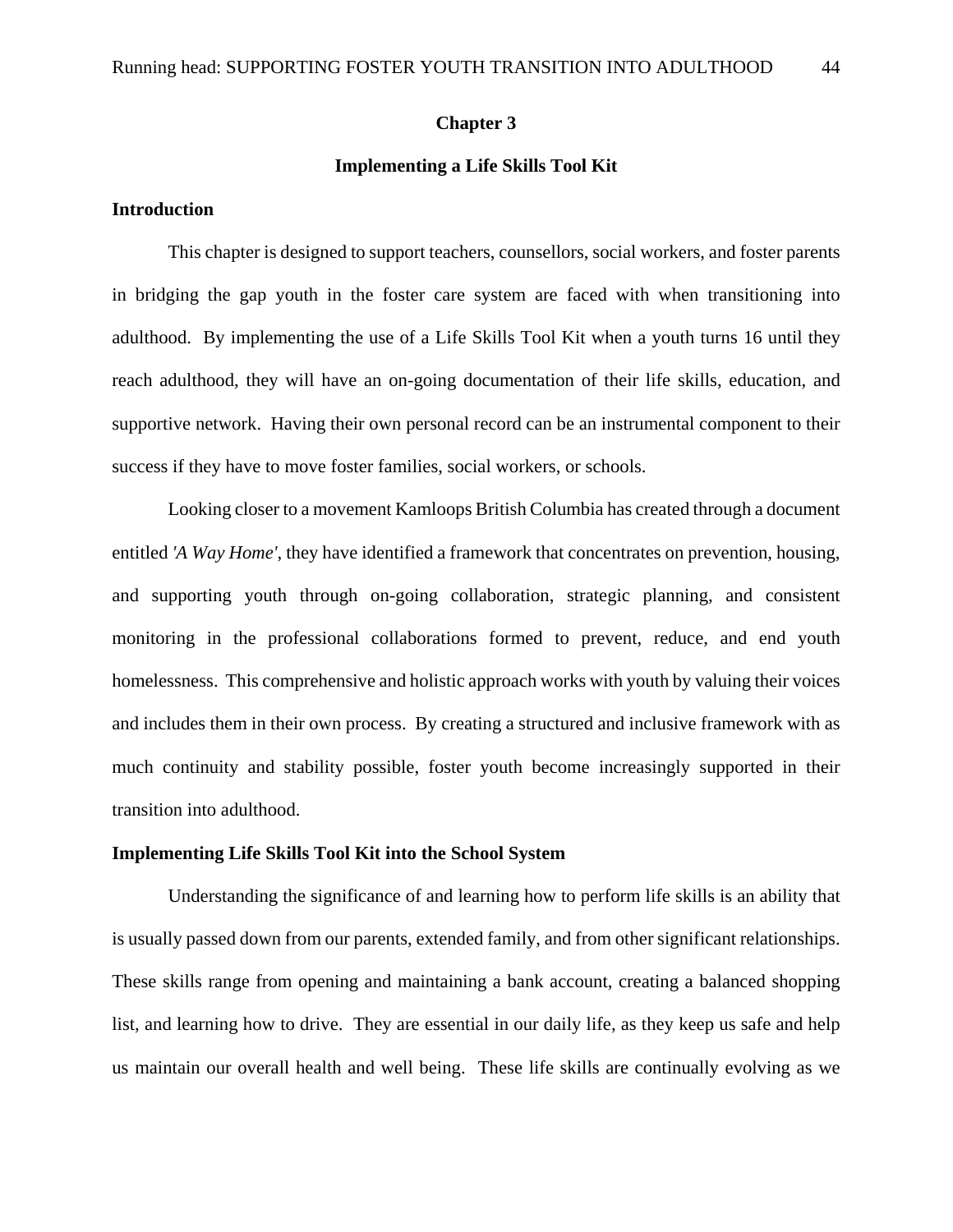adapt to new situations and pivotal moments occur in our lives. Yet unfortunately, if an individual is not connected to a significant and consistent adult to teach and guide them through this process, it is easy to see how significant gaps in skills would be unavoidable.

 For many youth in foster care, the concept of going to school can be the only constant in their lives. Being shuffled around from various foster homes, assigned and re-assigned to different social workers, and enrolling in new schools is all too often the reality of their lives. By developing a Life Skills Took Kit filled with a youth's personal identification, school records and work examples, a life skills check list which they are currently completing, and the contact information of supportive adults in their lives, they will be better equipped to have the tools to support them as they transition into adulthood. Because "despite significant challenges, youth in out-of-home care possess the strengths and power to succeed, so long as they receive resources and support from caring adults" (Casey Family Programs, 2001, p.1).

 Having school districts implement a universal "Tool Kit" for children and youth in care would ensure that they are able to perform and develop these essential life skills and curriculum based knowledge without having to begin the process over from the beginning. The Tool Kit would provide information and support the youth in learning how to access or perform the following life skills:

- Cooking creating a variety of healthy balanced meals for breakfast, lunch, dinner, and snacks based on Canada's Food Guide to Healthy Eating
- Cleaning understanding the importance of and how to maintain household cleanliness
- Laundry how to read clothing labels, wash clothes, and the significance of clean clothes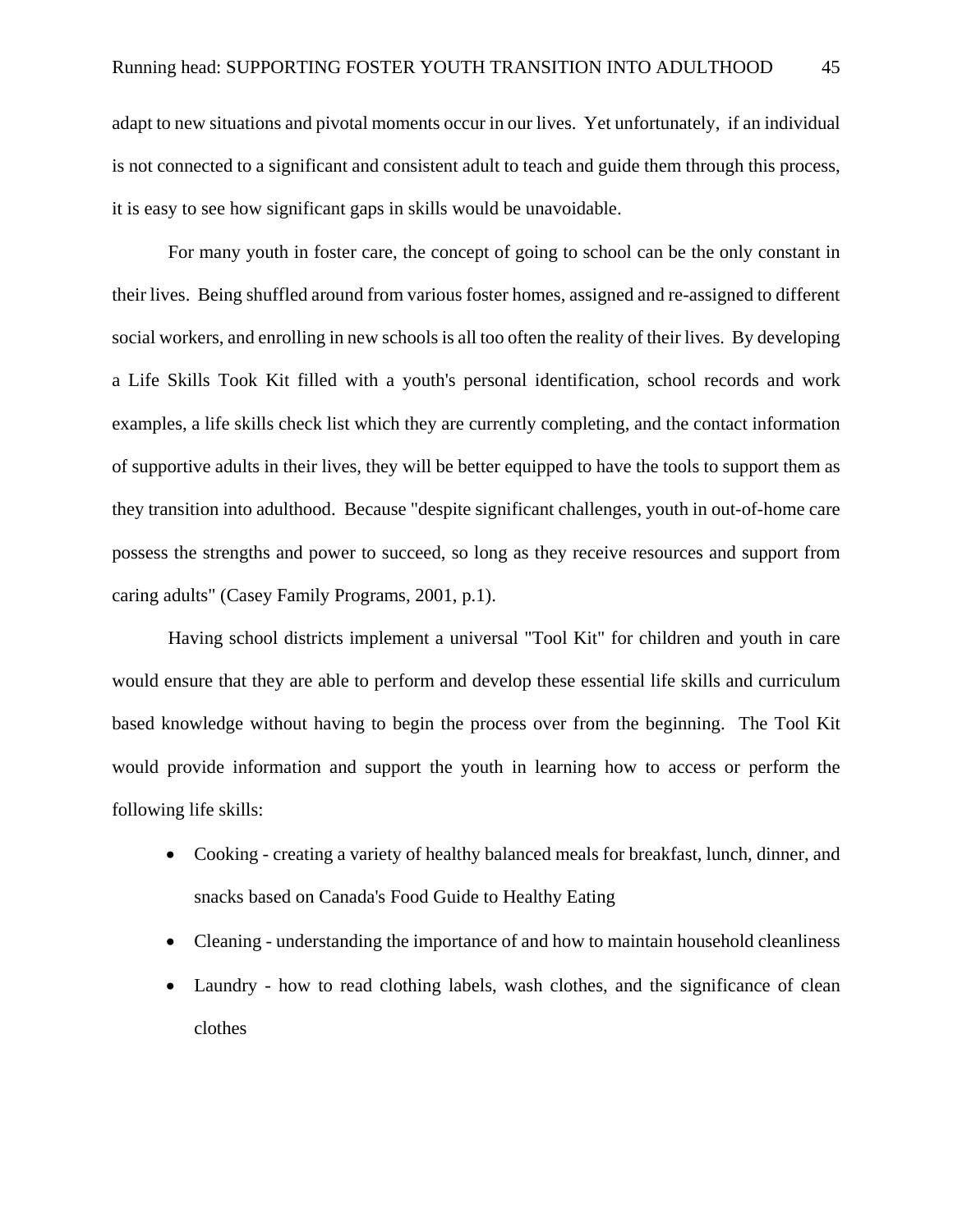- Personal hygiene understanding the importance of personal hygiene and the consequences of not taking care of yourself.
- Banking how to open up a bank account and how to maintain good credit
- Maintaining a healthy life style and well being
- Employment and job training

 Further, the Tool Kit would include copies of the youth's personal documentation while their originals would be safely maintained at a record keeping facility at the ministry. When the youth turns of age and enters into adulthood they would be given the originals, and a copy would remain on file at the ministry for 5 years after leaving care. The documentation would include:

- Birth certificate
- Care card
- Social insurance number
- Passport
- Medical documentation

 Unfortunately for many children and youth in care, enrolling in school and living in a foster home can be a short term placement. Based on a number of extenuating factors, they could live in various cities and be registered in multiple school districts during the same calendar year. Based on a 2002 study by Powers & Stotland, it is believed that about 50% of foster youth change schools at least four times after beginning their formal education. According to some experts, it takes a child 4-6 months to recover academically from the disruption of changing schools (Florida's Children's First, 2011). With such emotional upheaval and disconnection in their learning, it can be difficult for a new school to assess and determine the educational level and sometimes emotional needs of the child or youth. Therefore, it is essential that copies of the child or youths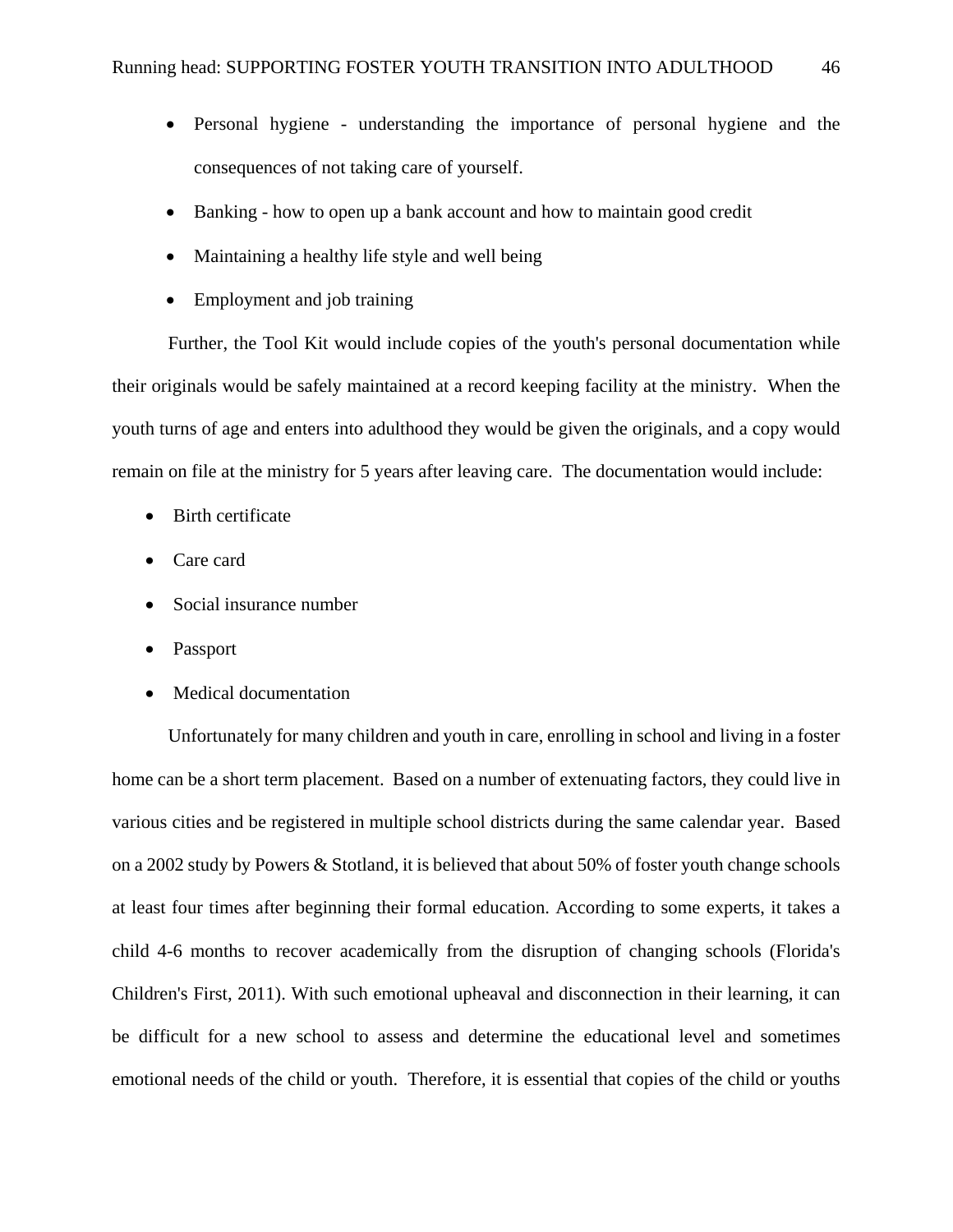school records accompany them in their Tool Kit. This would include literacy and numeracy samples, as well as a previous report card of the last grade obtained.

 Identifying the youth's supportive networks and allowing the youth to be a part of their own process is paramount to their success, as they are an integral part of the team and need to understand the roles and responsibilities of all the members. By "effectively engaging with young people and becoming partners in the planning process, practitioners can enable youth to identify their own talents and needs based on a comprehensive self-assessment" (Casey Family Programs, 2001, p. 9).

 This Tool Kit would include documentation of any learning challenges or any health related conditions that school personnel should be made aware of. Available data indicates that there are proportionally three times as many foster children in special education as there are other children (Alcorn, 2011, p. 7). Furthermore, most experts agree that about 50% of those children have been identified as having emotional or behavioral disorders (Choice et al, 2011). According to Casey Family Programs, (2001), "two critical factors that are known to help youth overcome the challenges they face are positive, trusting relationships with adults and connections to external support systems, such as schools, religious organizations, cultural communities and youth groups" (p. 7). Having this immediate physical, emotional, and educational documentation for a child or youth upon registration could support staff in making an appropriate school schedule balanced with any social and emotional support.

# **Future Recommendations**

 In the past decade there has been an increase in research exploring the outcomes of foster youth transitioning into adulthood. Some of the major findings suggest that a considerable number of youth who exit foster care, "live on the streets, lack the money to meet basic living expenses,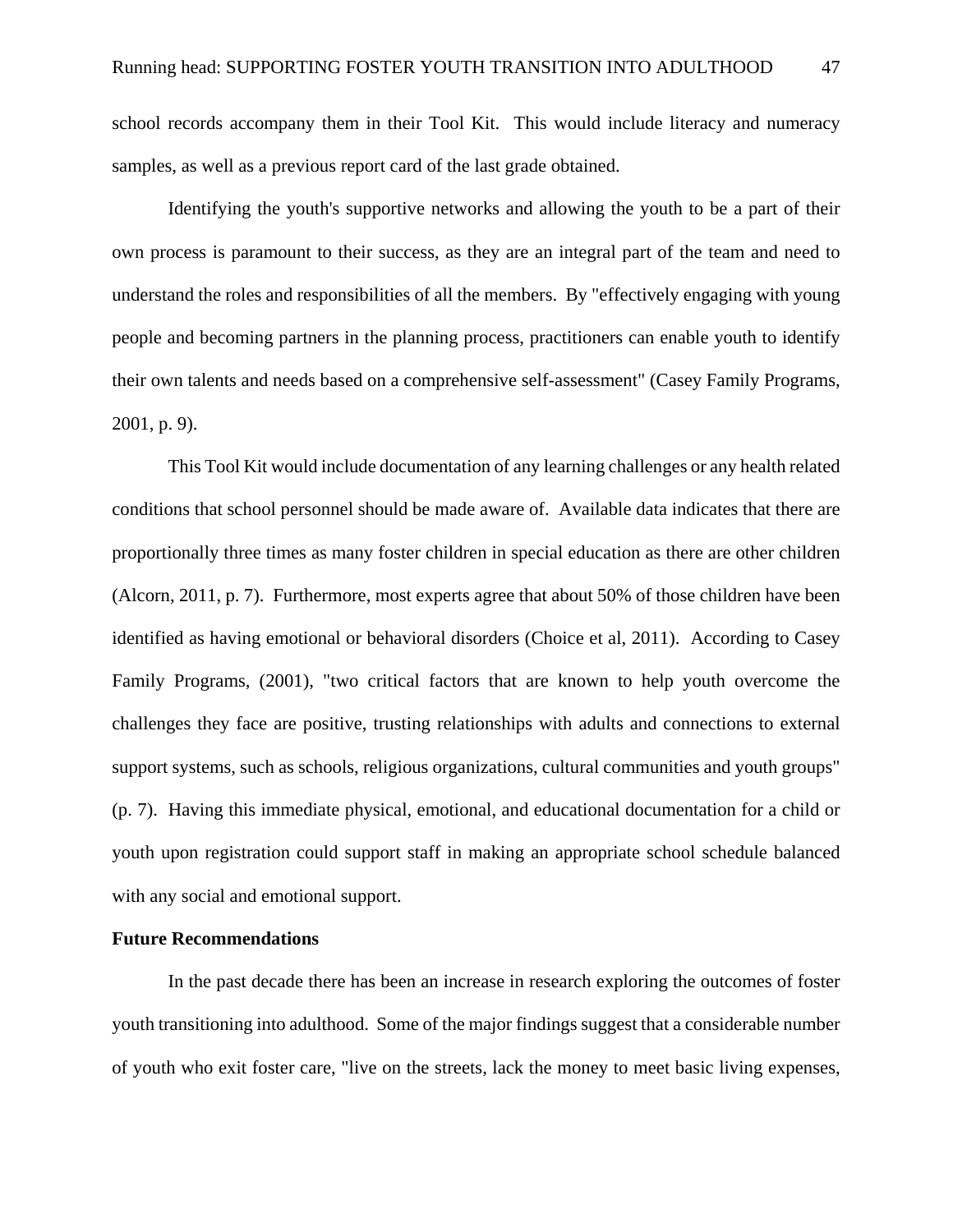fail to maintain regular employment, are involved with the criminal justice system, are unable to obtain health care, and experience early pregnancy" (Reilly, 2003, p. 727). According the 2007 study by Geenen & Powers "if limited resources are to truly have a meaningful impact, then bold, innovative strategies must be considered and evaluated; the extraordinary experiences of these youth require extraordinary practices rather than typical services" (p. 1098).

 In Kamloops British Columbia, a plan has been developed in the efforts to eliminate youth homelessness through a document called, '*A Way Home'*. What began as a simple question, of "how can we affect change and end youth homelessness?" (K. McParland, personal communication January 28, 2016) has transformed into a framework of three pillars that focus on prevention, housing, and supporting youth in a fight to end homelessness. Through on-going collaboration, strategic planning, and consistent monitoring, the staff, community members, and volunteers are creating a multilayered supportive network for youth.

 A Way Home is a document that illustrates a wrap around approach Kamloops is using to supporting youth homelessness as it focuses on their past, present, and future through its framework. It is "a shift from managing homelessness to preventing and ending homelessness and we must not just focus on emergency services, but we must aim to stop homelessness before it happens" (K. McParland, personal communication, Jan 28 2016). Here, "prevention relies on activities designed to foster youth resilience, raise awareness of available supports, resolve family conflict, and plan for exits from government care, correctional institutions, and health care facilities" (A Way Home, 2014).

 A Way Home acknowledges the various challenges youth experience in finding and maintaining safe and affordable housing. Therefore, they created a Housing First project for youth that rests on several core principles: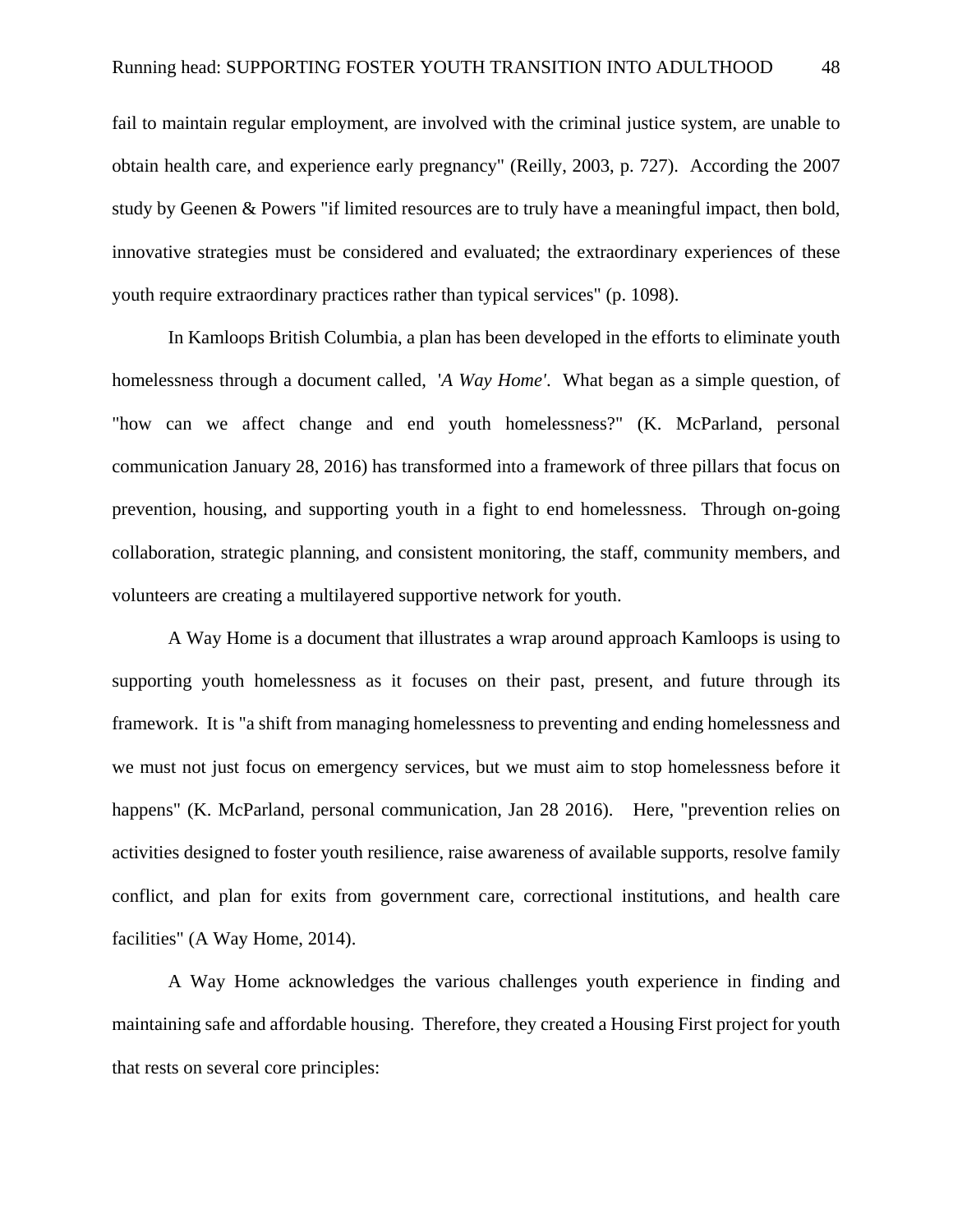- Immediate access to permanent housing with no housing readiness requirements: clients do not need to meet certain requirements before being deemed ready for housing, as is the case in traditional "treatment first" models.
- Consumer choice and self-determination: clients have some choice in where they live and in what supports and services they receive.
- Recovery orientation: clients are given access to a full range of opportunities and supports that will enhance their well-being, rather than just meeting basic needs.
- Individualized and client-driven supports: clients are provided with a range of supports and services that suit their circumstances, and they may accept those supports if and when they feel they are ready.
- Social and community integration: clients are typically (but not always) housed in scattered sites around the community (as opposed to congregate housing) and given opportunities for social and community integration.

 It is clear through the literature that there must be a mutual responsibility and shared accountability across agencies to properly address the educational needs of youths in foster care to make a difference, otherwise that whole cycle of marginalization and poverty continues for their entire life (Zetlin et al., 2006). Having a supportive team is crucial to the success and growth of all individuals, not specifically children and youth in care. This unique group of individuals could thrive and live to their potential if they were to be afforded the same comforts and allowances as their peers.

 Therefore, in order to help youth successfully transition into adulthood we need to support them through this process and beyond. Youth need the continuity from their circle of support and to understand that they will not be alone once they become an adult. It is key that they need to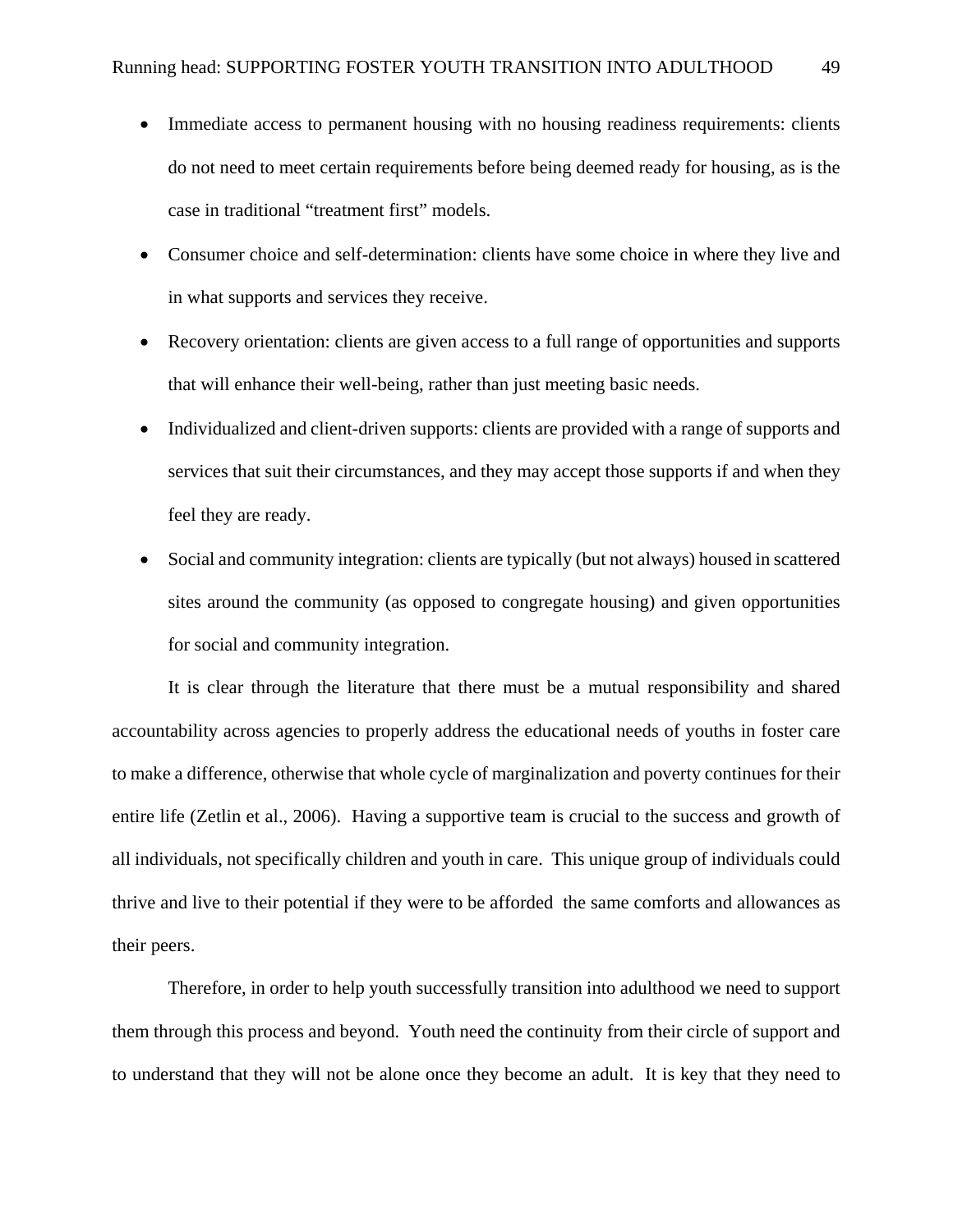have a voice in decisions that affect them in order to make them meaningful and successful. The idea of collaboration, sharing information across organizations and with youth in care is fundamental in eliminating some of these barriers. Coming together in order to create a collaborative wrap around program for the youth would allow professionals to openly discuss and share information about how to best serve the youths needs and not duplicate previous strategies or services.

# **Significance of Supporting Youth Transitioning into Adulthood**

 Transitioning into adulthood can be an overwhelming and scary time for all youth, but especially for a youth exiting foster care. For many individuals, this type of 'care' is all they know and understand and "many leave foster care disconnected from supportive adults, services, and socioeconomic supports that would significantly increase their chances of becoming productive, self-sustaining adults" (The Annie E Casey Foundation, 2016). Yet more specifically, research has shown that "many live on the streets, lack the money to meet basic living experiences, fail to maintain regular employment, are involved with the criminal justice system, are unable to obtain health care, and experience early pregnancies" (Reilly, 2003, p. 727). These results are staggering, as many youth in care were making acceptable progress while being supported.

Numerous studies have proven that "the post-foster care functioning of youth provide convincing evidence that most youth who age out of foster care at 18 simply cannot make it on their own" (Courtney et al, 2005; Courtney & Dworshy, 2006; Furstenbery et al., 2005; Masten et al., 2006). With such an abrupt lack of support and guidance, it is difficult for youth to successfully support themselves independently. Further, Avery & Freundlich (2009), explain that "these youth simply do not have the developmental maturity needed for successful entry into adult roles especially those with emotional, psychological, educational, and behavioural deficits resulting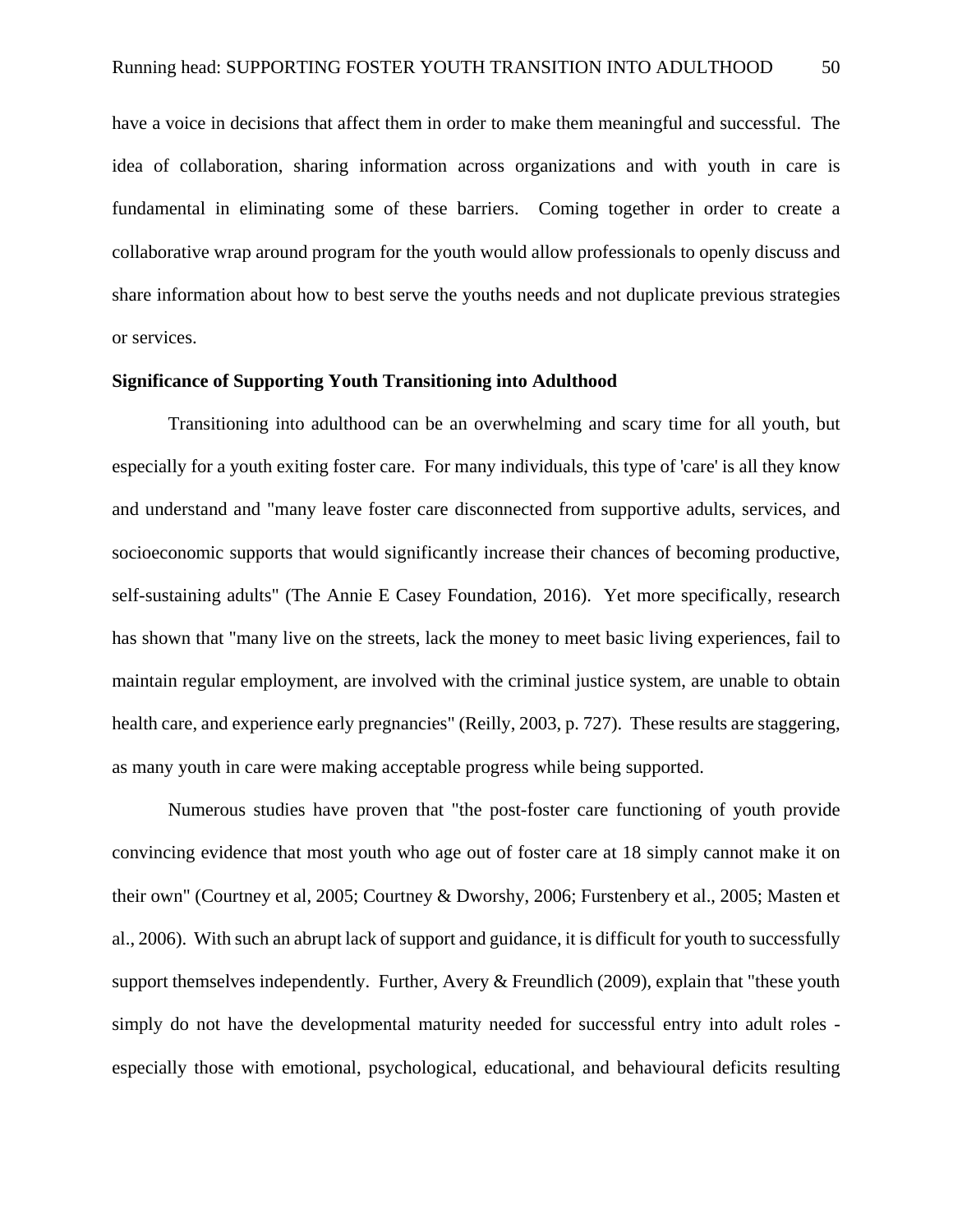from early childhood experiences of abuse, neglect, and abandonment" (p. 253). Therefore it comes as no surprise that the notion of "independent living' is simply not a feasible option for the majority of youth in foster care who, unlike children who are not in foster care, lack the social scaffolding of stable family and community networks" (Voices Issue Brief, 2004).

 The deck is further stacked against these youth as they are unable to make the same wage as more experienced adults in the same role. According to Turpel-LaFond (2014), "while the average income for Canadians in 2009 was \$39,300, it was only \$17,700 for 20 to 24 year olds (p. 14). This is an enormous annual financial difference between these age groups, as foster youth become the working poor, struggling to support themselves. Based on a 2009 study, "the average one-person Canadian household spent \$38,776 per year to cover food, shelter, clothing, household expenses, personal care, health and the normal expenses of daily living" (Turpel-LaFond, 2014, p. 14). Based on these results, it comes with little surprise that many youth exiting care are unable to continue to post secondary school or find and maintain safe and affordable housing.

 Further, in 2009 the Chaplin Hall Study explored the financial difference in keeping youth in care until the age of 21 versus the increase in lifetime earnings as a result from further education. According to the results, "the college graduation rate of former foster youth who leave care at age 18 as 10.2% and that the graduation rate would double if youth could remain in care until age 21" (2012, p. 37). The financial cost of supporting youth who are unable to successfully transition into adulthood outweighs the costs of maintaining their place in foster care or supporting them through their transition into adulthood. According to Elman (2012), "in British Columbia, more than half of the youth leaving care applied for social assistance within 6 months of leaving care in 2009/2010" (p. 41). Further, "for every \$1 spent on ECM until age 25, \$1.36 will be saved through lower costs associated with incarceration and social assistance, and an increase in tax revenue"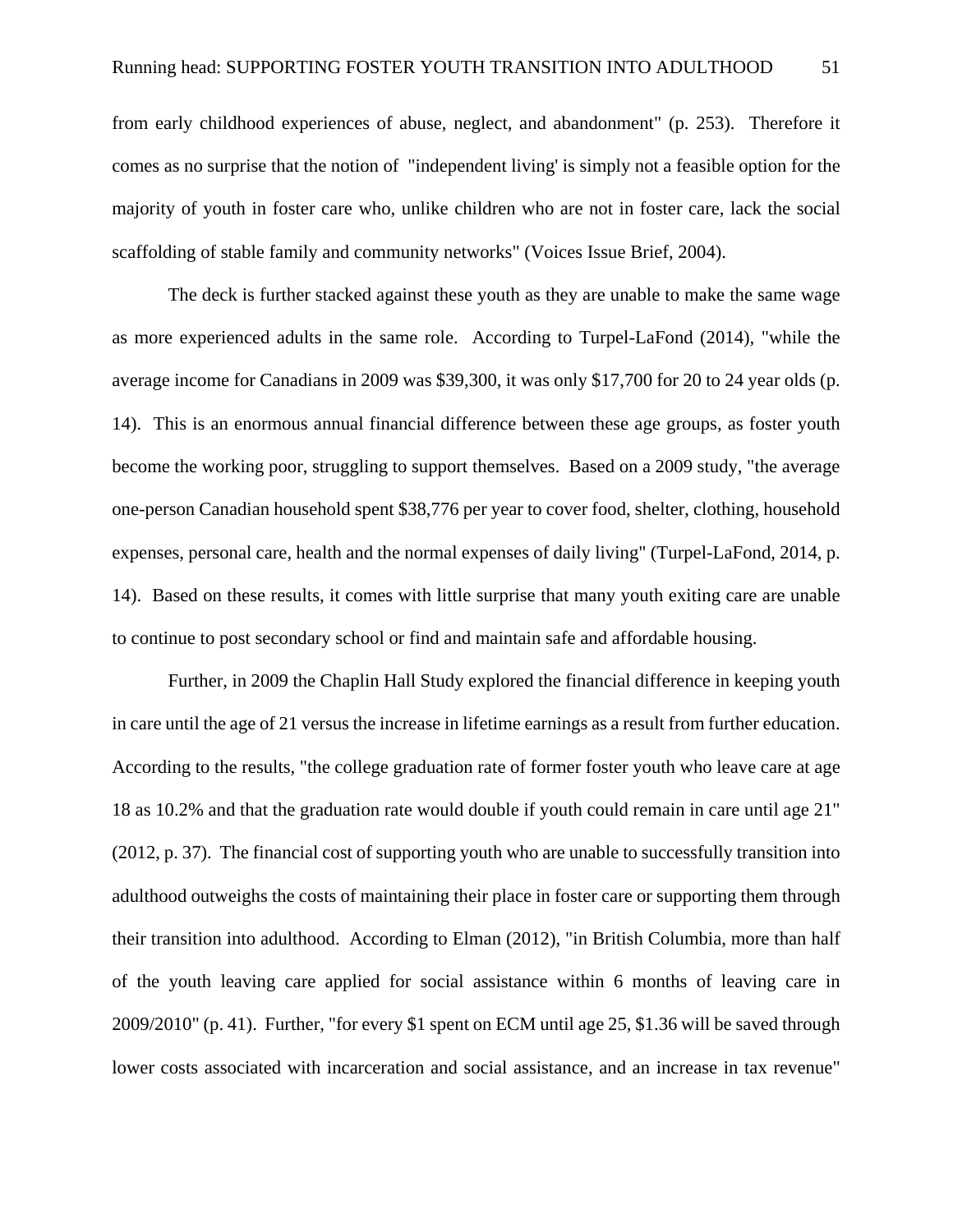(Durham Children's Aid Society, 2012). Yet more importantly, the unsuccessful transitioning into adulthood is not only financially challenging for the youth, but can also be detrimental to their sense of self worth and self esteem.

# **Summary**

 Children and youth in the care of the government are being raised in an organization that does not always consider their lifelong and holistic needs, but rather focuses on a magical number which represents a specific day in which they become an adult. The lack of continued support and guidance when one turns 19 is disheartening as it does not allow much room for successes. For many this signifies a recipe for disaster, as they are ill prepared to leave their supportive network and begin functioning as an independent adult. In order to support them through this transition of their lives it is important that we encourage them to maintain their significant relationships, continue perusing education, and assist them in finding and receiving adequate housing. These are three essential and foundational needs in the life of any child or youth. It is "through interdependant relationships with family, friends, and community, and particularly through connections with competent and caring adults, transitioning youth have the resources and supports necessary to succeed in all of the important areas of their lives" (Casey Family Programs, 2001, p. 23).

## **Closing Thoughts**

 As a front line worker working with youth in care, a high school teacher, as well as a future counsellor, I appreciate the foundations that are being laid out and connections that are being made with our vulnerable youth. While it is clear that a disconnect exits when youth exit care, there is also a great undertaking by many governments and organizations to address this gap. In recent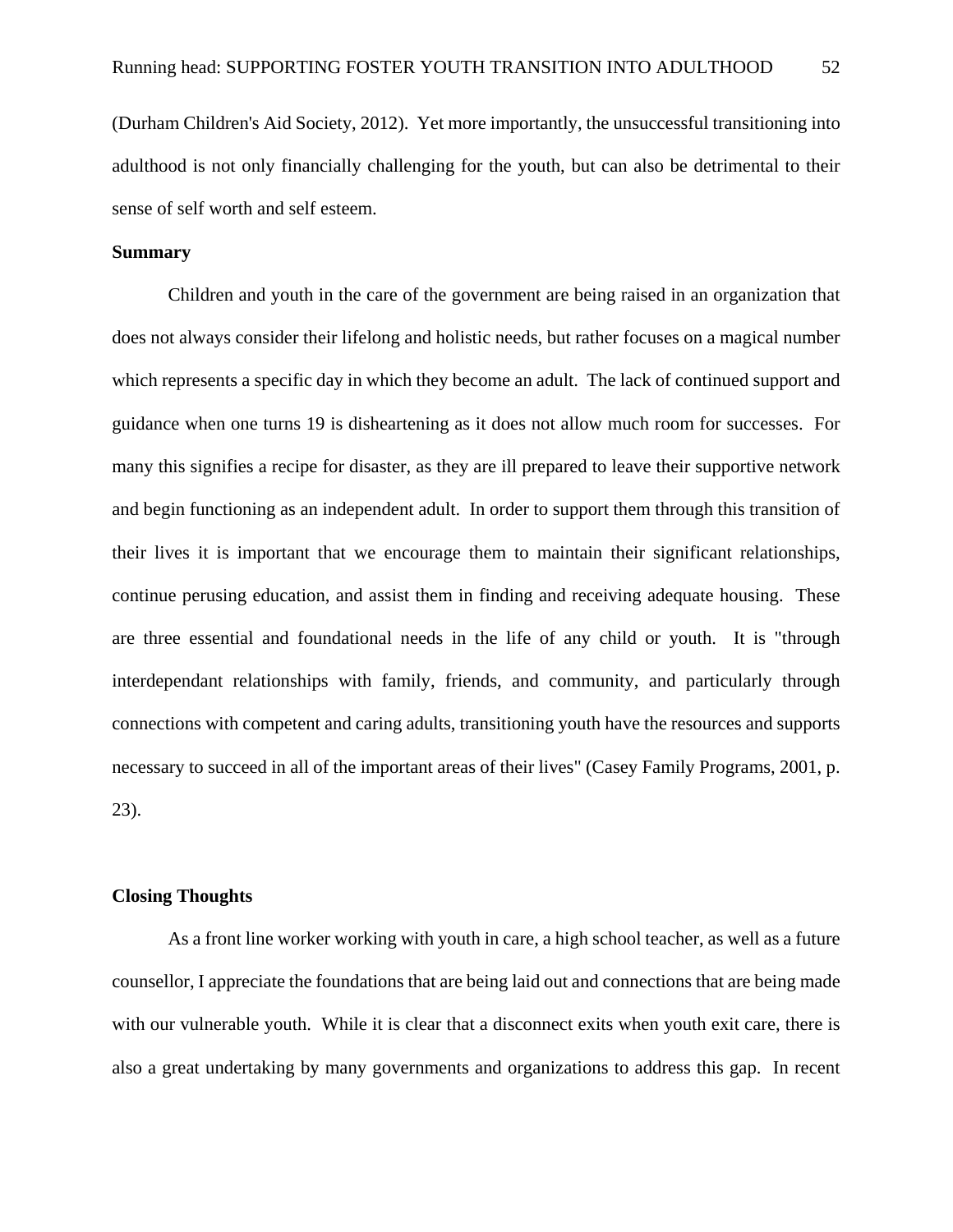years numerous studies and groups have been created in the hopes of identifying the best methods to support some of our most at risk youth. Teachers, social workers, counsellors, and foster parents have a strong will to do the 'right' thing within multiple systems that make caring for young people in care challenging. Perhaps a youth-focused toolkit would not only address the need to increase life skills and consistency for young people, but the sense of purpose for those invested in helping them. I believe through the dedication of many caring professionals and the resiliency of youth leaving care, they will soon make a more successful transition into adulthood and eventually there will no longer be a stigma attached to children and youth in foster care.

#### **References**

- A Way Home. (2014). Retrieved January 29, 2016, from http://www.kamloopshap.ca/images/A\_Way\_Home\_Report\_final\_web.pdf
- Alcorn, A. R. (2011). Resiliency factors of foster youth. California State University, California.
- Arnett, J. J. (1997). Young people's conceptions of the transition to adulthood. *Youth & Society*, 29, 3-23.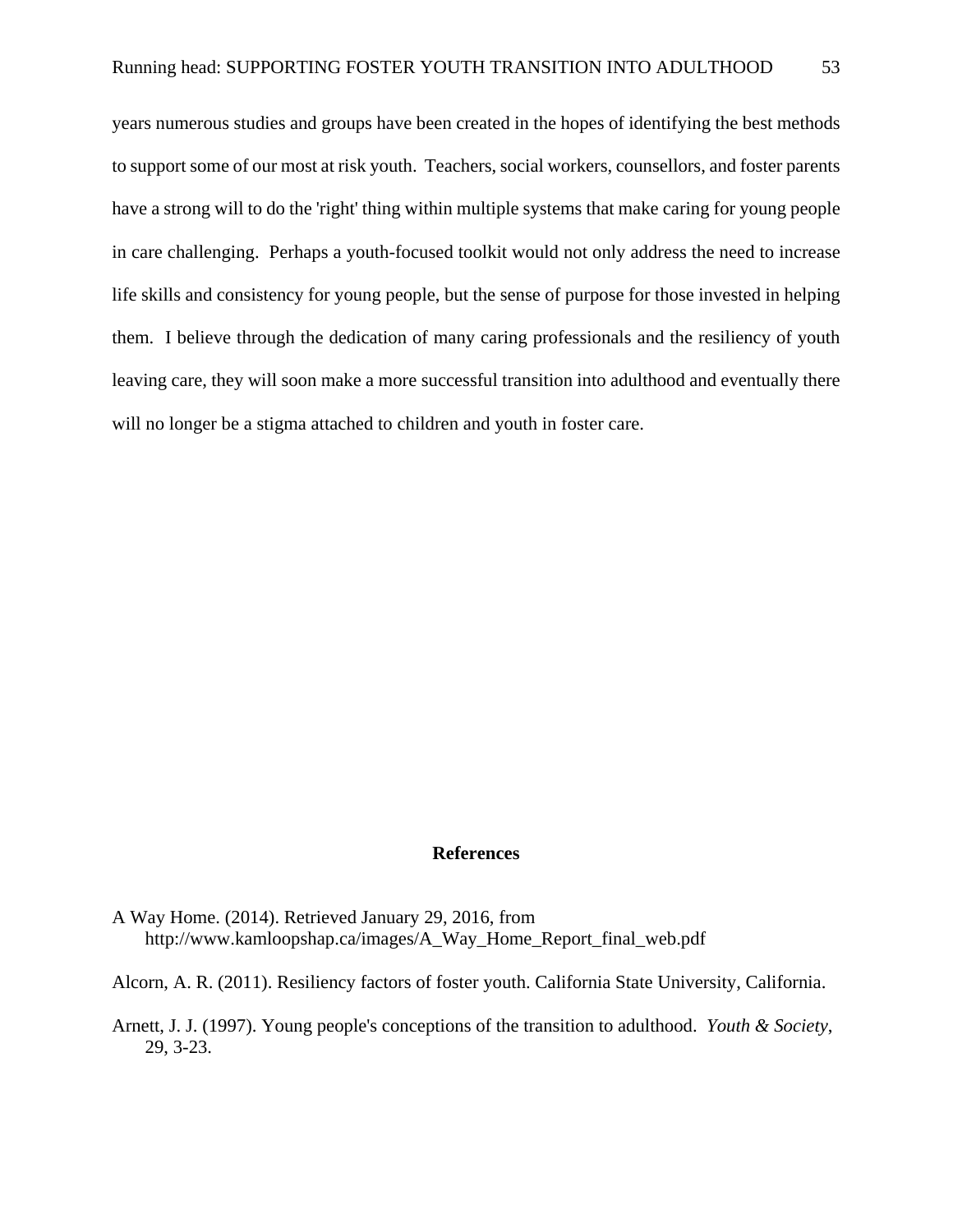- Atkinson, M. (2008). Aging out of foster care: Towards a universal safety net for former foster care youth. *Harvard Civil Rights-Civil Liberties Law Review*, 43(1), 183-212.
- Avery, R. J., & Freundlich, M. (2009). You're all grown up now: Termination of foster care support at age 18. *Journal of Adolescence*, 32, 247-257.
- Bart, R. (1990). On their own: The experiences of youth after foster care: *Child and Adolescent Social Work*, 7(5), 219-240.
- BC Stats. (2003). Retrieved from April 9, 2015, from http://www.bcstats.gov.bc.ca/data/sep.
- Becoming a Foster Parent. (2015). Retrieved from August 22, 2015, from http://www.mcf.gov.bc.ca/foster/become.htm.
- Blome, W. (1997). What happens to foster kids. Educational experiences of a random sample of foster care youth and a matched group of non-foster care youth. *Child and Adolescent Social Work*, 14(3), 41-53.
- Bonnice, J. (2003). Proposed service model for the leaving care and after care support service. Bendigo: St Luke's Youth Services.
- British Columbia Family Maintenance Enforcement Program. (2015). Retrieved August 14, 2015, from https://www.fmep.gov.bc.ca/
- Buehler, C., Orme, J. G., Post, J., & Patterson, D. A. (2000). The long term correlates of family foster care. *Children and Youth Services Review*, 22(8), 595-625.
- Canadian Association of Social Workers. (2015). Retrieved from September 28, 2015, from http://www.casw-acts.ca/en/what-social-work
- Casey Family Programs. (2001). It's My Life: A Framework For Youth Transitioning From Foster Care to Successful Adulthood. Seattle, WA: Casey Family Programs.
- Casey Family Programs. (2003a). Assessing the Effects of Foster Care: Early Results from the Casey National Alumni Study. Seattle, WA: Casey Family Programs
- Center for the Study of Social Policy (2009). Youth in transition to adulthood, policy matters: Setting and measuring benchmarks for state policies. Center for the Study of Social Policy. Washington DC. 88-95.
- Child Welfare League of America. (2004). Testimony submitted to the Subcommittee on Human Resources of the Committee of Ways and Means U.S. House of Representatives for the hearing on state efforts to comply with federal child welfare reviews*.* Retrieved May 19, 2015. from http://www.cwla.org/advocacy/CFSR040513.htm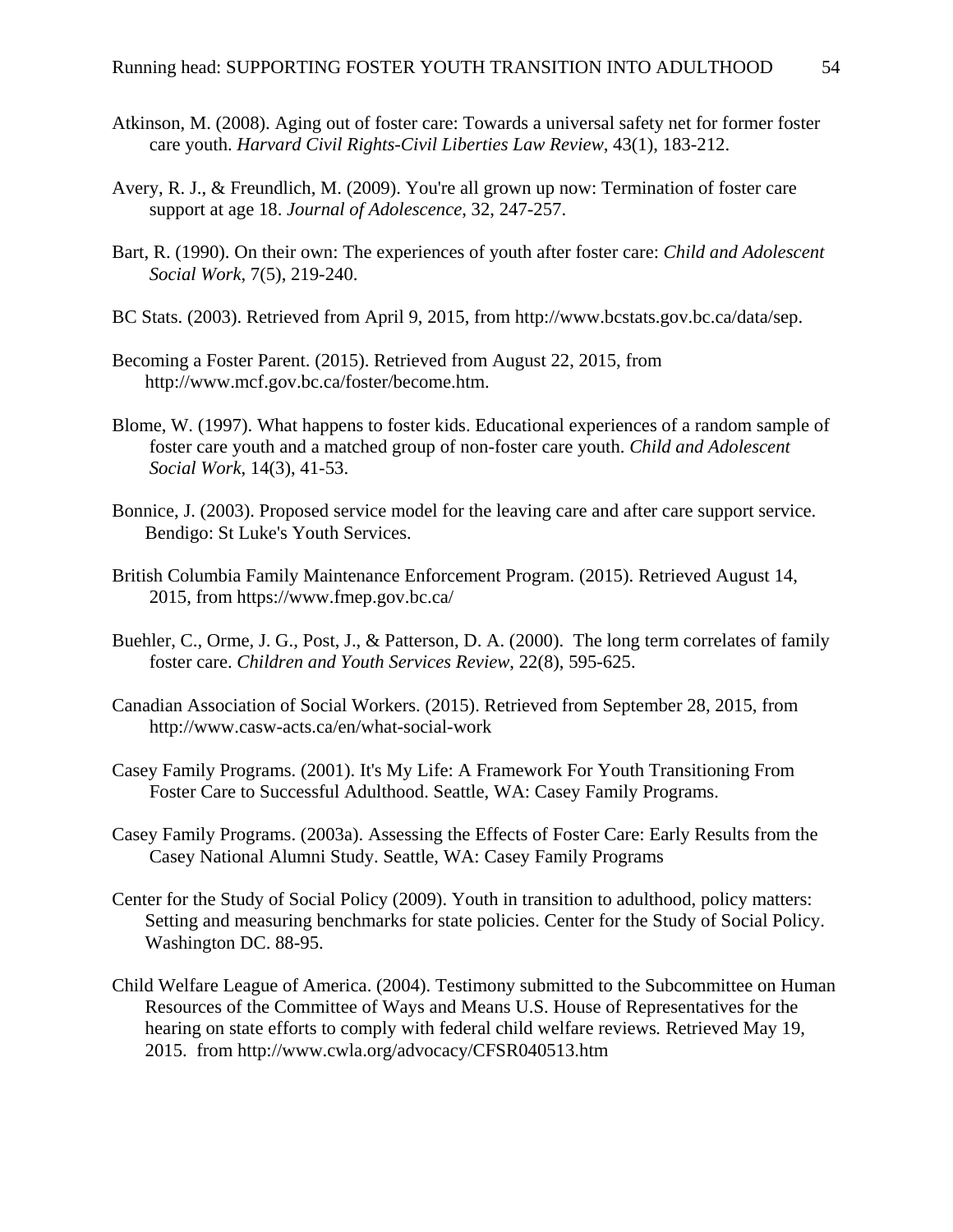- Choice, P., D'Andrade, A., Gunther, K., Downs, D., Schaldach, J., Csuszar, C. & Austin, M. (2001). Education for foster children: Removing barriers to academic success. University of California, Berkeley.
- Courtney, M. E., Dworsky, A. (2005). Midwest evaluation of the adult functioning of former foster youth: Outcomes at age 19. Chicago, IL, Chapin Hall.
- Courtney, M. E., Dworsky, A. (2006). Early outcomes for young adults transitioning from outof-home care in the USA. *Child and Family Social Work*, 11, 209-219.
- Courtney, M. E., Dworsky, A., Cusick, G. R., Havlicek, J., Perez, A., & Keller, T, (2007). Midwest evaluation of the adult functioning of former foster youth: outcomes at age 21. Chicago, IL, Chapin Hall.
- Courtney, M. E., Dworsky, A., Lee, J., & Raap, M. (2010). Midwest evaluation of the adult functioning of former foster youth: outcomes at age 23 and 24. . Chicago, IL, Chapin Hall .
- Courtney, M. E., Dworsky, A., Terao, S., Bost, N., Cusick, G. R., Keller, T., et al. (2005). Midwest evaluation of the adult functioning of former foster youth: Outcomes at age 19. . Chicago, IL, Chapin Hall.
- Courtney, M. E., Piliavin, L., Grogan-Kalyor, A., & Nesmith, A. (2001). Foster youth transition to adulthood: A longitudinal view of youth leaving care. *Child Welfare*, 80(6), 685-717.
- Courtney, M. E., Terao, S. & Bost, N. (2004). Midwest evaluation of the adult functioning of former foster youth: Conditions of the youth preparing to leave state care. . Chicago, IL, Chapin Hall.
- Dworshy, A., & Courtney, M.E. (2009). Homelessness and the transition from foster care to adulthood. *Child Welfare*, 88 (4). 23-56.
- Durham Children's Aid Society. (2012). Retrieved February 14, 2014, from http://www.durhamcaf.ca/pdfs/Community%20Connections/CCFinal2012.pdf
- Elman, I. (2012). 25 is the new 21: The costs and benefits of providing extended care  $\&$ maintenance to Ontario youth in care until age 25. Ontario Canada. Provincial Advocate for Children and Youth.
- Festinger, T. (1978). No one ever asked us: A postscript to foster care. New York, NY: Columbia University Press.
- Ferguson, H. B., & Wolkow, K. (2012). Educating children and youth in care: A review of barriers to school progress and strategies for change. *Children and Youth Services Review*, 34, 1143-1149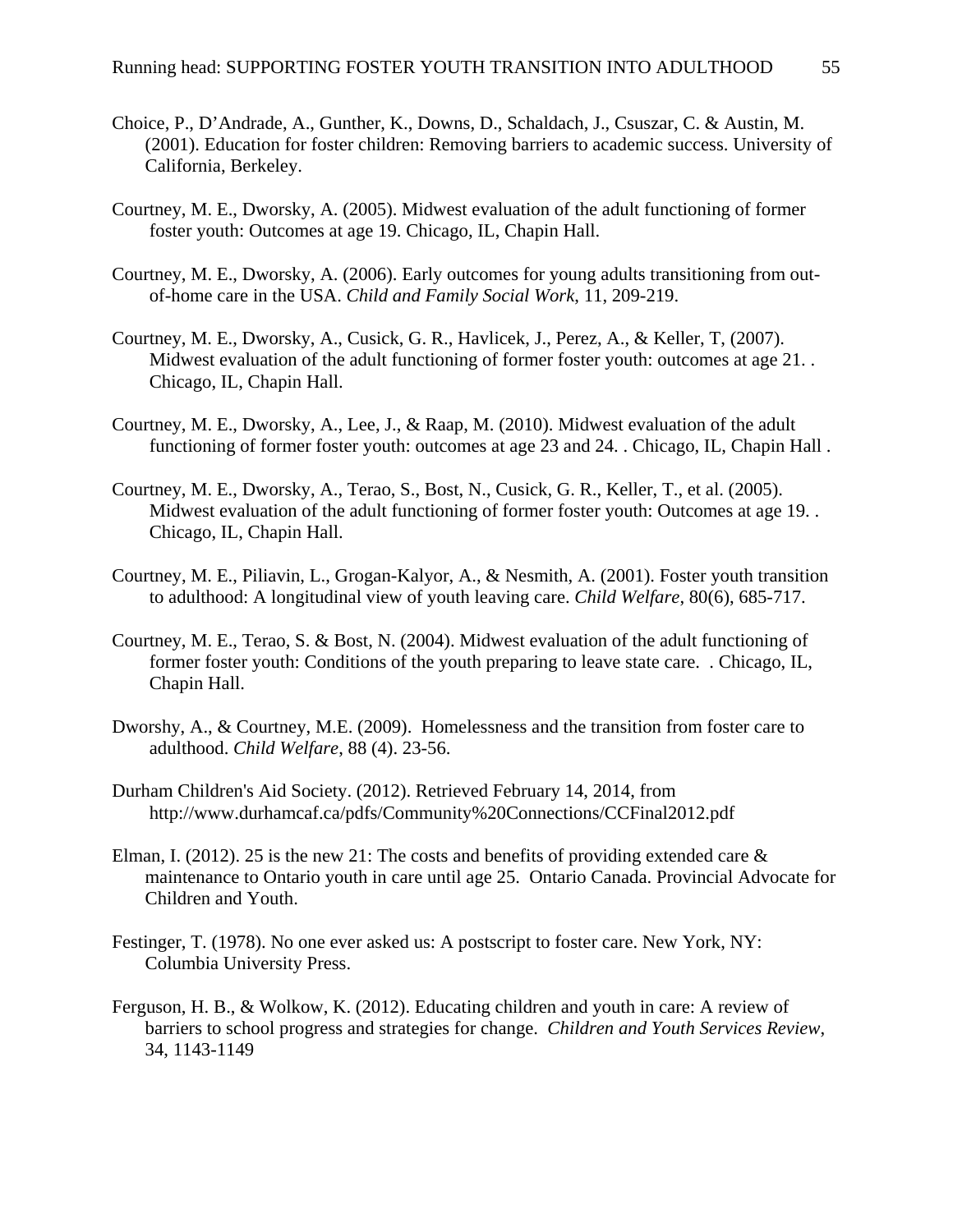- Florida's Children's First. (2011). Retrieved January 1, 2016, from http://www.floridaschildrenfirst.org/
- Final Report of the Youth Leaving Care Working Group. (January 2013). Blueprint for fundamental change to Ontario's child welfare system. Office of the Provincial Advocate for Children and Youth.
- Fowler, P. J., Toro, P. A., Tompsett, C. J., & Hobden, K. (2006). Youth aging out of foster care in Southeast Michigan: A follow-up study. Report presented to the Michigan Department of Human Services.
- Freundlich, M. (2010). Chafee plus ten: Ensuring that each youth in foster care has both permanent family connections and the life skills to make a successful transition to adulthood. Retrieved December 10, 2015. from http://www.jimcaseyyouth.org/sites/default/files/documents/Chafee%20FINAL\_3.3B.pdf
- Furstenberg, F. F., Rumbaut, R. G., & Settersten, R. A. (2005). On the frontier of adulthood. Chicago: University of Chicago Press.
- Greene, S., & Powers, L. E. (2007). "Tomorrow is another problem" The experiences of youth in foster care during their transition to adulthood. *Children and Youth Services Review*, 29, 1085-1101.
- Goerge, R. M., Bilaver, L., Lee, B. J., Needell, B., Brookhart, A., & Jackman., W. (2002). Employment outcomes for youth aging out of foster care. Chicago, IL, Chapin Hall.
- Guerney, B. (1977). Filial Therapy: Description and rationale. *Journal of Consulting Psychology*, 28 (4), 304
- Havalchuk et al., (2006). Casey family programs young adult survey: Examining outcomes for young adults served in out-of-home care. Retrieved August 5, 2015, from https://www.huduser.gov/publications/pdf/housingfostercare\_literaturereview\_0412\_v2.pdf
- Kessler, M. (2004). The transition years: Serving current and former foster youth ages eighteen to twenty-one. University of Oklahoma, National Resource Center for Youth Development.
- Lee, J. (1994). The empowerment approach to social work practice. New York: Columbia University Press.
- Lglehart, A. P. (1995). Readiness for independence: Comparison of foster care, kinshipcare, and non-foster care adolescents. *Children and Youth Services Review*. 17(3). 417-432.
- Macomber, J., Cuccaro-Alamin, S., Duncan, D., Kuehn, D., McDaniel, M., Vericker, T., et al. (2008). Coming of age: Employment outcomes for youth who age out of foster care through their middle twenties. Washington. D.C.: Urban Institute.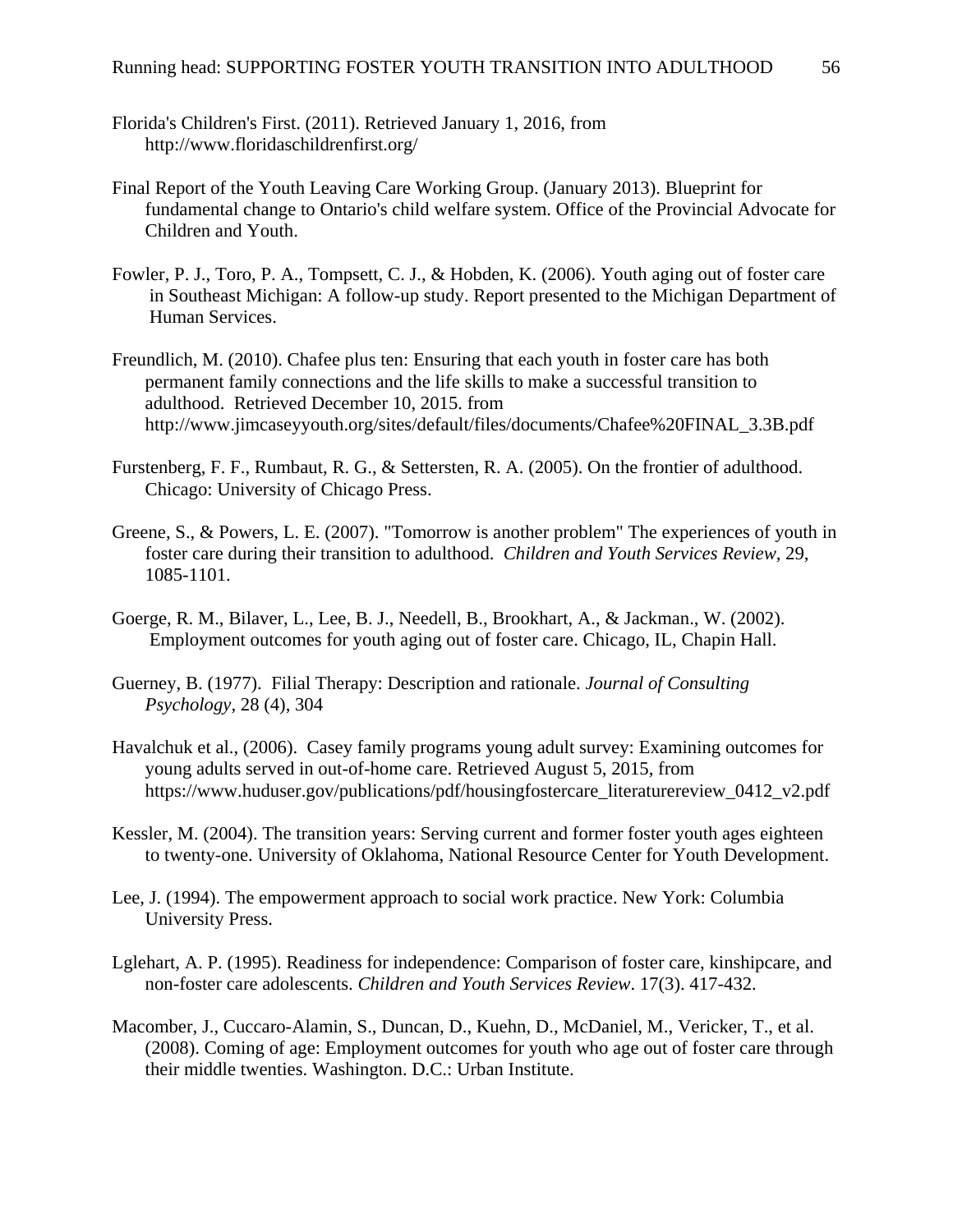- Masten, A. S., Obradovic, J., & Burt, K. B. (2006). Resilience in emerging adulthood: developmental perspectives on continuity and transformation. Washington, DC.
- McGoldrick, M., Carter, B., & Preto, N. (2011). *The expanded family life cycle 4th edition*. Pearson.
- Mech, E., & Che-Man Fung, C. (1999). Placement restrictiveness and educational achievement among emancipated foster youth. Research on Social Work Practice, 9, 213-228.
- Mendes, P. (2011). Towards a community development support model for young people transitioning from state out-of-home care: A case study of St Luke's Anglicare in Victoria, Australia. *Practice*, 23(2), 69–81.
- Ministry of Children and Family Development. (2015). Retrieved from Oct 2, 2015, from http://www2.gov.bc.ca/gov/content/governments/organizational-structure/ministriesorganizations/ministries/children-and-family-development
- National Foster Care Coalition. (2005). Frequently asked questions about the Chafee foster care independence program and the Chafee educational and training voucher program. Washington, DC: National Foster Care Coalition.
- National Foster Parent Association. (2015). Retrieved July 26, 2015, from http://www.nfpaonline.org/page-1105741.
- National Youth in Care Network. (2003). Primer. Ottawa, ON.
- National Youth in Care Network. (2006). Premier anthology: Sharing our stories to make a difference. Ottawa, ON.
- Noguera, P. A. (2002). Beyond size: The challenge of high school reform. *Educational Leadership*, 59(5), 60-63.
- Ontario Association of Children's Aid Societies. (2006). Youth leaving care: An OACAS survey of youth and CAS staff. OACAS. Toronto, Ontario.
- Ontario Ministry of Children and Youth Services. (2013). Retrieved February 27, 2015, from http://www.children.gov.on.ca/htdocs/English/topics/childrensaid/childrensaidsocieties/leavi ngcare.aspx
- Pecora, P. J., Kessler, R.C., O'Brien, K., White, C. R., Williams, J., Hiripi, E., et al (2006). Educational and employment outcomes of adults formerly placed in foster care: Results from the Northwest Foster Care Alumni Study. *Children and Youth Services Review*, 28, 1459-1481.

Pennsylvania Alliance for Children. (1974). Mimeographed position statement.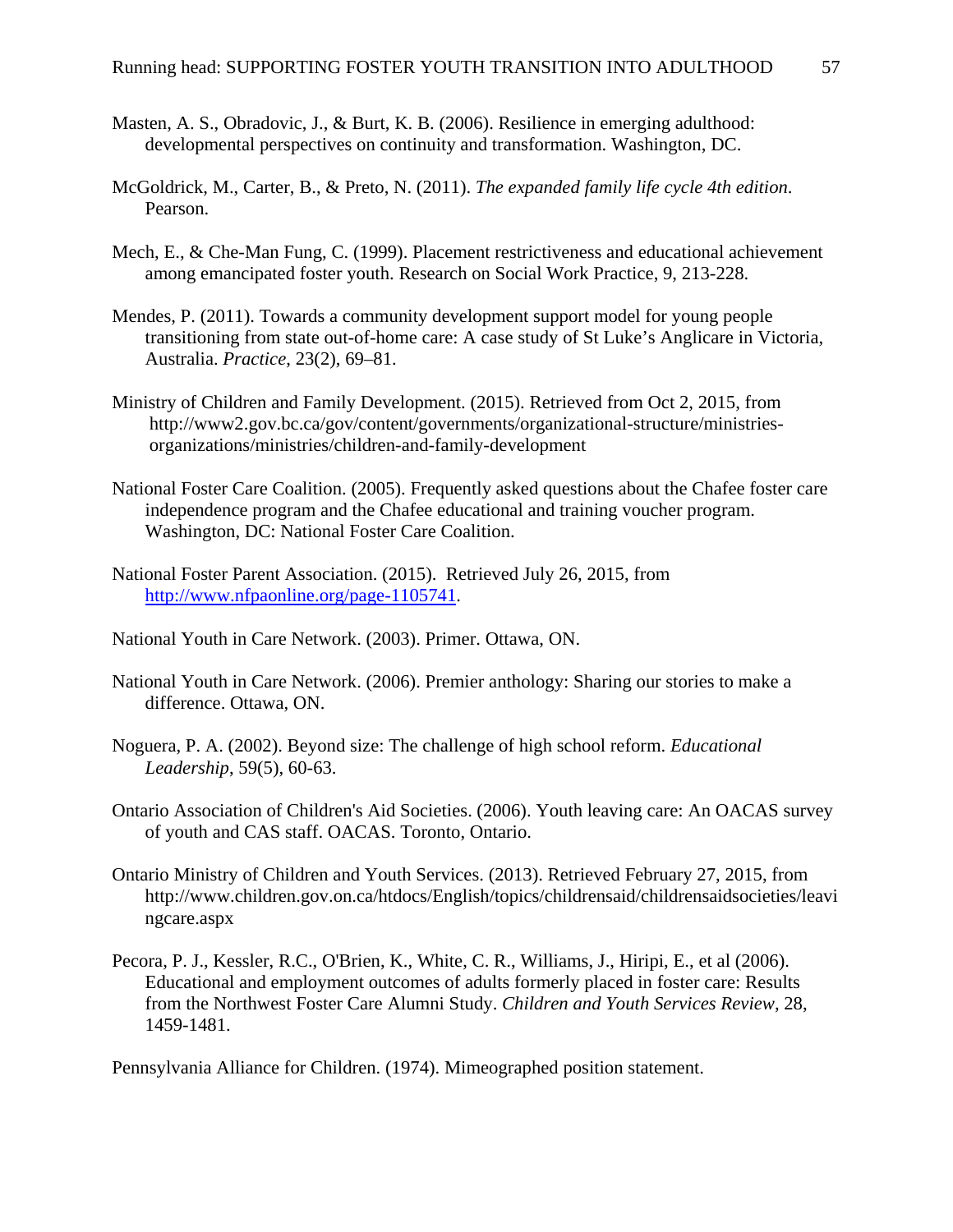- Pinkerton, J. (2006). Leaving care: Thinking systemically, thinking globally. *Children Australia* 31(3): 4-10.
- Powers, P., & Stotland, J. (2002). Lost in the shuffle revisited. Philadelphia: The Education Law Center.
- Prop, J., Ortega, D. M., & NewHeart, F. (2003). Independence or interdependence: Rethinking the transition from "ward of the court" to adulthood. *The Journal of Contemporary Human Services.* 84, 259-266.
- Reid, C., & Dudding, P. (2006). Building a future together: Issues and outcomes for transitionaged youth. Child Welfare League of America.
- Reilly, T. (2003). Transition from care: status and outcomes of youth who age out of foster care. *Child Welfare*, *82*(6), 727–46.
- Report from the Youth Leaving Care Hearing Team (May 2012). My REAL life book. Office of the Provincial Advocate for Children and Youth.
- Richardson, R. (2010). Family ties that bind. International. Canada: Self-Counsel Press Ltd.
- Rutman, D., Hubberstey, C., Feduniw, A., & Brown, E. (2007). When youth are out of care: Where to from there? (*final report*). Victoria: University of Victoria
- Scannapieco, M., Connell-Carrick, K., & Painter, K. (2007). In their own words: Challenges facing youth aging out of foster care. *Child Adolescent Social Work*. 24, 423-435.
- Schubert, R. (2001). Hard numbers may aid students in foster care. Seattle Post-Intelligencer Reporter, November 2, 2001.
- Shirk, M. & Strangler, G. (2004). On their own: What happens to kids when they age out of the foster care system, Boulder, CO: Westview Press.
- Smithgall, C., Gladden, R. M., Yang, G-H., and George, R. (2005). Behaviour Problems and Educational Disruptions Among Children in Out-of-Home Care in Chicago, Chicago, IL: Chapin Hall.
- Statistics Canada (2012). Census in brief: Living arrangements of young adults aged 20-29. Families, households and marital status. 2011 Census of Population.
- The Annie E Casey Foundation. (2016). Retrieved January 28, 2016, from http://www.aecf.org/work/past-work/casey-family-services/
- The Foster Care Handbook. (2015). Retrieved December 25, 2015, from http://humanservices.alberta.ca/documents/foster-care-handbook.pdf